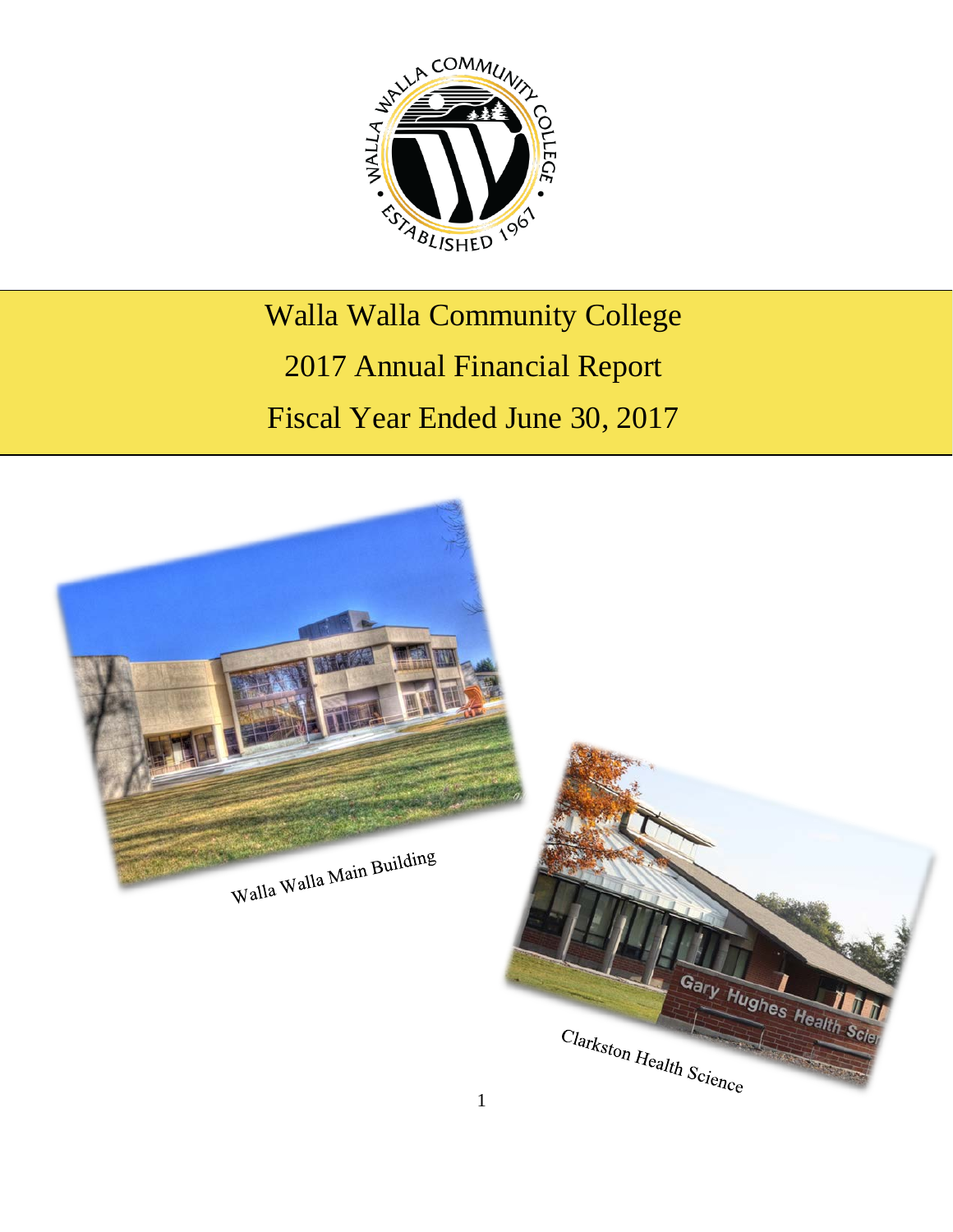### **2017 Financial Report**

### **Table of Contents**

For information about the financial data included in this report, contact: **Vice President of Administrative Services Walla Walla Community College** 500 Tausick Way Walla Walla, WA 99362 (509) 527-4201

### *You may view the financial report at<http://www.wwcc.edu/annual-financial-reports/>*

For information about enrollment, degrees awarded, or academic programs, contact: Research & Planning Walla Walla Community College 500 Tausick Way Walla Walla, WA 99362 (509) 527-3685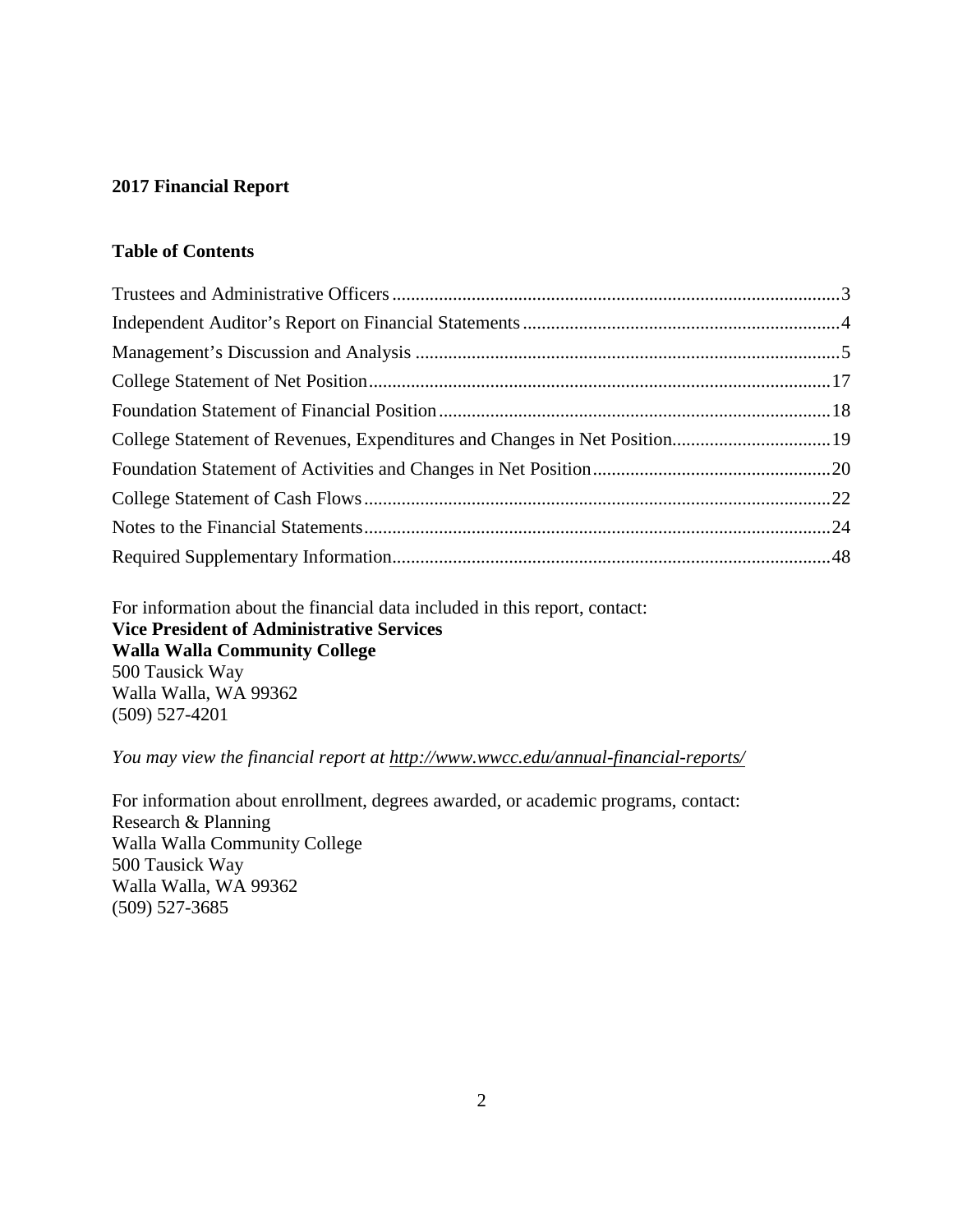### <span id="page-2-0"></span>**Trustees and Administrative Officers**

### **BOARD OF TRUSTEES**

Roland Schirman, Chair Darcey Fugman-Small, Vice Chair Tim Burt Don McQuary Miguel Sanchez

#### **EXECUTIVE OFFICERS**

Derek Brandes, President Doug Bayne, Vice President of Advancement Davina Fogg, Vice President of Administrative Services Sherry Hartford, Vice President of Human Resources Marleen Ramsey, Vice President of Instruction Jose Da Silva, Vice President of Student Affairs

#### **ADMINISTRATIVE COUNCIL**

Kathy Adamski, Dean of Health Science Education Jerry Anhorn, Dean of Workforce Education Kevin Combs, Director of Technology Services Jessica Cook, Director of Resource Development Chad Miltenberger, Dean of Clarkston Campus Jessica Gilmore, Dean of Business, Entrepreneurial Programs & Extended Learning Shane Loper, Director of Facility Services and Capital Projects Richard Middleton-Kaplan, Dean of Arts & Sciences Darlene Snider, Dean of Transitional Studies Loretta Taylor, Dean of Corrections Education Melissa Thiessen, Director of Marketing, Media and Graphics Nick Velluzzi, Director of Planning, Research and Assessment Sue Willis, Director of Budget and Finance

Trustees and Executive Officer list effective as of June 30, 2017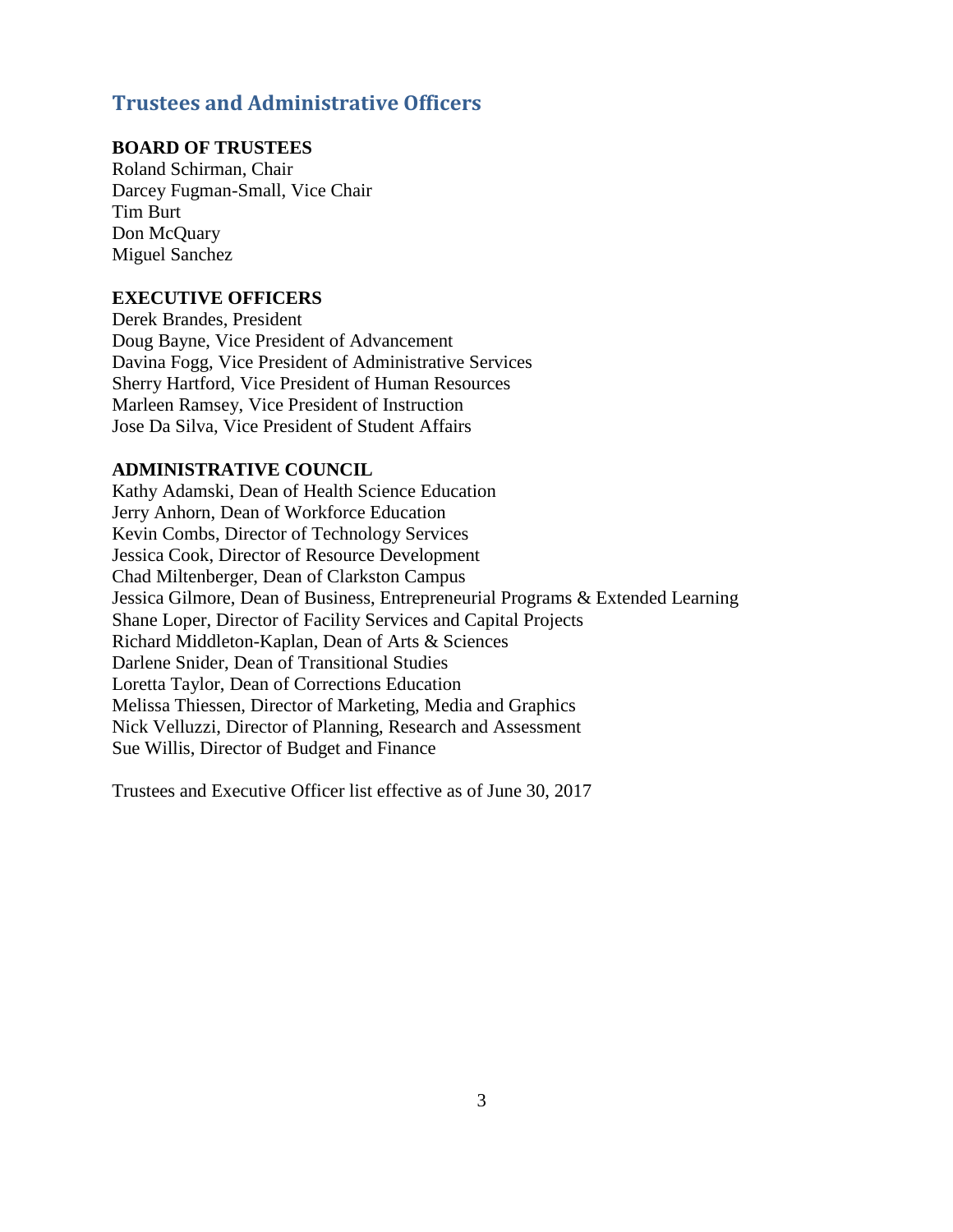# <span id="page-3-0"></span>**Independent Auditor's Report on Financial Statements**

The complete fiscal year 2016-17 audit report can be found at the following link:

[www.wwcc.edu/wp-content/uploads/2016/02/2017-SAO-Audit-Report.pdf](http://www.wwcc.edu/wp-content/uploads/2016/02/2017-SAO-Audit-Report.pdf)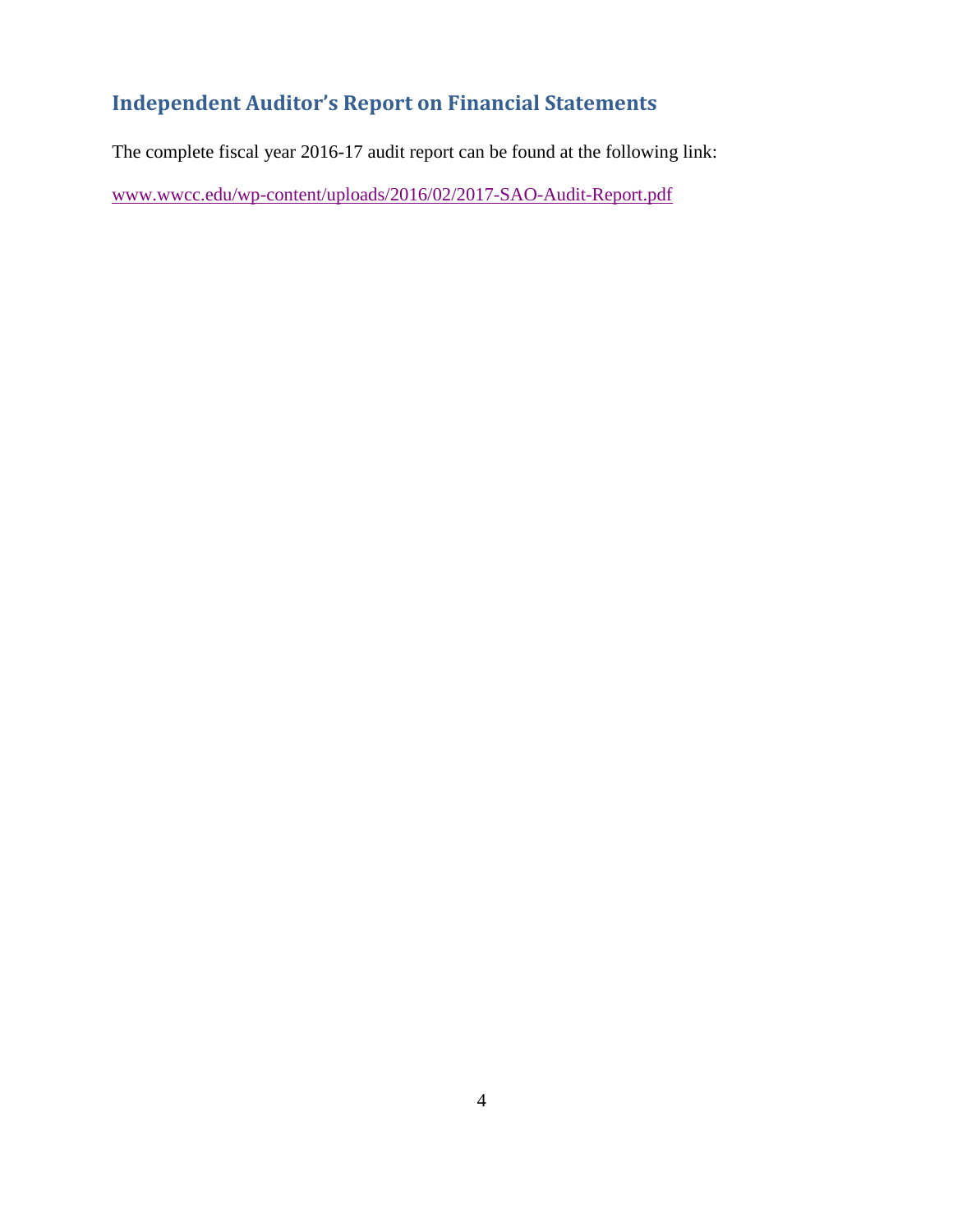### <span id="page-4-0"></span>**Management's Discussion and Analysis**

#### **Walla Walla Community College**

The following discussion and analysis provides an overview of the financial position and activities of Walla Walla Community College (the College) for the fiscal year ended June 30, 2017 (FY 2017). This overview provides readers with an objective and easily readable analysis of the College's financial performance for the year, based on currently known facts and conditions. This discussion has been prepared by management and should be read in conjunction with the College's financial statements and accompanying note disclosures.

#### *Reporting Entity*

Walla Walla Community College is one of thirty public community and technical college districts in the State of Washington, providing comprehensive, open-door academic programs, workforce education, basic skills and community service educational programs to approximately 10,000 students. The College confers associates degrees, certificates and high school diplomas. The College was established in 1967 and its primary purpose is to inspire students to discover their potential and achieve their goals by providing relevant, equitable, and innovative learning opportunities and services.

The College's main campus is located in Walla Walla, Washington, a community of about 32,000 residents. The College also has a campus in Clarkston, Washington. The College provides contracted educational services for the Department of Corrections at the Washington State Penitentiary in Walla Walla and at the Coyote Ridge Corrections Center in Connell. The College is governed by a five-member Board of Trustees appointed by the governor of the state with the consent of the state Senate. By statute, the Board of Trustees has full control of the College, except as otherwise provided by law.

#### *Using the Financial Statements*

The financial statements presented in this report encompass the College and its discretely presented component unit – Walla Walla Community College Foundation. The College's financial statements include the Statement of Net Position; the Statement of Revenues, Expenses and Changes in Net Position, and the Statement of Cash Flows. The Statement of Net Position provides information about the College as of June 30, 2017. The Statement of Revenue, Expenses and Changes in Net Position and the Statement of Cash Flows provide information about operations and activities over the entire fiscal year. Together, these statements, along with the accompanying notes, provide a comprehensive way to assess the college's financial health.

The Statement of Net Position and Statement of Revenues, Expenses and Changes in Net Position are reported under the accrual basis of accounting where all of the current year's revenues and expenses are taken into account regardless of when cash is received or payments are made. Full accrual statements are intended to provide a view of the College's financial position similar to that presented by most private-sector companies. These financial statements are prepared in accordance with generally accepted accounting principles as prescribed by the Governmental Accounting Standards Board (GASB), which establishes standards for external financial reporting for public colleges and universities. The full scope of the College's activities is considered a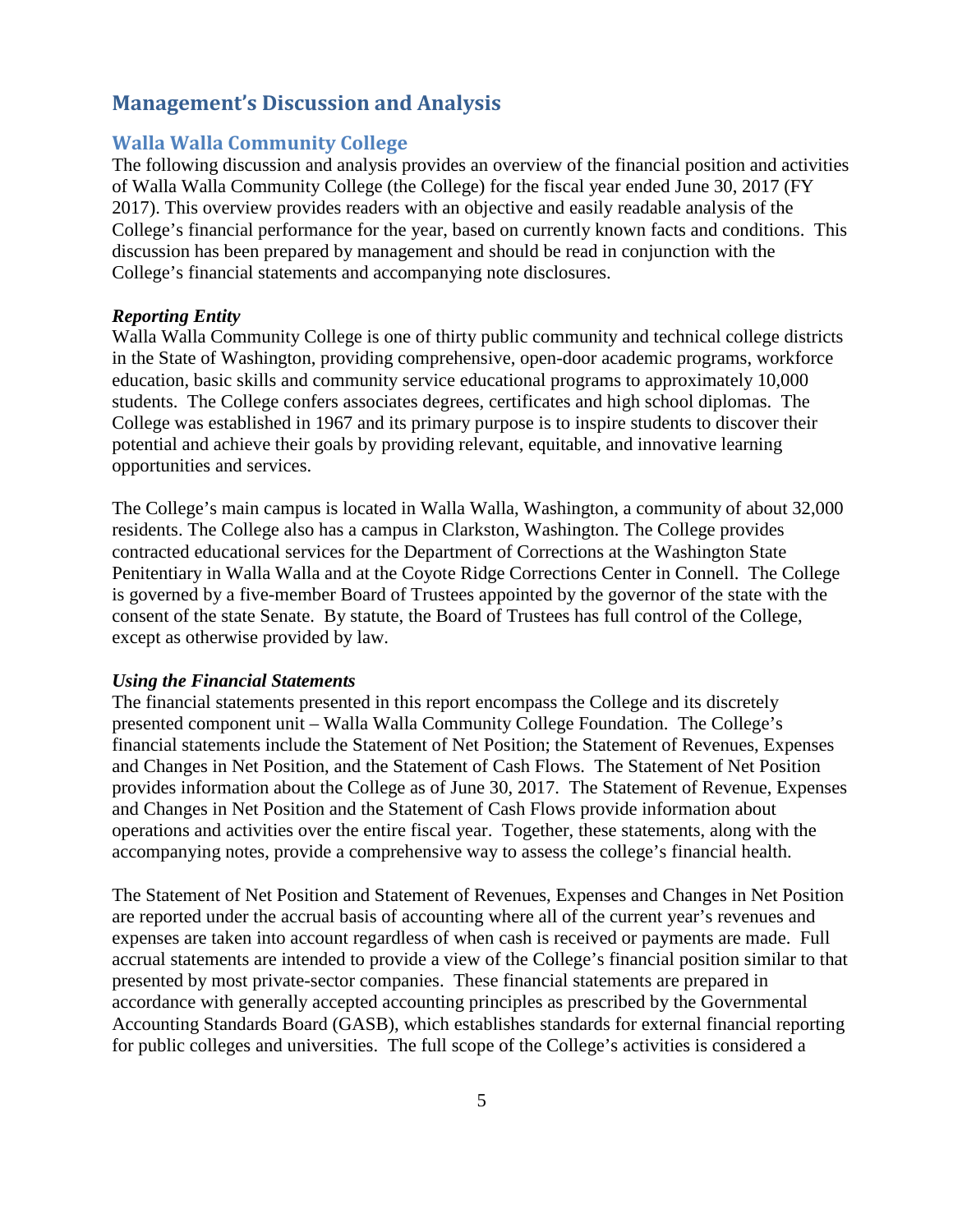single business-type activity and accordingly, is reported within a single column in the basic financial statements.

During 2017, the College adopted GASB Statement No. 73, Accounting and Financial Reporting for Pensions and Related Assets That Are Not within the Scope of GASB Statement 68, and Amendments to Certain Provisions of GASB Statements 67 and 68 as amended by GASB Statement No. 71. It establishes financial reporting requirements for defined benefit pensions that are provided to employees of state and local governmental employers and that are not administered through trusts or equivalent arrangements and therefore outside the scope of Statement 68. The College is required to record its proportionate share of net pension liabilities, deferred inflows, pension expense and benefit payments. The change in accounting principle resulted in an additional amount of \$3,336,910 in pension liability with a corresponding decrease in Net Position.

#### **Statement of Net Position**

The Statement of Net Position provides information about the College's financial position and presents the College's assets, liabilities, and net position as of the fiscal year-end. A condensed comparison of the Statement of Net Position is as follows:

| <b>Condensed Statement of Net Position</b> |    |                |                |             |    |               |
|--------------------------------------------|----|----------------|----------------|-------------|----|---------------|
|                                            |    | As of June 30, | As of June 30, |             |    | <b>Change</b> |
|                                            |    | 2017           |                | 2016        |    |               |
|                                            |    |                |                | as restated |    |               |
| <b>Assets</b>                              |    |                |                |             |    |               |
| <b>Current Assets</b>                      | \$ | 16,593,351     | \$             | 16,546,018  | \$ | 47,333        |
| Capital Assets, net                        |    | 54,880,512     |                | 52,095,771  |    | 2,784,741     |
| Other Assets, non-current                  |    | 804,950        |                | 845,646     |    | (40, 696)     |
| <b>Total Assets</b>                        | \$ | 72,278,813     | \$             | 69,487,436  | \$ | 2,791,377     |
| <b>Deferred Outflows</b>                   | \$ | 1,393,025      | \$             | 1,011,092   | \$ | 381,933       |
|                                            |    |                |                |             |    |               |
| <b>Liabilities</b>                         |    |                |                |             |    |               |
| <b>Current Liabilities</b>                 |    | 3,915,181      |                | 3,617,460   |    | 297,721       |
| Other Liabilities, non-current             |    | 13,298,034     |                | 11,755,981  |    | 1,542,053     |
| <b>Total Liabilities</b>                   | \$ | 17,213,215     | \$             | 15,373,441  | \$ | 1,839,774     |
| <b>Deferred Inflows</b>                    | \$ | 906,647        | \$             | 752,079     | \$ | 154,568       |
| <b>Net Position</b>                        | \$ | 55,551,976     | \$             | 54,373,008  | \$ | 1,178,968     |

Current assets consist primarily of cash, accounts receivable, inventories, and the short-term portion of student loans receivable, net of allowances. Cash and cash equivalents decreased \$3.14 million due to a corresponding increase in accounts receivable. The receivable increase of \$3.3 million consists of an increase due from the federal government at year-end of \$1.84 million for the Economic Development Administration's (EDA) portion of the Clarkston Workforce and Business Development building project. An increase of \$278,000 is due from the WWCC Foundation as part of the funding package for the new Clarkston building. Receivables also increased by almost \$754,000 due to an increase in the state's Vendor Payment Advance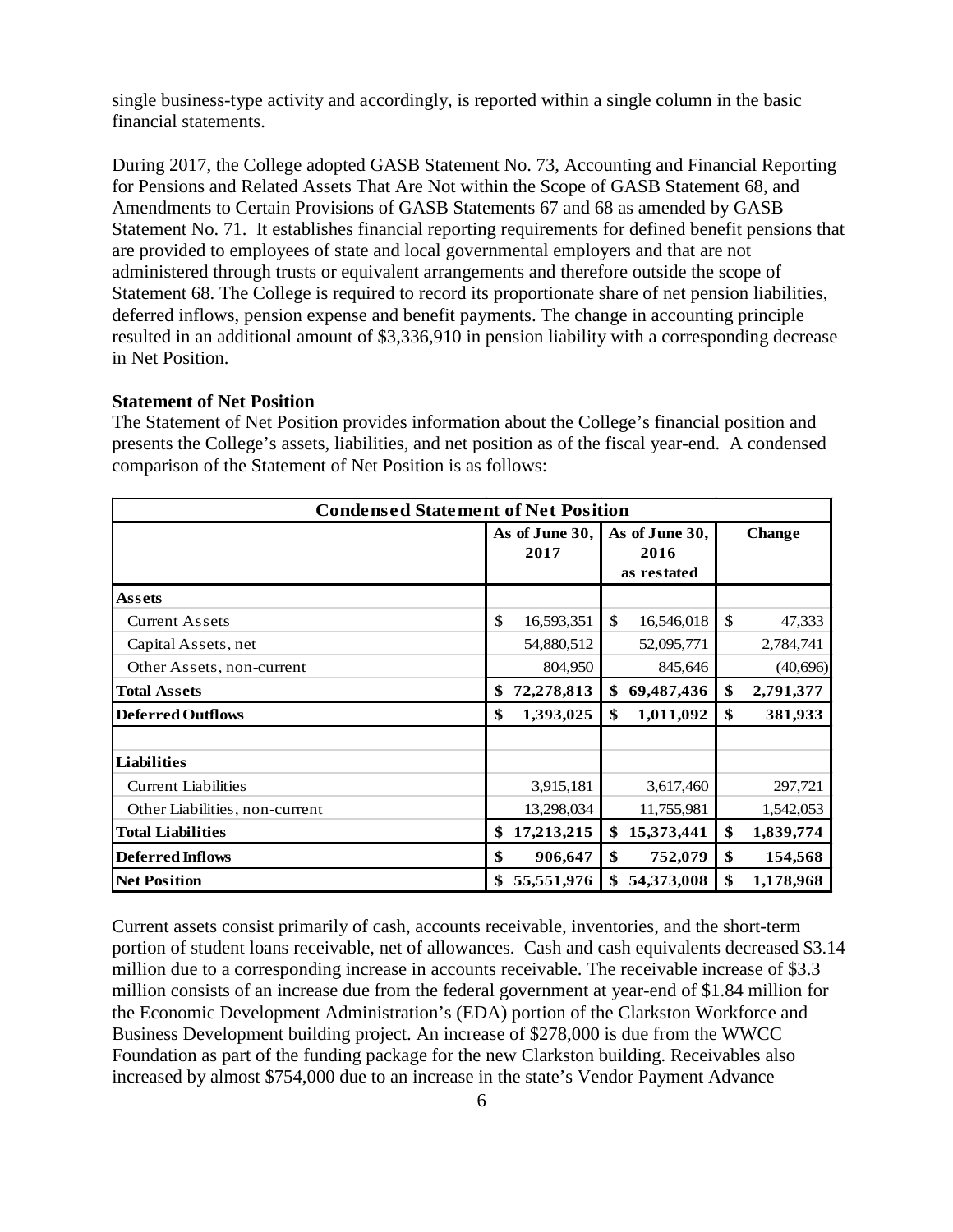receivable along with an increase in receivables of \$226,000 for Pell Grants. Other miscellaneous receivables account for the remainder of the increase. Inventories decreased by \$164,000 primarily due to a decrease of \$116,000 in bookstore inventory held for resale and an additional \$50,000 decrease is due to the completion and sale of work-in-progress inventory from ancillary activities that take place in Workforce instructional programs. These changes netted to an increase of just over \$47,000 in current assets.

Net capital assets increased by nearly \$2.8 million from FY 2016 to FY 2017. This increase was primarily due to the completion and capitalization of the Workforce and Business Development Center on the Clarkston campus. Total cost of this new building was \$5.2 million, which includes \$505,000 that accumulated in prior years as construction in progress. Additional increases were due to acquisitions of new equipment and library assets that together totaled almost \$875,000. These increases were offset by annual depreciation of just under \$2.8 million.

Other non-current assets reflect the long-term portion of student loans receivable, net of allowances. The college makes student loans as part of the Perkins Federal loan program. The loans receivable balance decreased slightly due to students paying down loan balances and taking advantage of the service cancellations available through the program.

Deferred outflows of resources and deferred inflows of resources represent pension-related deferrals associated with the implementation of GASB Statement No. 68 in FY 2015 and Statement No. 73 in FY 2017. The increase in deferred outflows reflect the College's proportionate share of an increase in the state-wide amounts reported by the DRS due to differences between expected and actual experience related to the actuarial assumptions. The College recorded \$1,011,092 in FY 2016 and \$1,393,025 in FY 2017 of pension-related deferred outflows.

Current liabilities include amounts payable to suppliers for goods and services, accrued payroll and related liabilities, the current portion of Certificate of Participation (COP) debt, unearned revenue, and the current portion of compensated absences. Current liabilities generally fluctuate from year to year depending on the timeliness of vendor invoices and resulting vendor payments, especially in the area of capital assets and improvements.

The increase in current liabilities from FY 2016 to FY 2017 is due to a number of normal fluctuations in balances owed at the time the books are closed for year-end. Normal fluctuations in accounts payable balances at year-end resulted in an increase of \$295,000. An offset to that increase was a decrease in accrued liabilities of around \$95,000 primarily due to changes in the amount of accrued wages that were owed as of June 30<sup>th</sup>. Unearned revenue consisting of Summer and Fall tuition and fees increased by a modest \$87,000 along with an increase in earned grant revenue. Other small changes in the balances of the current portion of compensated absences liability, and the current portion of debt owed on long-term Certificates of Participation round out the other changes to current liabilities.

Non-current liabilities primarily consist of the value of vacation and sick leave earned but not yet used by employees (compensated absences), pension liabilities and the long-term portion of Certificates of Participation debt. The College's overall increase of just over \$1.5 million in non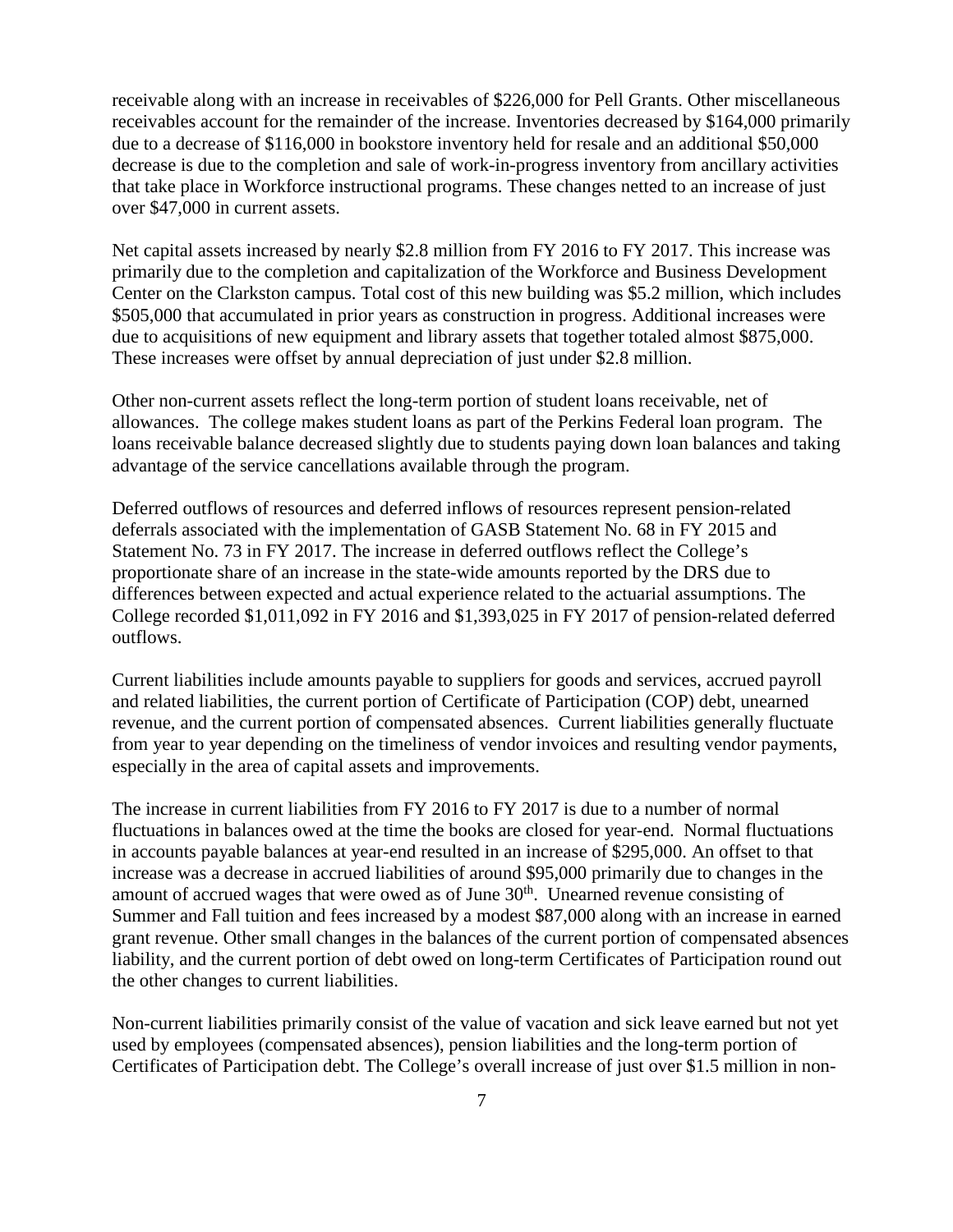current liabilities after restating for GASB 73 beginning net pension liability is due primarily to the sale of a \$1.5 million COP for construction of the new Clarkston building. The principal amount owed on the new debt is only \$1.3 million due to the issuance of the debt at a premium. The principal amount outstanding also declined by \$160,000 during FY 2017 due to normally scheduled annual debt service payments. Other changes affecting non-current liabilities were an increase of \$156,000 in compensated absences combined with an increase in net pension liability of almost \$266,000 which includes the additional liability due to implementation of GASB statement No. 73.

Deferred inflows of resources related to the College's net pension liability increased by \$154,568. This increase was caused by the implementation of GASB 73, which increased deferred inflows by \$766,883. This increase was offset by a decrease in GASB 68 deferred inflows of \$612,315. Changes in the amount booked for deferred inflows can be due to the differences between actual and projected earnings on pension plan investments and it can also be due to changes like demographics or future economic assumptions affecting the state's pension plans.

Net position represents the value of the College's assets after liabilities are deducted. The College is required by accounting standards to report its net position in four categories:

*Net Investment in Capital Assets –* The College's total investment in property, plant, equipment, and infrastructure net of accumulated depreciation and outstanding debt obligations related to those capital assets. Changes in these balances are discussed above.

#### *Restricted:*

*Non Expendable –* consists of funds in which a donor or external party has imposed the restriction that the corpus or principal is not available for expenditures but for investment purposes only. Historically, donors interested in establishing such funds to benefit the College or its students have chosen to do so through the Foundation. As a result, the college is not reporting any balance in this category.

*Expendable* – resources the College is legally or contractually obligated to spend in accordance with restrictions placed by donor and/or external parties who have placed time or purpose restrictions on the use of the asset. Student loans make up the majority of the College's expendable restricted funds, but there is also a small amount of student financial aid that falls under this classification. The changes in student loan balances were discussed in this section.

*Unrestricted –* Includes all other assets not subject to externally imposed restrictions, but which may be designated or obligated for specific purposes by the Board of Trustees or management. Prudent balances are maintained for use as working capital, as a reserve against emergencies and for other purposes, in accordance with policies established by the Board of Trustees.

As mentioned earlier in this section, the College's beginning net position decreased by \$3,336,910 reflecting the amount of beginning net pension liability that was restated. This change relates to the College's implementation of GASB statement No. 73 *Accounting and*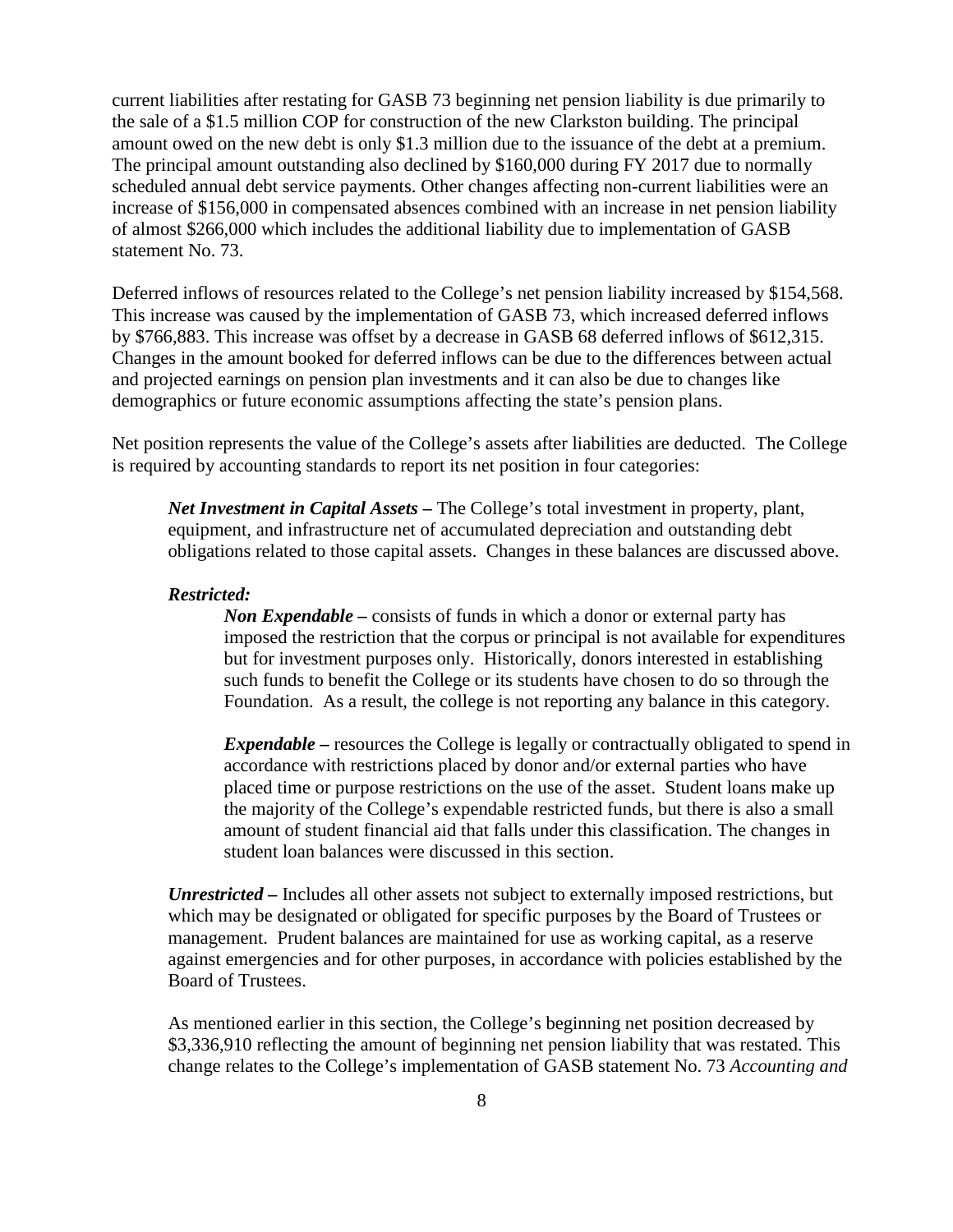*Financial Reporting for Pensions and Related Assets That Are Not within the Scope of GASB Statement 68, and Amendments to certain Provisions of GASB Statements 67 and 68.*

| Condensed Net Position           | <b>FY2017</b>    |  | <b>FY 2016</b> |    | <b>Change</b> |
|----------------------------------|------------------|--|----------------|----|---------------|
| As of June 30th                  |                  |  | as restated    |    |               |
| Net investment in capital assets | \$<br>52,055,512 |  | 50,410,771     | \$ | 1,644,741     |
| Restricted                       |                  |  |                |    |               |
| Expendable for financial aid     | (158, 307)       |  | 31,270         |    | (189, 577)    |
| Expendable for student loans     | 1,024,180        |  | 1,059,728      |    | (35,548)      |
| Unrestricted                     | 2,630,591        |  | 2,871,238      |    | (240, 647)    |
| <b>Total Net Position</b>        | 55,551,976       |  | 54,373,008     | \$ | 1,178,968     |

### **Statement of Revenues, Expenses and Changes in Net Position**

The Statement of Revenues, Expenses and Changes in Net Position accounts for the College's changes in total net position during FY 2017. The objective of the statement is to present the revenues received, both operating and non-operating, and the expenses paid or incurred by the College, along with any other revenues, expenses, gains and losses of the College.

Generally, operating revenues are earned by the College in exchange for providing goods and services. Tuition, grants and contracts are included in this category. In contrast, non-operating revenues include monies the College receives from another government without directly giving equal value to that government in return. Accounting standards require that the College categorize state operating appropriations and Pell grants as non-operating revenues.

Operating expenses are expenses incurred in the normal operation of the College, including depreciation on property and equipment assets. When operating revenues, excluding state appropriations and Pell grants, are measured against operating expenses, the College shows an operating loss. The operating loss is reflective of the external funding necessary to keep tuition lower than the cost of the services provided.

A comparison of the Condensed Statement of Revenues, Expenses and Changes in Net Position for the years ended June 30, 2017 and 2016 is presented below.

| <b>Condensed Statement of Revenue, Expenses and Changes in Net Position</b> |      |                |  |                   |               |               |  |  |
|-----------------------------------------------------------------------------|------|----------------|--|-------------------|---------------|---------------|--|--|
|                                                                             | 2017 |                |  | 2016              |               | <b>Change</b> |  |  |
| For year ended June 30                                                      |      |                |  | as restated       |               |               |  |  |
| <b>Operating Revenues</b>                                                   | \$   | 27,629,820     |  | 28,628,820        | <sup>\$</sup> | (999,000)     |  |  |
| <b>Operating Expenses</b>                                                   |      | 52,556,709     |  | 52,518,670        |               | 38,039        |  |  |
| <b>Net Operating Loss</b>                                                   | \$   | (24, 926, 889) |  | $(23,889,850)$ \$ |               | (1,037,039)   |  |  |
| Non-Operating Revenues (Expenses)                                           | S    | 21,936,013     |  | 21,590,909        |               | 345,104       |  |  |
| Gain (Loss) Before Capital Contributions                                    | \$   | (2,990,876)    |  | $(2,298,941)$ \$  |               | (691, 935)    |  |  |
| Capital Appropriations, Gifts and Grants                                    |      | 4,169,844      |  | 1,298,197         |               | 2,871,647     |  |  |
| Increase (Decrease) in Net Position                                         | \$   | 1,178,968      |  | (1,000,744)       |               | 2,179,713     |  |  |
| Net Position, Beginning of the Year                                         | \$.  | 54,373,008     |  | 55,373,752        | -S            | (1,000,744)   |  |  |
| Net Position, End of the Year                                               |      | 55,551,976     |  | 54,373,008        |               | 1,178,968     |  |  |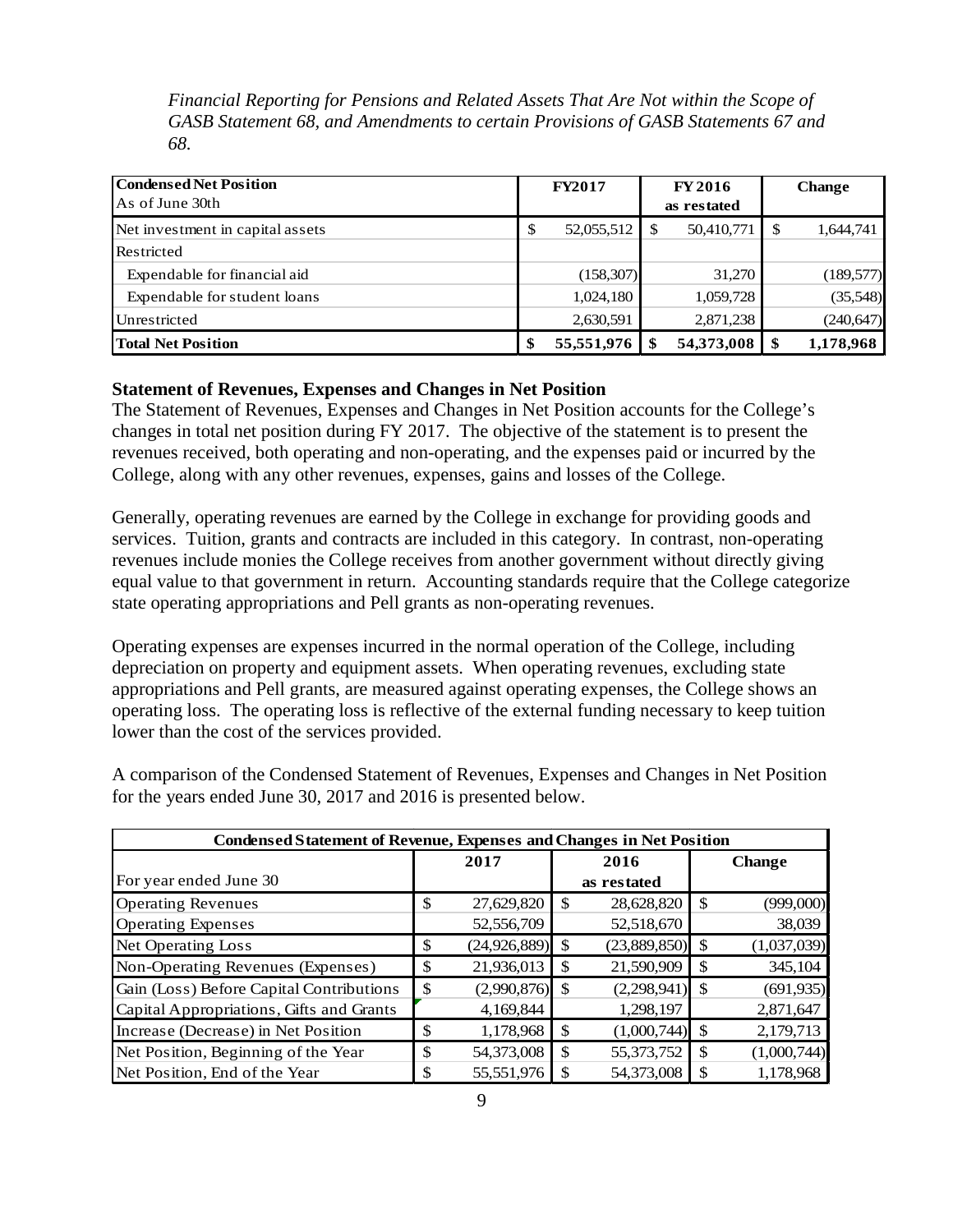#### *Revenues*

The State of Washington appropriates funds to the community college system as a whole. The State Board for Community and Technical Colleges (SBCTC) then allocates monies to each college. System-level appropriations hit their height in FY 2009 and then as a result of the great recession were reduced by almost 24% by FY 2013. In FY 2015, the Legislature reinstated a small portion of the previous cuts. During FY 2016, appropriations increased almost \$1.5 million all of which passed through either as employee raises averaging 3% or to cover employee benefit cost increases for health care and retirement. The College was required to use operating funds to cover a portion of employee raises and benefit cost increases that were not funded by the Legislature.

In FY 2017, state appropriations grew by over \$1 million with almost \$425,000 of that growth coming from one-year only appropriations that will not continue for FY 2018. Those increases were in Worker Retraining, Opportunity Grant and an allocation of \$252,415 to fund a portion of our share of the Moore vs Health Care Authority (HCA) settlement. The remaining \$500,000 increase was for employee raises averaging 1.8% and employee benefit cost increases that again had to be matched with local operating revenues to cover the full costs. Also impacting the College during FY 2017, the SBCTC adopted a new funding allocation model that dramatically changed the methodology for distribution of state funds to system colleges. Based on this new model, the College experiences a 4.1% decrease in its share of the state allocation phased in over a four-year period. The annual reduction is approximately \$175,000 resulting in a \$700,000 funding reduction by the end of FY 2020.



The Legislature did not allow tuition increases for the two-year colleges in FY 2014, FY 2015 or FY 2017. In FY 2016, the Legislature enacted the Affordable Education Act, which decreased tuition by 5%. The Legislature backfilled a portion of foregone tuition revenue with state funding as seen in the graph above. State-funded enrollment declined 1.5% during FY 2016 and then another 8%, or 245 full-time equivalent students, for FY 2017. Operating tuition revenue decreased by over \$500,000 adding to the College's revenue challenges during the fiscal year. Pell grant revenues received by the College decreased by \$696,000 or 10.97%. In June of 2016,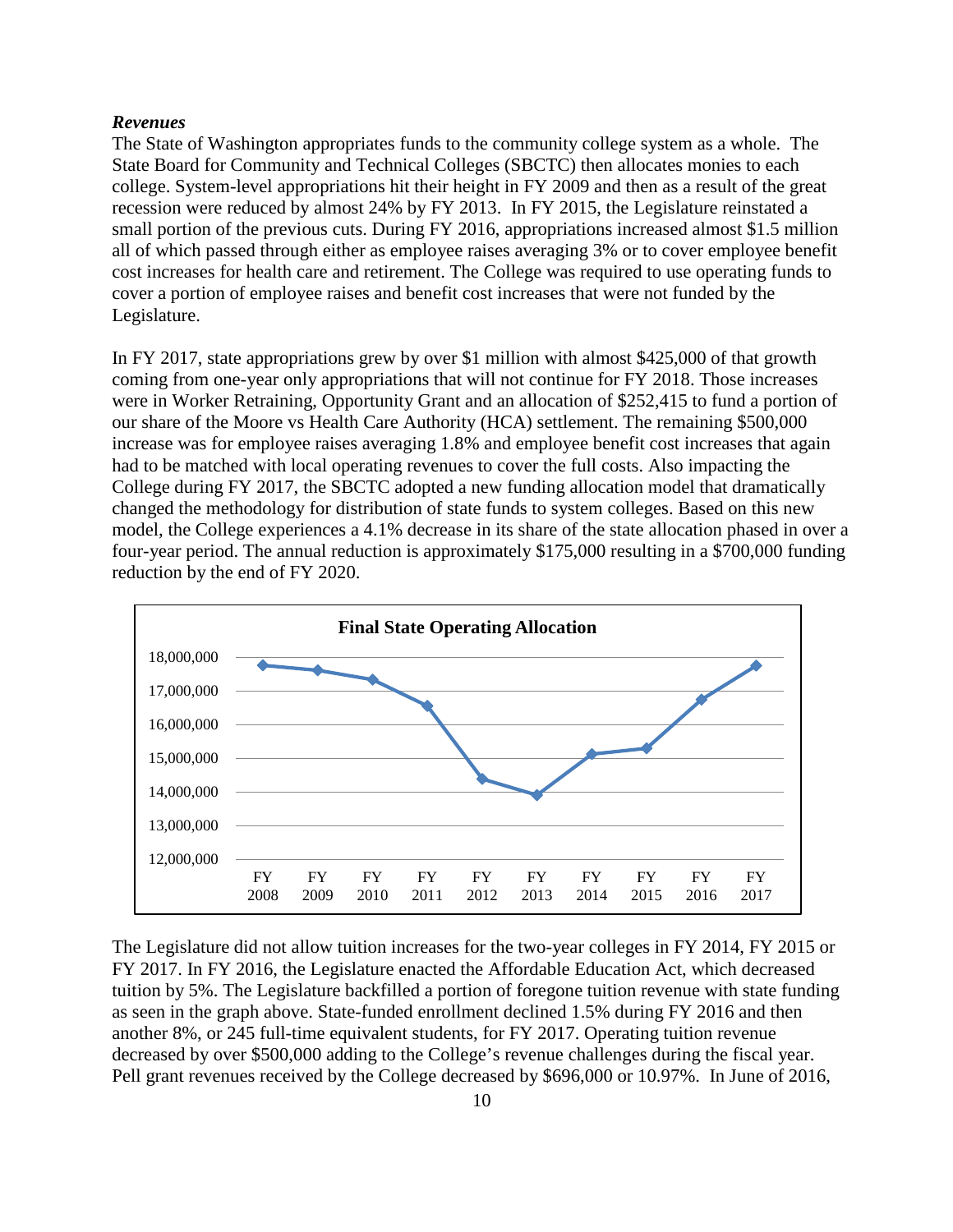students at both campuses voted in a \$5 increase in facility use fees to fund future capital projects focused on student recreation and activity space at each campus. The fees started Fall Quarter of 2016 resulting in an overall increase of \$541,000 in fee revenue. The College continues to serve some students by offering programs on a fee-only basis, as allowed by law.

In FY 2017, grant and contract revenues decreased by approximately \$525,771, or 3.5%, when compared with FY 2016. The two largest contributing factors to this decrease were the ending of the Title III grant in FY 2016 causing a \$238,000 decrease and the final year spenddown in FY 2017 of the USDA Ag Center grant, which added in another \$260,000 decrease. The College continued to serve students under the terms of all contracted programs. Other changes in grant and contract revenue consist of normal annual fluctuations to programs and services. The College contracts with local high schools to enroll Running Start and Alternative Education Program students who earn either high school credits, college credits or both for courses taken as a part of these programs.

The College receives capital spending authority on a biennial basis and is generally required to expend all funding during the biennium it is appropriated. In accordance with accounting standards, the amount shown as capital appropriation revenue on the financial statement is the amount expended in the current year. Capital appropriations fluctuate based on the number of projects that are funded so fluctuations in revenue are expected and appropriate. Compared to FY 2016, the College received and expended just over \$1.2 million more in capital appropriations during FY 2017. For FY 2017, a total of just over \$2 million was received with nearly \$840,000 included in capitalized costs for the Clarkston Workforce & Business Development Center and the remaining \$1.2 million being accounted for as operating expenses instead of being capitalized as assets on the Statement of Net Position. These non-capitalized costs consisted of the completion of several large repair projects including a major heating and air conditioning project for Building D in Walla Walla, a water line repair and replacement for the Vocational-Technical building and replacement of a cross connection for the water main feeding the Walla Walla campus.

During FY 2017, just over \$2.1 million was received as capital gifts and grants to help fund construction costs on the Clarkston Workforce and Business Development Center. This building was completed and capitalized in FY 2017.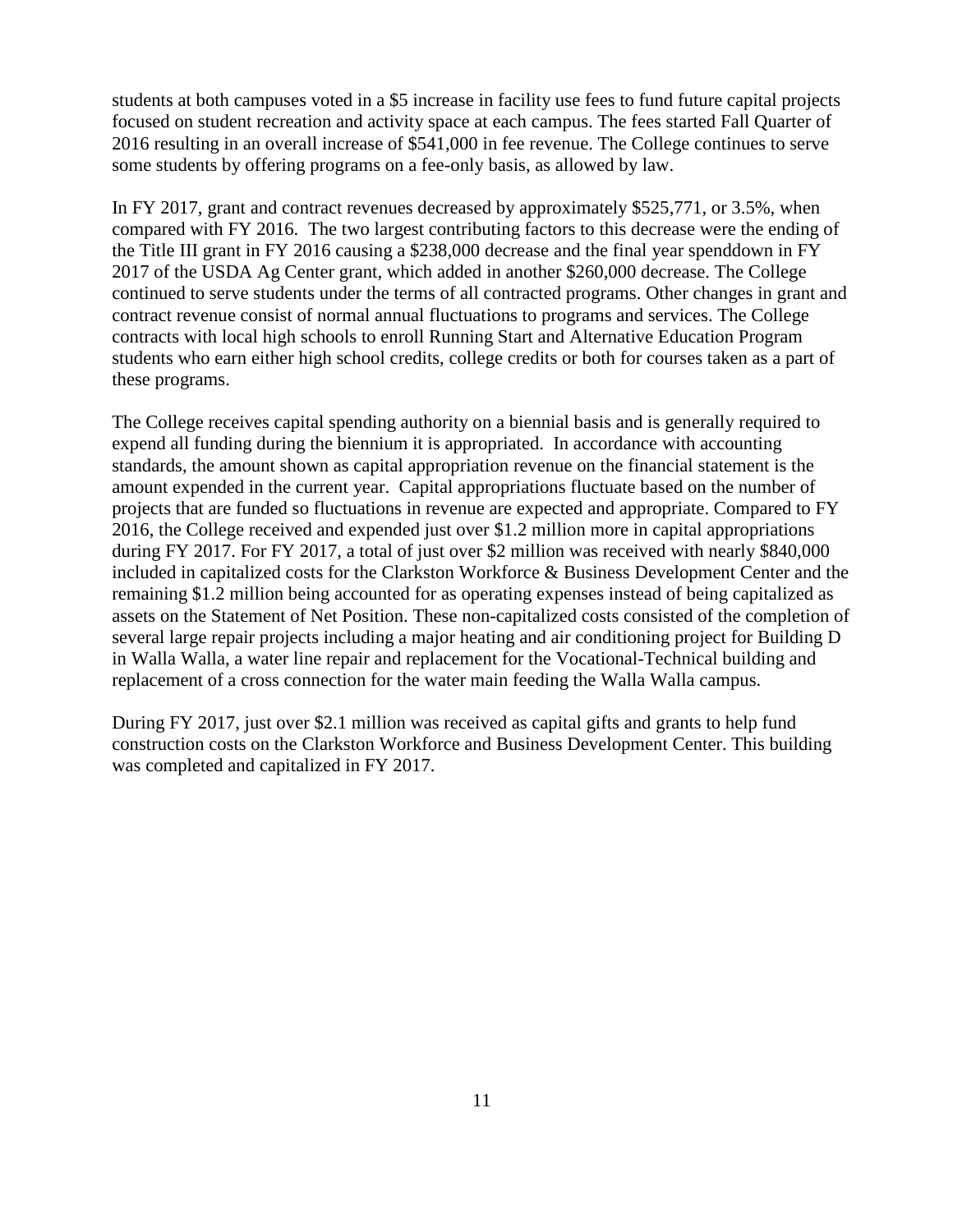

#### *Expenses*

For FY 2017, salary expenditures decreased slightly when compared to FY 2016. Total employee benefit costs increased by almost \$541,000 including a \$178,000 increase in the cost of employer paid health care. Post-employment benefit costs increased by \$173,000 due mostly to the implementation of GASB 73, along with an increase of \$201,000 in other employee benefits, which is primarily comprised of the annual adjustments to the compensated absences liability.

Expenditures for student financial aid declined by just over \$1 million or about 14%. This decrease in student aid expenditures is consistent with the large decline in Pell Grant revenues reported previously as well an enrollment decline of 8%.

The combined expenses for supplies and materials and other operating expenses decreased slightly while expenditures on purchased services increased by over \$700,000. The increase in purchased services expenses is a direct result of increased spending for repairs to College facilities. Capital appropriations from the state for repair work are often used to procure contractors or for other noncapitalized equipment purchases. Expenditures from capital project funds that do not meet accounting standards for capitalization are reported as operating expenses. Those expenditures that meet the capitalization standard are not shown as expense in the current period and are instead recognized as depreciation expense over the expected useful lifetime of the asset. Other costs reported as operating expenses include items such as travel, employee training, non-capitalized equipment, software, printing and other supplies.

Utility costs were around 7.5% higher, or \$64,000, when compared to FY 2016 primarily due to increased rates from service providers and a colder than normal winter. Depreciation expense is driven by capital activity, with the annual depreciation expense showing an increase in any year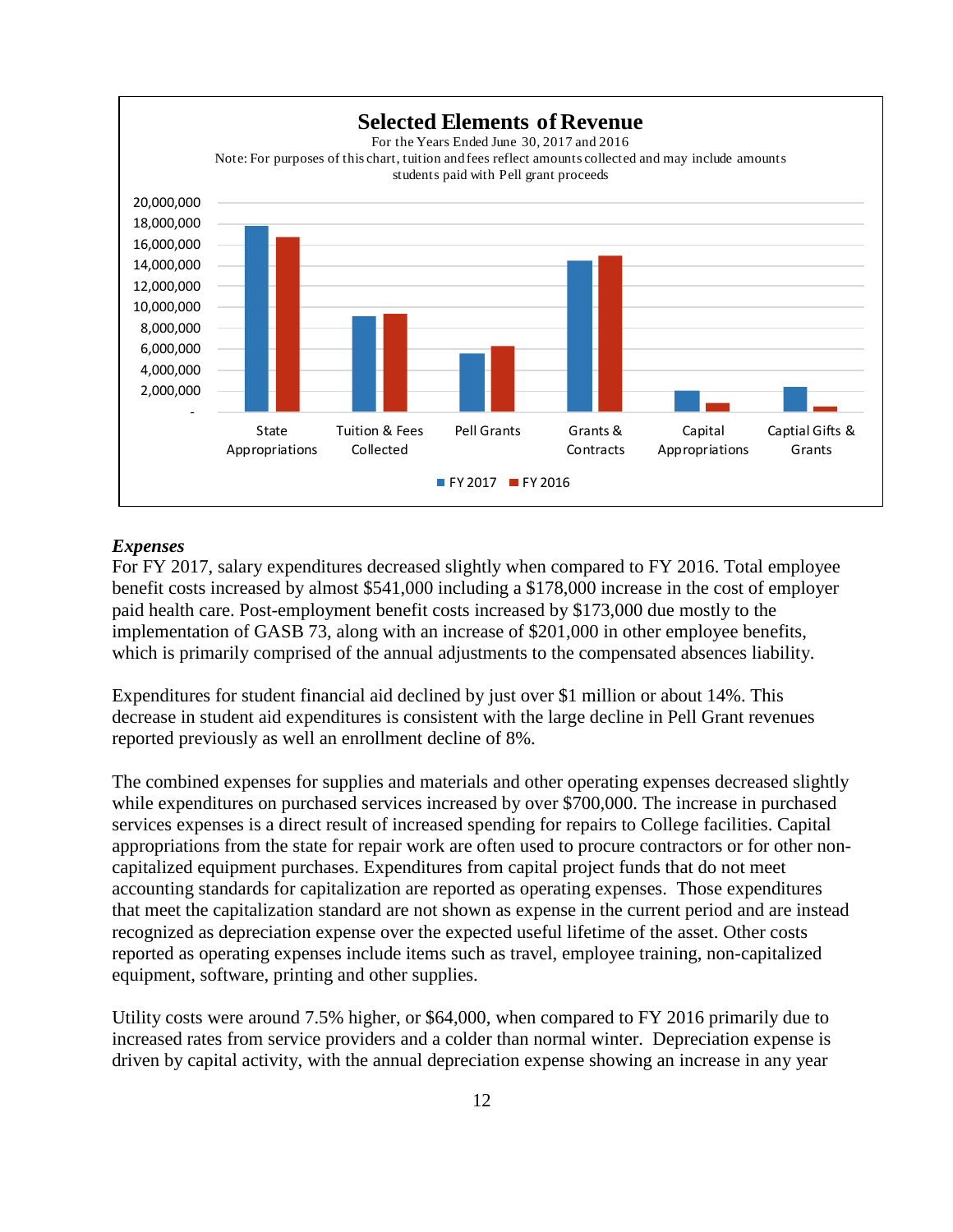when new capital projects are completed and placed in service. Fluctuations of this nature are to be expected.

#### *Comparison of Selected Elements of Operating Expenses*

The following chart shows the amount, in dollars, for selected elements of operating expenses for FY 2017 and FY 2016.



### *Operating Expenses by Function*

The following charts show the amount, by percentage, of operating expenses for each functional area for FY 2016 and FY 2017.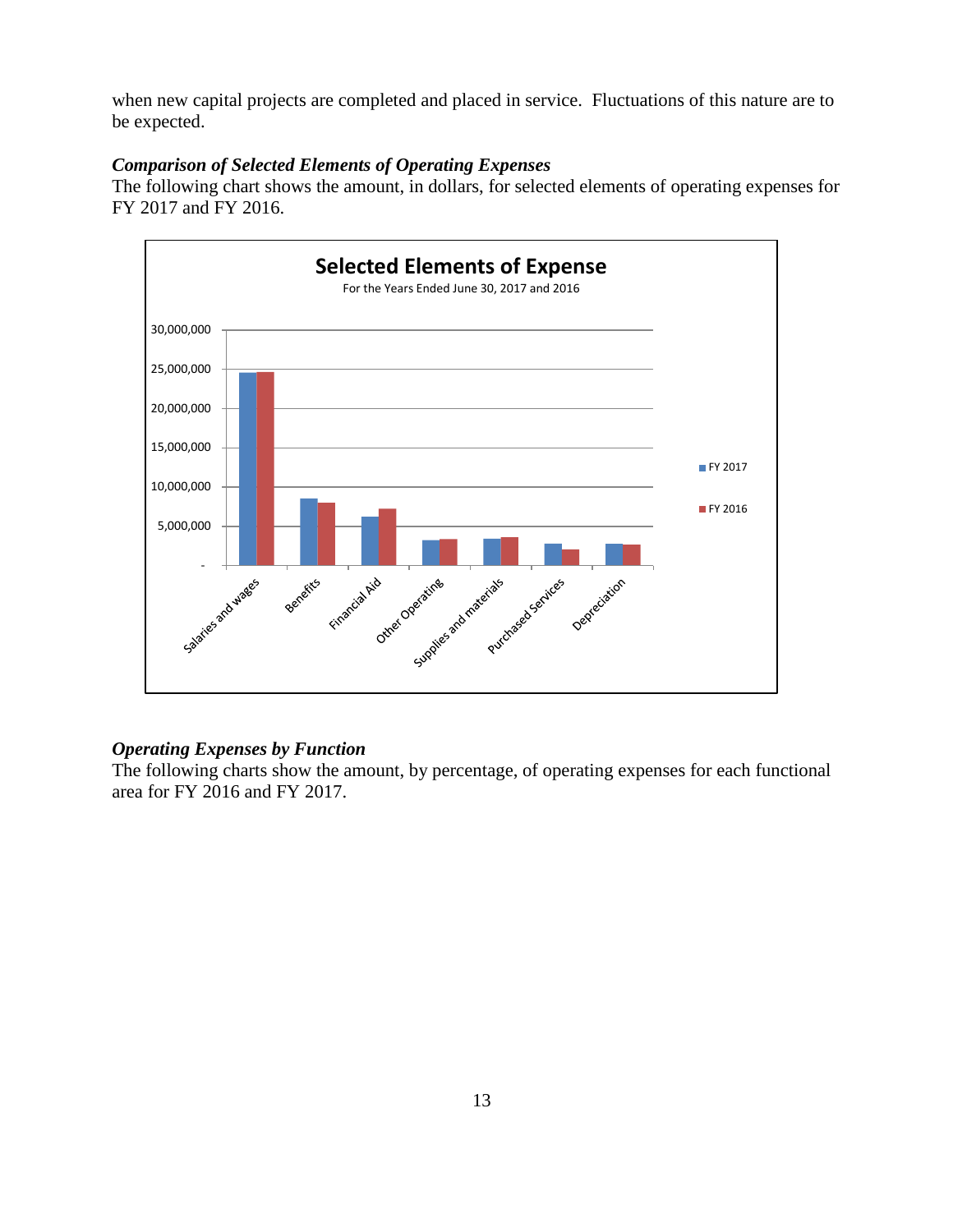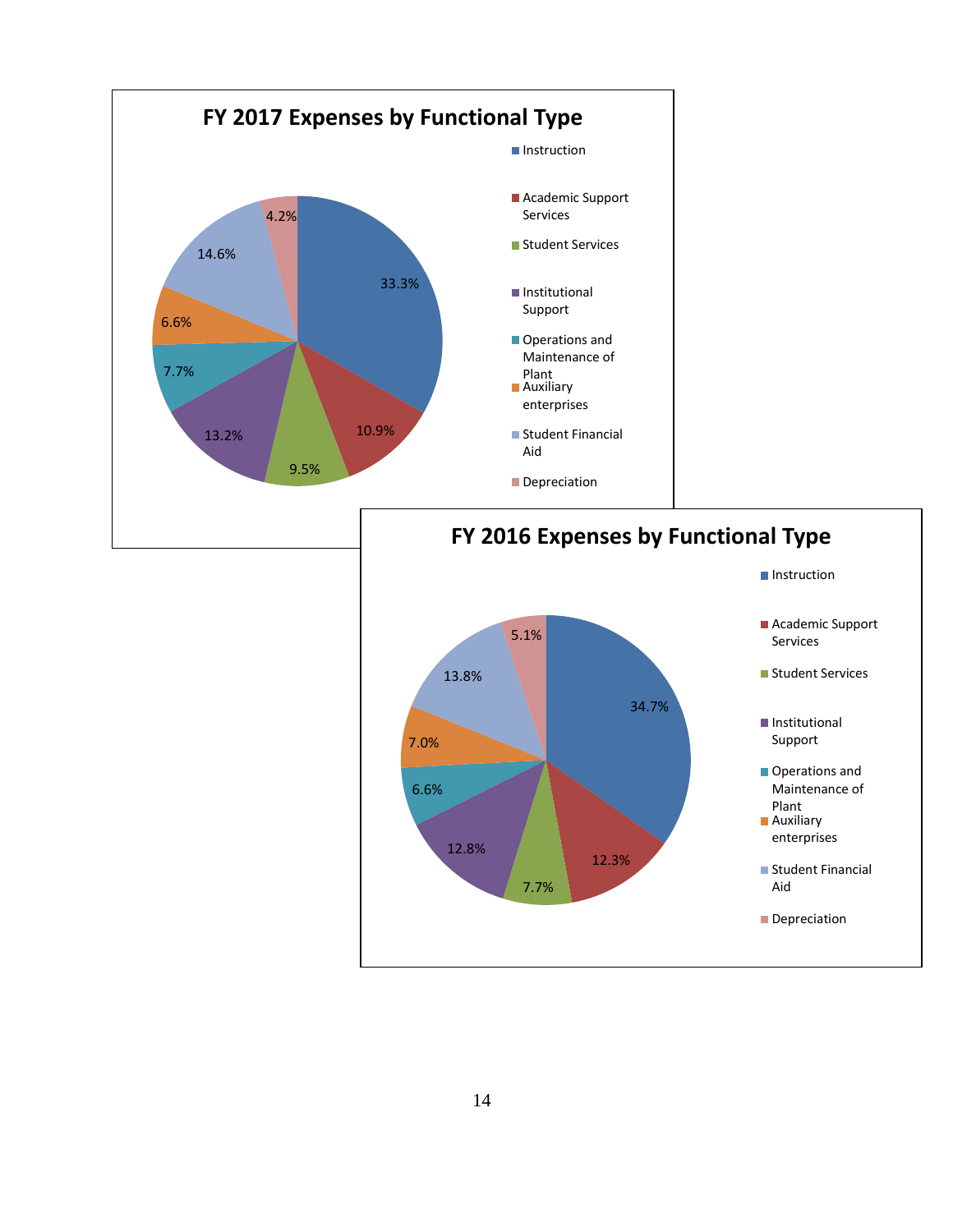#### **Capital Assets and Long-Term Debt Activities**

The community and technical college system submits a single prioritized request to the Office of Financial Management and the Legislature for appropriated capital funds, which includes major projects, minor projects, repairs, emergency funds, alternative financing and major leases. The primary funding source for college capital projects is state general obligation bonds. In recent years, declining state revenues significantly reduced the state's debt capacity and that is expected to continue to impact the number of new projects that can be financed.

At June 30, 2017, the College had invested \$54,880,510 in capital assets, net of accumulated depreciation. This represents an increase of \$2,784,739 from last year, as shown in the table below.

| <b>Asset Type</b>                          | June 30, 2017    |    | June 30, 2016 |  | <b>Change</b> |
|--------------------------------------------|------------------|----|---------------|--|---------------|
| Land                                       | \$<br>2,553,379  | S. | 2,553,379     |  |               |
| Construction in Progress                   | 25,558           |    | 531,239       |  | (505, 681)    |
| Buildings, net                             | 47,623,079       |    | 43,745,486    |  | 3,877,593     |
| Other Improvements and Infrastructure, net | 1,735,204        |    | 2,259,335     |  | (524, 131)    |
| Equipment, net                             | 2,822,388        |    | 2,875,442     |  | (53,054)      |
| Library Resources, net                     | 120,902          |    | 130,890       |  | (9,988)       |
| <b>Total Capital Assets, Net</b>           | \$<br>54,880,510 | \$ | 52,095,771    |  | 2,784,739     |

During FY 2017, the Clarkston Workforce and Business Development Center building was placed into service resulting in a decrease in construction in progress of \$505,681 and an increase in buildings of \$5,210,790. Two pieces of donated equipment were accepted during the fiscal year with fair market value of \$22,000. These net increases were offset by accumulated depreciation of \$2,786,133. Other changes to capital assets occur from the normal purchase and retirement of equipment and library resources. Additional information on capital assets can be found in Note 7 of the Notes to the Financial Statements.

At June 30, 2017, the College had \$2,825,000 in outstanding debt on five Certificates of Participation (COP). The increase in outstanding debt occurred in February 2017, when the college secured \$1,300,000 in debt to help fund the construction of the new Clarkston building.

| <b>Debt</b>                   | June 30, 2016 |                       |  | <b>June 30, 2015</b> | Change |           |
|-------------------------------|---------------|-----------------------|--|----------------------|--------|-----------|
| Certificates of Participation |               | 2,825,000             |  | 1.685,000            |        | .140,000  |
| <b>Total</b>                  |               | $2.825.000 \text{ S}$ |  | $1,685,000$   \$     |        | 1,140,000 |

Additional information on long-term debt and debt service schedules can be found in Notes 14, 15 and 16 of the Notes to the Financial Statements.

#### **Economic Factors That May Affect the Future**

Following a trend that began in FY 2009, the College's state operating appropriations continued to decrease through FY 2013. When creating the 2013-2015 biennial budget, the state Legislature made some modest reinvestments in community and technical colleges. Beginning FY 2016, the Legislature enacted the Affordable Education Act, which reduced tuition by 5% at the community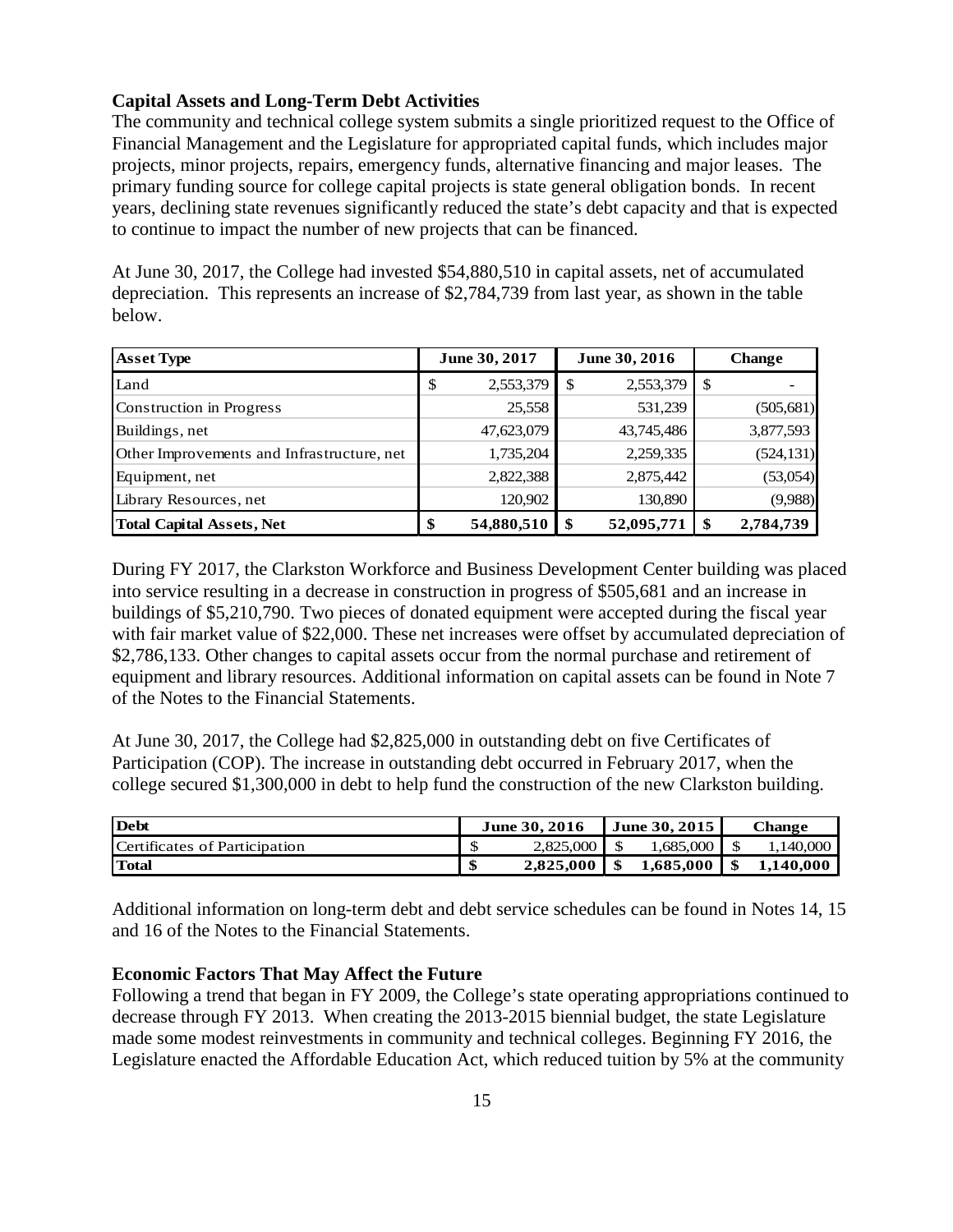colleges. This reduction reduced the amount of tuition collected although the Legislature did partially backfill the loss of tuition revenue to the College. Starting in FY 2017, the State Board for Community and Technical Colleges elected to move to a new allocation model that changed how all state allocated funds are distributed amongst the colleges. The new model has several indicators built in that affect each College's allocation including a 5% share of the system's appropriation that is based on a few performance indicators like student completions and achievement points. Another key factor used in the new formula is the use of a three-year rolling average of actual enrollments dictating a College's targeted funding level for the upcoming year. Lastly, the new model weights certain full-time equivalent students (FTES) based on a high priority indicator so that some FTES are actually treated as 1.3 instead of 1. The old funding formula actually funded WWCC at a higher amount per FTES and therefore WWCC will lose almost \$700,000 of state funding due to the adoption of this new allocation model.

It is still unclear as to how much of an opportunity there may be for additional investments in community and technical colleges over the next few years due primarily to the fact that state budget writers continue to grapple with court-mandated basic education obligations such as the McCleary Act.

A hallmark of community colleges is the flexibility respond quickly to the needs of our local communities. This demand and our desire to respond results in an enrollment pattern of high enrollments during economic downturns when jobs are scarce and unemployment is high. The opposite happens as well, in that community colleges often experience lower enrollment when the job market is strong and unemployment rates are low. While the Great Recession of 2008 had a lingering effect on the job market in Washington, a significant improvement has occurred in the last few years. Like most community colleges in the state, WWCC has experienced enrollment declines as the state economy improves, repeating those historic enrollment patterns related to unemployment rates. Enrollment fluctuations are a more significant concern for higher education finances in the current environment where state support has been reduced and tuition revenues make up a larger share of a college's overall funding.

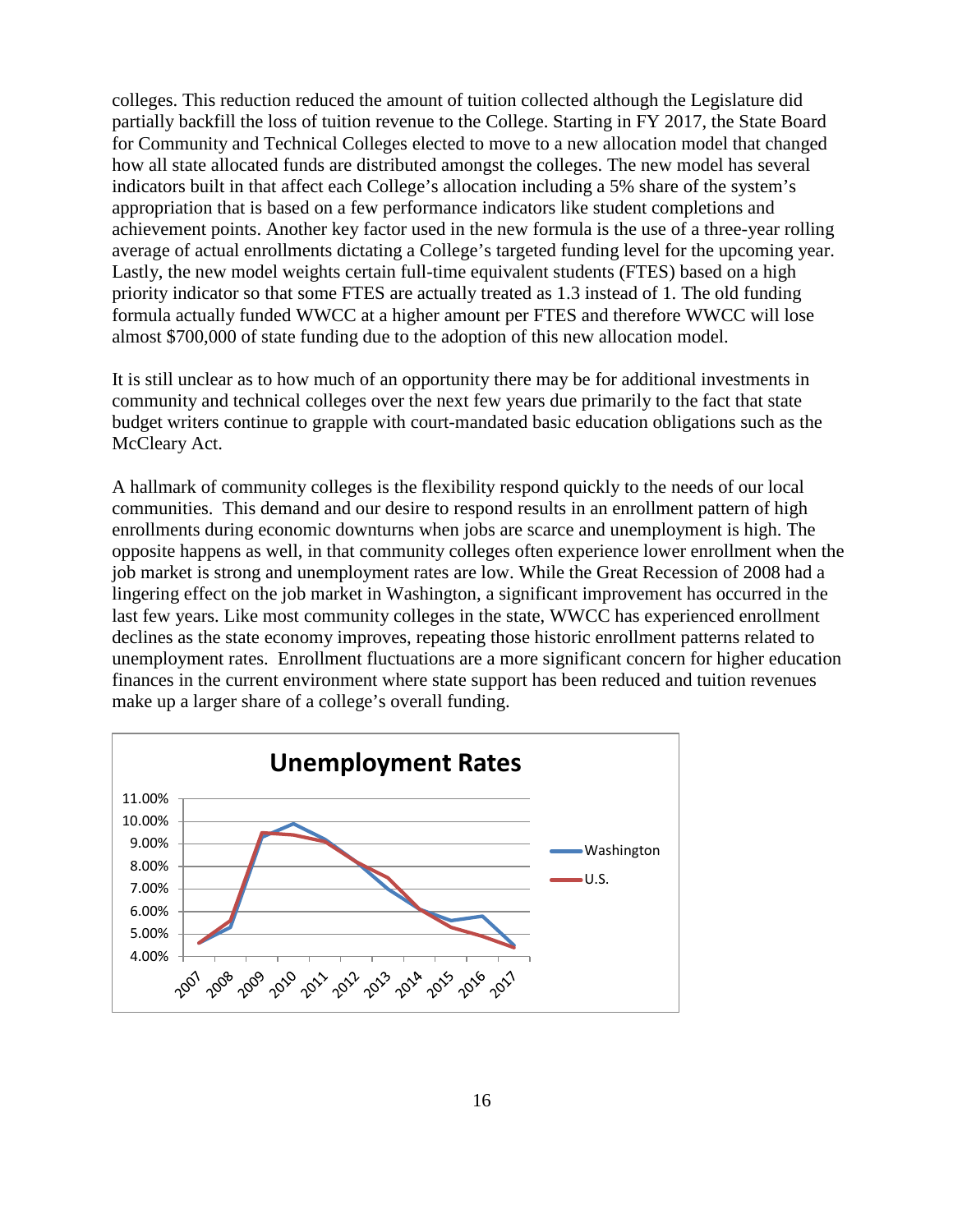# <span id="page-16-0"></span>**College Statement of Net Position**

| <b>Walla Walla Community College</b>                                      |                       |                  |
|---------------------------------------------------------------------------|-----------------------|------------------|
| <b>Statement of Net Position</b>                                          |                       |                  |
| June 30, 2017                                                             |                       |                  |
|                                                                           |                       |                  |
| Assets                                                                    |                       |                  |
| <b>Current assets</b>                                                     |                       |                  |
| Cash and cash equivalents                                                 |                       | \$<br>6,191,797  |
| Restricted cash                                                           |                       | 212,020          |
| Accounts receivable, net of allowances                                    |                       | 9,503,186        |
| Student loans receivable, net of allowances                               |                       | 170,444          |
| Inventories                                                               |                       | 419,449          |
| Prepaid expenses                                                          |                       | 96,454           |
| <b>Total current assets</b>                                               |                       | \$<br>16,593,351 |
|                                                                           |                       |                  |
| <b>Non-Current Assets</b>                                                 |                       |                  |
| Student loans receivable, net of allowances                               |                       | \$<br>804,950    |
| Capital assets, not being depreciated                                     |                       | 2,578,937        |
| Capital assets, net of accumulated depreciation                           |                       | 52,301,575       |
| <b>Total non-current assets</b>                                           | Total assets \$       | 55,685,463       |
|                                                                           |                       | 72,278,814       |
| <b>Deferred Outflows of Resources Related to Pensions</b>                 |                       | \$<br>1,393,025  |
|                                                                           |                       |                  |
| <b>Liabilities</b>                                                        |                       |                  |
| <b>Current Liabilities</b>                                                |                       |                  |
| Accounts payable                                                          |                       | \$<br>782,339    |
| Accrued liabilities                                                       |                       | 1,449,143        |
| Compensated absences                                                      |                       | 240,441          |
| Unearned revenue                                                          |                       | 1,263,258        |
| Certificates of participation payable                                     |                       | 180,000          |
| <b>Total current liabilities</b>                                          |                       | \$<br>3,915,181  |
|                                                                           |                       |                  |
| <b>Noncurrent Liabilities</b>                                             |                       |                  |
| Compensated absences                                                      |                       | \$<br>2,044,138  |
| Pension liability                                                         |                       | 8,608,896        |
| Long-term liabilities                                                     |                       | 2,645,000        |
| <b>Total non-current liabilities</b>                                      |                       | \$<br>13,298,034 |
|                                                                           | Total liabilities \$  | 17,213,215       |
|                                                                           |                       |                  |
| <b>Deferred Inflows of Resources Related to Pensions</b>                  |                       | \$<br>906,647    |
|                                                                           |                       |                  |
| <b>Net Position</b>                                                       |                       |                  |
| Net investment in capital assets                                          |                       | \$<br>52,055,512 |
| Restricted for:                                                           |                       |                  |
| Expendable for financial aid                                              |                       | (158, 307)       |
| Expendable for student loans                                              |                       | 1,024,180        |
| Unrestricted                                                              | Total net position \$ | 2,630,591        |
|                                                                           |                       | 55,551,976       |
| The accompanying notes are an integral part of these financial statements |                       |                  |
|                                                                           |                       |                  |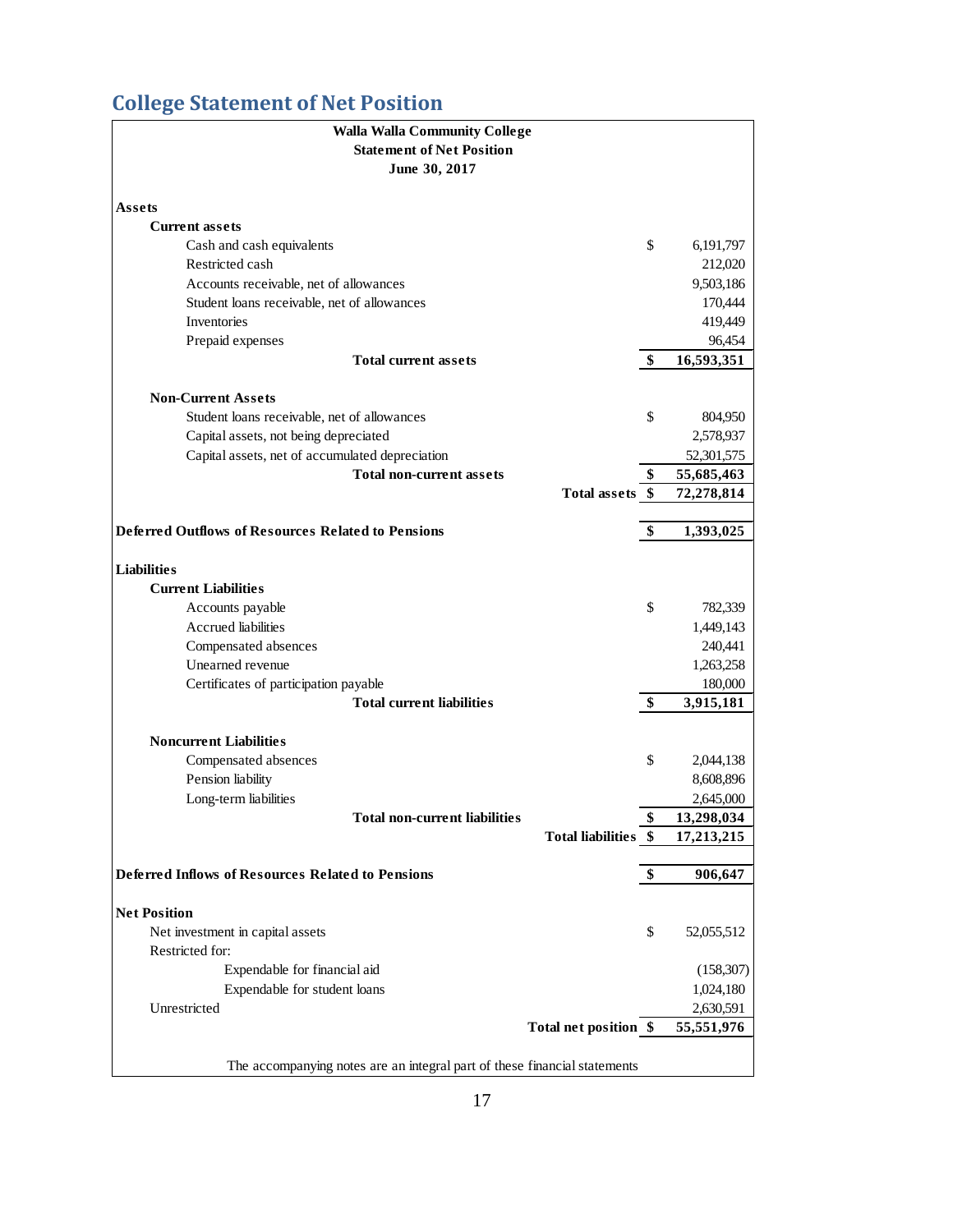# <span id="page-17-0"></span>**Foundation Statement of Financial Position**

|                                                         | Walla Walla Community College Foundation and Subsidiary |                 |
|---------------------------------------------------------|---------------------------------------------------------|-----------------|
|                                                         | <b>Consolidated Statements of Financial Position</b>    |                 |
|                                                         | December 31, 2016                                       |                 |
|                                                         |                                                         |                 |
| <b>Assets</b>                                           |                                                         |                 |
| <b>Current assets</b>                                   |                                                         |                 |
| Cash and cash equivalents                               |                                                         | \$<br>927,295   |
| Investments                                             |                                                         | 5,796,101       |
| Pledge receivable, current                              |                                                         | 9,612           |
| Inventory                                               |                                                         | 112,337         |
| Assets held for resale                                  |                                                         | 54,585          |
| Prepaid expenses and other assets                       |                                                         | 17,260          |
|                                                         | <b>Total current assets</b>                             | \$<br>6,917,190 |
| Property and equipment, net of accumulated depreciation |                                                         | 1,589,628       |
|                                                         |                                                         |                 |
| <b>Other assets</b>                                     |                                                         |                 |
| Pledge receivable, noncurrent                           |                                                         | \$<br>21,424    |
|                                                         |                                                         |                 |
|                                                         | <b>Total assets</b>                                     | \$<br>8,528,242 |
|                                                         |                                                         |                 |
| Liabilities and net assets                              |                                                         |                 |
|                                                         |                                                         |                 |
| <b>Current liabilities</b>                              |                                                         |                 |
| Accounts payable                                        |                                                         | \$<br>65,167    |
| Accrued expenses                                        |                                                         | 11,130          |
|                                                         | <b>Total liabilities</b>                                | \$<br>76,297    |
|                                                         |                                                         |                 |
| <b>Net assets</b>                                       |                                                         |                 |
| Unrestricted net assets                                 |                                                         | \$<br>2,275,839 |
| Temporarily restricted net assets                       |                                                         | 6,176,106       |
|                                                         | <b>Total net assets</b>                                 | \$<br>8,451,945 |
|                                                         | <b>Total liabilities and net assets</b>                 | \$<br>8,528,242 |
|                                                         |                                                         |                 |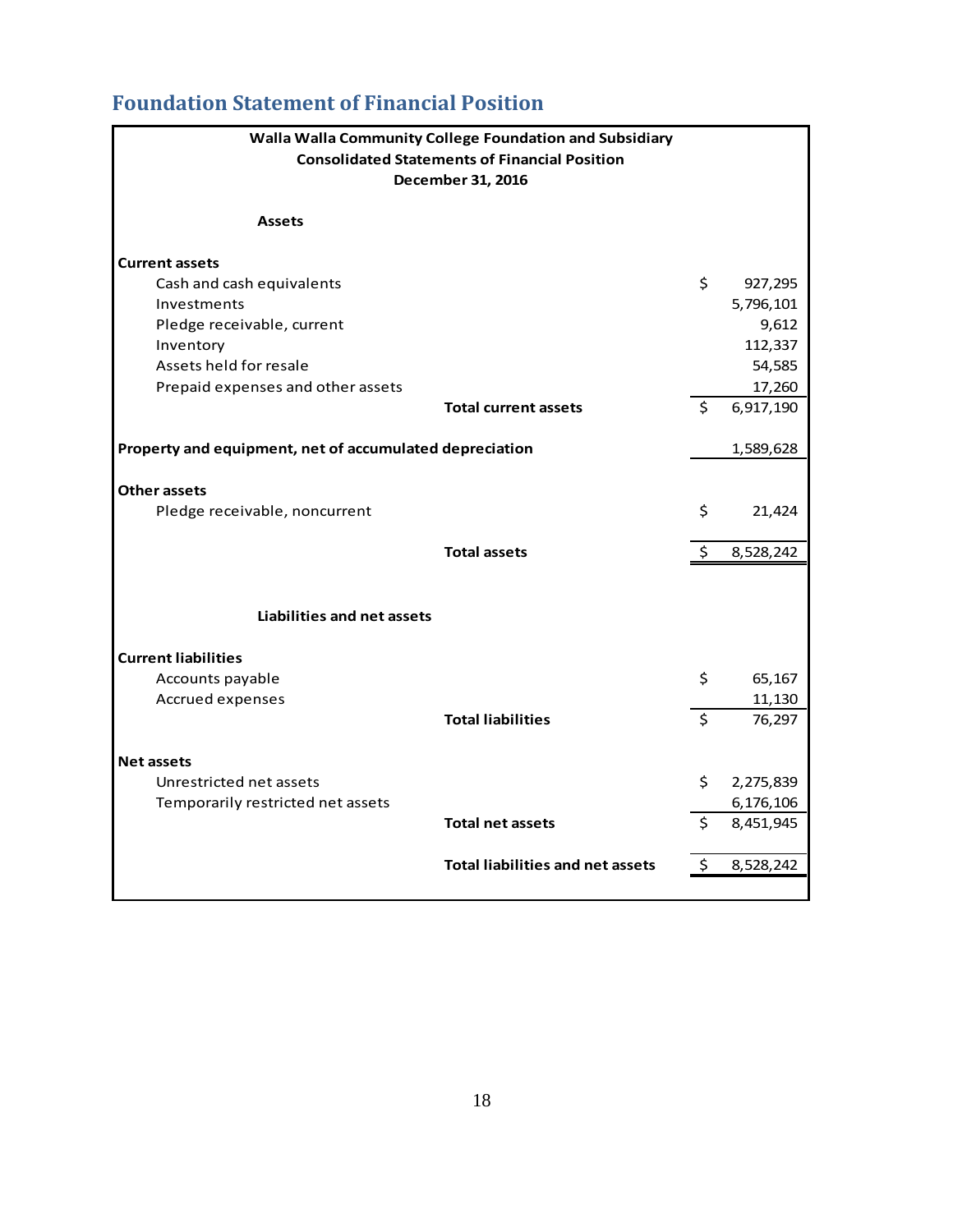# <span id="page-18-0"></span>**College Statement of Revenues, Expenses and Changes in Net Position**

| <b>Walla Walla Community College</b>                                      |               |                       |
|---------------------------------------------------------------------------|---------------|-----------------------|
| <b>Statement of Revenues, Expenses and Changes in Net Position</b>        |               |                       |
| For the Year Ended June 30, 2017                                          |               |                       |
|                                                                           |               |                       |
| <b>Operating Revenues</b>                                                 |               |                       |
| Student tuition and fees, net of discounts                                | \$            | 9,172,357             |
| Auxiliary enterprise sales                                                |               | 2,012,861             |
| State and local grants and contracts                                      |               | 13,640,468            |
| Federal grants and contracts                                              |               | 789,055               |
| Other operating revenues                                                  |               | 1,999,985             |
| Interest on loans to students                                             |               | 15,093                |
| Total operating revenue                                                   | \$            | 27,629,820            |
| <b>Operating Expenses</b>                                                 |               |                       |
| Other operating expenses                                                  | \$            | 3,242,103             |
| Salaries and wages                                                        |               | 24,591,340            |
| <b>Benefits</b>                                                           |               | 8,558,570             |
| Scholarships and fellowships                                              |               | 6,243,364             |
| Supplies and materials                                                    |               | 3,421,269             |
| Depreciation                                                              |               | 2,786,133             |
| Purchased services                                                        |               |                       |
| <b>Utilities</b>                                                          |               | 2,801,009             |
|                                                                           |               | 912,921<br>52,556,709 |
| <b>Total operating expenses</b>                                           | \$            |                       |
| <b>Operating income (loss)</b>                                            | $\bullet$     | (24, 926, 889)        |
|                                                                           |               |                       |
| <b>Non-Operating Revenues (Expenses)</b>                                  | \$            |                       |
| State appropriations                                                      |               | 17,751,528            |
| Federal Pell grant revenue                                                |               | 5,648,524             |
| Investment income, gains and losses                                       |               | 35,152                |
| Building fee remittance                                                   |               | (1, 171, 887)         |
| Innovation fund remittance                                                |               | (245,003)             |
| Interest on indebtedness                                                  |               | (82,301)              |
| Net non-operating revenues (expenses)                                     | $\frac{1}{2}$ | 21,936,013            |
| Income (Loss) before capital contributions                                | - \$          | (2,990,876)           |
| Capital appropriations                                                    |               | 2,025,350             |
| Capital gifts and grants                                                  |               | 2,144,495             |
|                                                                           |               |                       |
| Increase (Decrease) in net position \$                                    |               | 1,178,968             |
| <b>Net Position</b>                                                       |               |                       |
| Net position, beginning of year                                           |               | 57,709,918            |
| Cumulative effect of a change in accounting principle (GASB 73)           |               | (3,336,910)           |
| Net position, beginning of year, as restated                              | \$            | 54,373,008            |
| Net position, end of year                                                 | \$            | 55,551,976            |
|                                                                           |               |                       |
| The accompanying notes are an integral part of these financial statements |               |                       |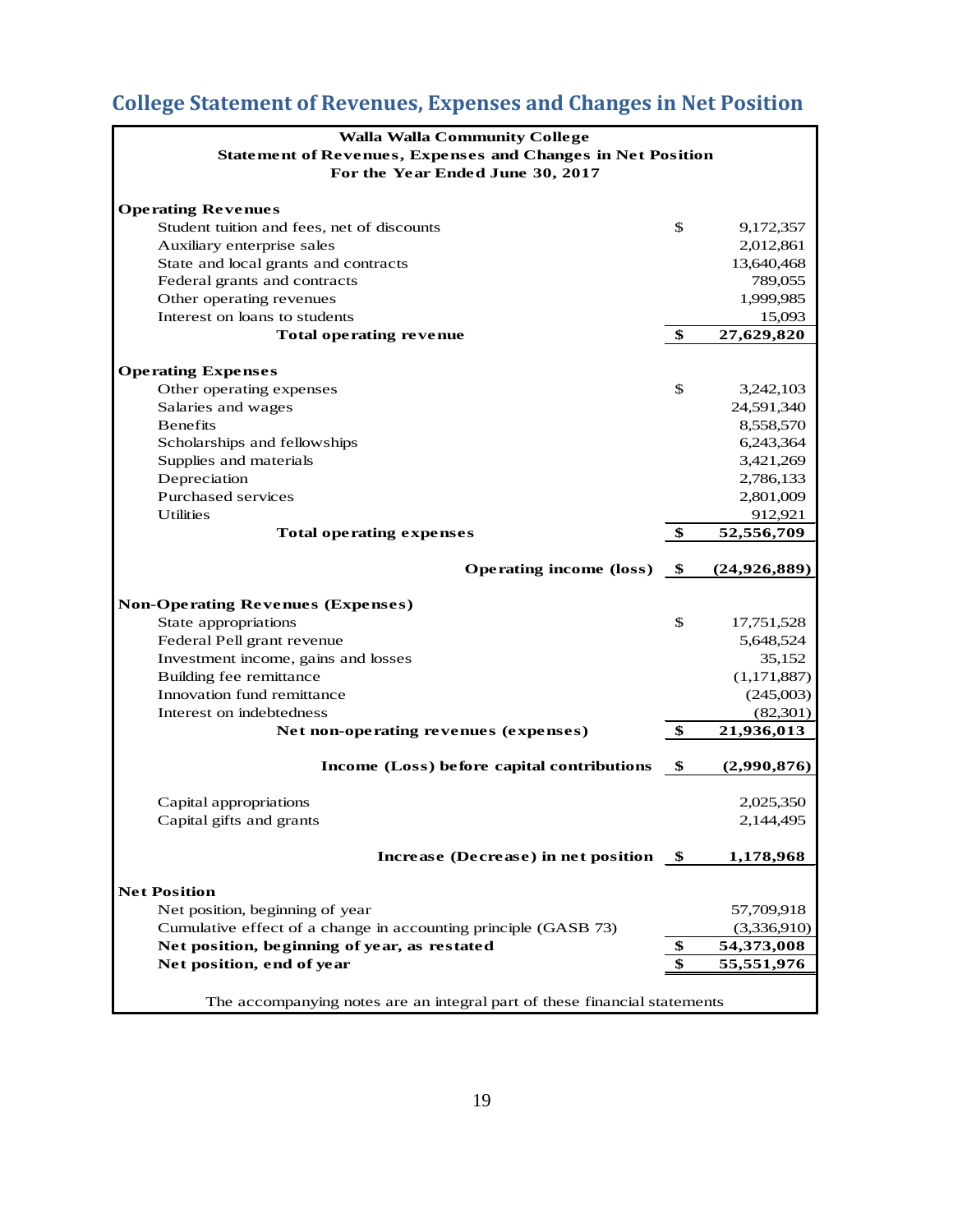|                                       | Year ended Dec. 31, 2016 |                |                 |  |
|---------------------------------------|--------------------------|----------------|-----------------|--|
|                                       |                          | Temporarily    |                 |  |
|                                       | Unrestricted             | Restricted     | <b>Totals</b>   |  |
| Revenue                               |                          |                |                 |  |
| Contributions and grants              | \$<br>79,395             | \$<br>795,788  | \$<br>875,183   |  |
| Unrealized gain on investments        | 28,619                   | 205,028        | 233,647         |  |
| Lease income                          | 208,746                  |                | 208,746         |  |
| Interest and dividends                | 35,679                   | 137,234        | 172,913         |  |
| Donated service and materials         | 162,930                  |                | 162,930         |  |
| Warrior club                          | 31,749                   |                | 31,749          |  |
| Realized gain on investments          | 13,667                   | 111,300        | 124,967         |  |
| Gain on sale of asset                 | 9,791                    |                | 9,791           |  |
| Other income                          | 4,927                    |                | 4,927           |  |
| Program revenue                       | 29,027                   |                | 29,027          |  |
| <b>Wine Operations</b>                |                          |                |                 |  |
| <b>Retail Sales</b>                   | 332,388                  |                | \$<br>332,388   |  |
| Less: Cost of goods sold              | (117,259)                |                | (117,259)       |  |
| <b>Gross Profit</b>                   | 215,129                  |                | 215,129         |  |
| Net assets released from restrictions | 1,256,910                | (1, 256, 910)  |                 |  |
| Total public support, revenue         |                          |                |                 |  |
| and reclassifications                 | Ŝ.<br>2,076,569          | \$<br>(7, 560) | Ŝ.<br>2,069,009 |  |
| (continued on next page)              |                          |                |                 |  |

# <span id="page-19-0"></span>**Foundation Statement of Activities and Changes in Net Position**

**Walla Walla Community College Foundation and Subsidiary Consolidated Statement of Activities and Changes in Net Assets**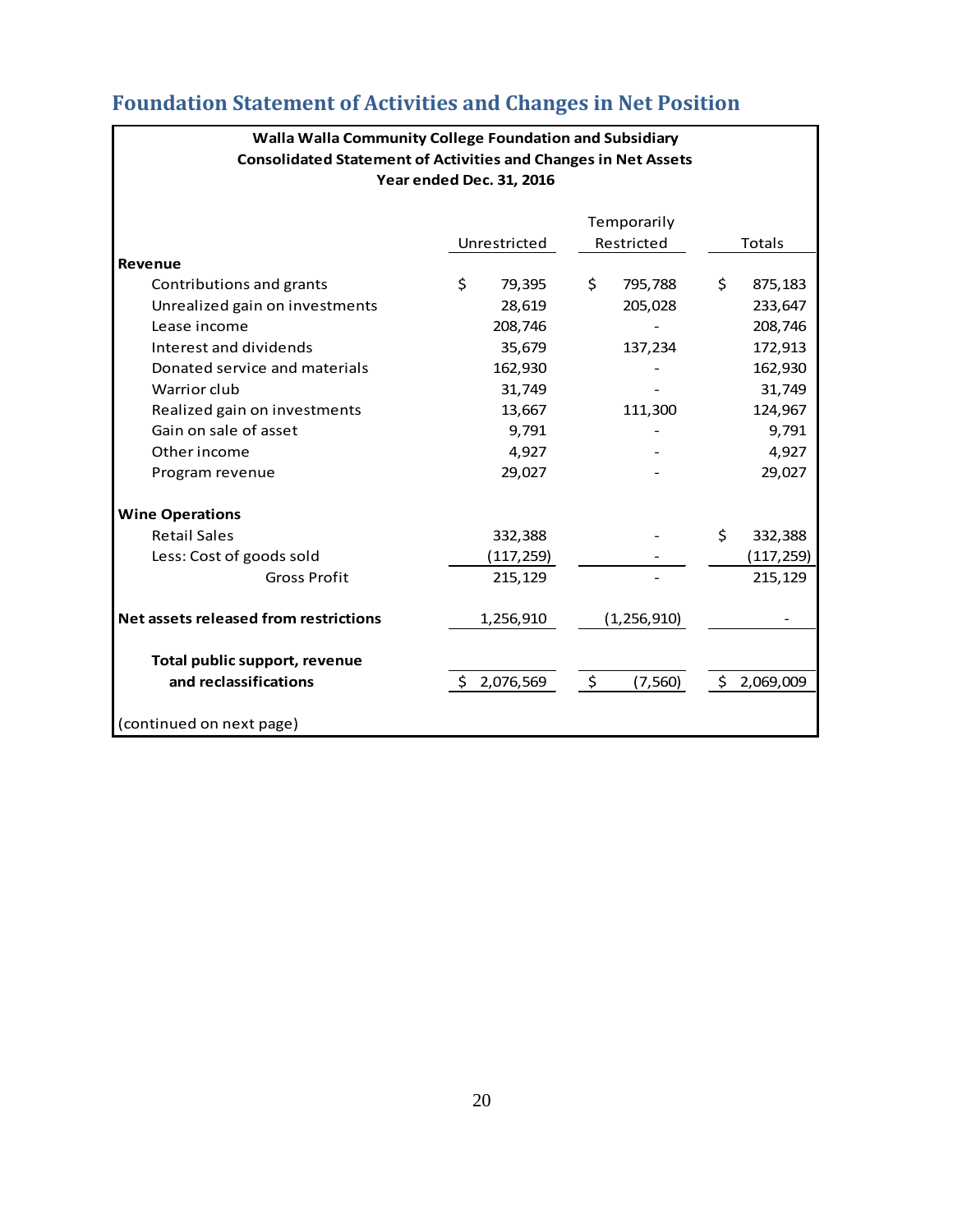Continued from previous page

| Walla Walla Community College Foundation and Subsidiary                       |    |                          |    |                          |    |           |
|-------------------------------------------------------------------------------|----|--------------------------|----|--------------------------|----|-----------|
| <b>Consolidated Statement of Activities and Changes in Net Assets (cont.)</b> |    |                          |    |                          |    |           |
|                                                                               |    | Year ended Dec. 31, 2016 |    |                          |    |           |
|                                                                               |    |                          |    |                          |    |           |
|                                                                               |    |                          |    | Temporarily              |    |           |
|                                                                               |    | Unrestricted             |    | Restricted               |    | Totals    |
|                                                                               |    |                          |    |                          |    |           |
| <b>Expenses</b>                                                               |    |                          |    |                          |    |           |
| Scholarships and awards:                                                      |    |                          |    |                          |    |           |
| Scholarships and awards                                                       | \$ | 831,188                  | \$ |                          | \$ | 831,188   |
| Grant expenditures                                                            |    | 56,856                   |    |                          |    | 56,856    |
| Program expenses                                                              |    | 225,620                  |    |                          |    | 225,620   |
| Administration:                                                               |    |                          |    |                          |    |           |
| Advertising                                                                   |    | 59,625                   |    |                          |    | 59,625    |
| <b>Bank fees</b>                                                              |    | 2,923                    |    |                          |    | 2,923     |
| Administrative fee                                                            |    | 298,000                  |    |                          |    | 298,000   |
| Professional services                                                         |    | 18,537                   |    |                          |    | 18,537    |
| Investment expense                                                            |    | 26,999                   |    |                          |    | 26,999    |
| Depreciation                                                                  |    | 84,223                   |    |                          |    | 84,223    |
| Insurance                                                                     |    | 18,823                   |    |                          |    | 18,823    |
| Supplies                                                                      |    | 10,331                   |    |                          |    | 10,331    |
| <b>Taxes and licenses</b>                                                     |    | 17,345                   |    |                          |    | 17,345    |
| Travel                                                                        |    | 6,175                    |    |                          |    | 6,175     |
| Dues and subscriptions                                                        |    | 12,205                   |    |                          |    | 12,205    |
| Repair and maintenance                                                        |    | 13,276                   |    |                          |    | 13,276    |
| Donated service and materials                                                 |    | 116,445                  |    |                          |    | 116,445   |
| Rent                                                                          |    | 3,972                    |    |                          |    | 3,972     |
| Miscellaneous                                                                 |    | 107,377                  |    |                          |    | 107,377   |
| Fundraising event expenses:                                                   |    |                          |    |                          |    |           |
| Warrior club                                                                  |    | 31,805                   |    |                          |    | 31,805    |
| <b>Total Expenses</b>                                                         | \$ | 1,941,725                | \$ | $\overline{\phantom{a}}$ | \$ | 1,941,725 |
|                                                                               |    |                          |    |                          |    |           |
| Change in net assets                                                          | \$ | 134,844                  | \$ | (7, 560)                 | \$ | 127,284   |
|                                                                               |    |                          |    |                          |    |           |
| Net assets - beginning of year                                                |    | 2,140,995                |    | 6,183,666                |    | 8,324,661 |
|                                                                               |    |                          |    |                          |    |           |
| Net assets - end of year                                                      | \$ | 2,275,839                | \$ | 6,176,106                | \$ | 8,451,945 |
|                                                                               |    |                          |    |                          |    |           |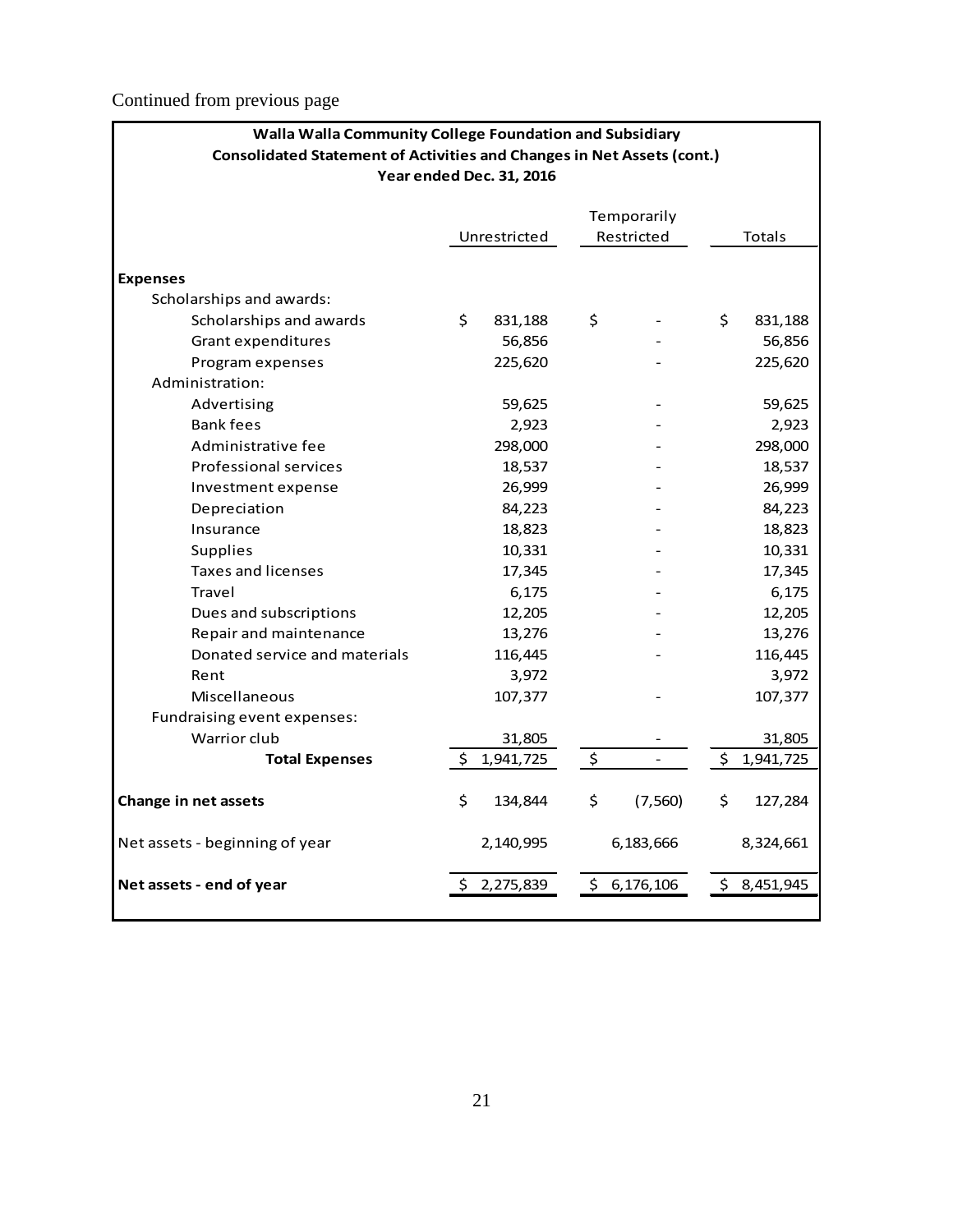# <span id="page-21-0"></span>**College Statement of Cash Flows**

| <b>Walla Walla Community College</b>                                    |                     |
|-------------------------------------------------------------------------|---------------------|
| <b>Statement of Cash Flows</b>                                          |                     |
| For the Year Ended June 30, 2017                                        |                     |
|                                                                         |                     |
| Cash flow from operating activities                                     |                     |
| Student tuition and fees, net of discounts                              | \$<br>9,129,794     |
| Grants and contracts                                                    | 12,083,690          |
| Payments to vendors                                                     | (8,977,804)         |
| Payments for utilities                                                  | (913,514)           |
| Payments to employees                                                   | (24, 693, 530)      |
| Payments for benefits                                                   | (8,368,328)         |
| Auxiliary enterprise sales                                              | 2,031,263           |
| Payments for scholarships                                               | (6,243,364)         |
| Loans issued to students                                                | (108,000)           |
| Collection of loans to students                                         | 121,555             |
| Other receipts                                                          | 1,857,584           |
| Net cash used by operating activities                                   | \$ (24,080,654)     |
|                                                                         |                     |
| Cash flow from noncapital financing activities                          |                     |
| State appropriations                                                    | \$<br>17,301,168    |
| Federal Pell grant revenue                                              | 5,648,524           |
| Building fee remittance                                                 | (1,156,063)         |
| Innovation fund remittance                                              | (241,594)           |
| Net cash provided by noncapital financing activities                    | 21,552,036          |
| Cash flow from capital and related financing activities                 |                     |
| Proceeds of capital debt                                                | \$<br>1,300,000     |
| Capital appropriations                                                  | 1,721,505           |
| Purchases of capital assets                                             | (5,573,873)         |
| Capital gifts and grants                                                | 2,144,495           |
| Principal paid on capital debt                                          | (160,000)           |
| Interest paid on indebtedness                                           | (82, 301)           |
| Net cash provided by capital and related financing activities           | \$<br>(650, 175)    |
| <b>Cash flow from investing activities</b>                              |                     |
| Income of investments                                                   | \$<br>35,152        |
| Net cash provided by investing activities                               | \$<br>35,152        |
|                                                                         |                     |
| Increase in cash and cash equivalents                                   | \$<br>(3, 143, 641) |
| Cash and cash equivalents at the beginning of the year                  | 9,547,458           |
| Cash and cash equivalents at the end of the year                        | 6,403,818           |
|                                                                         |                     |
| The accompanying notes are an integral part of the financial statements |                     |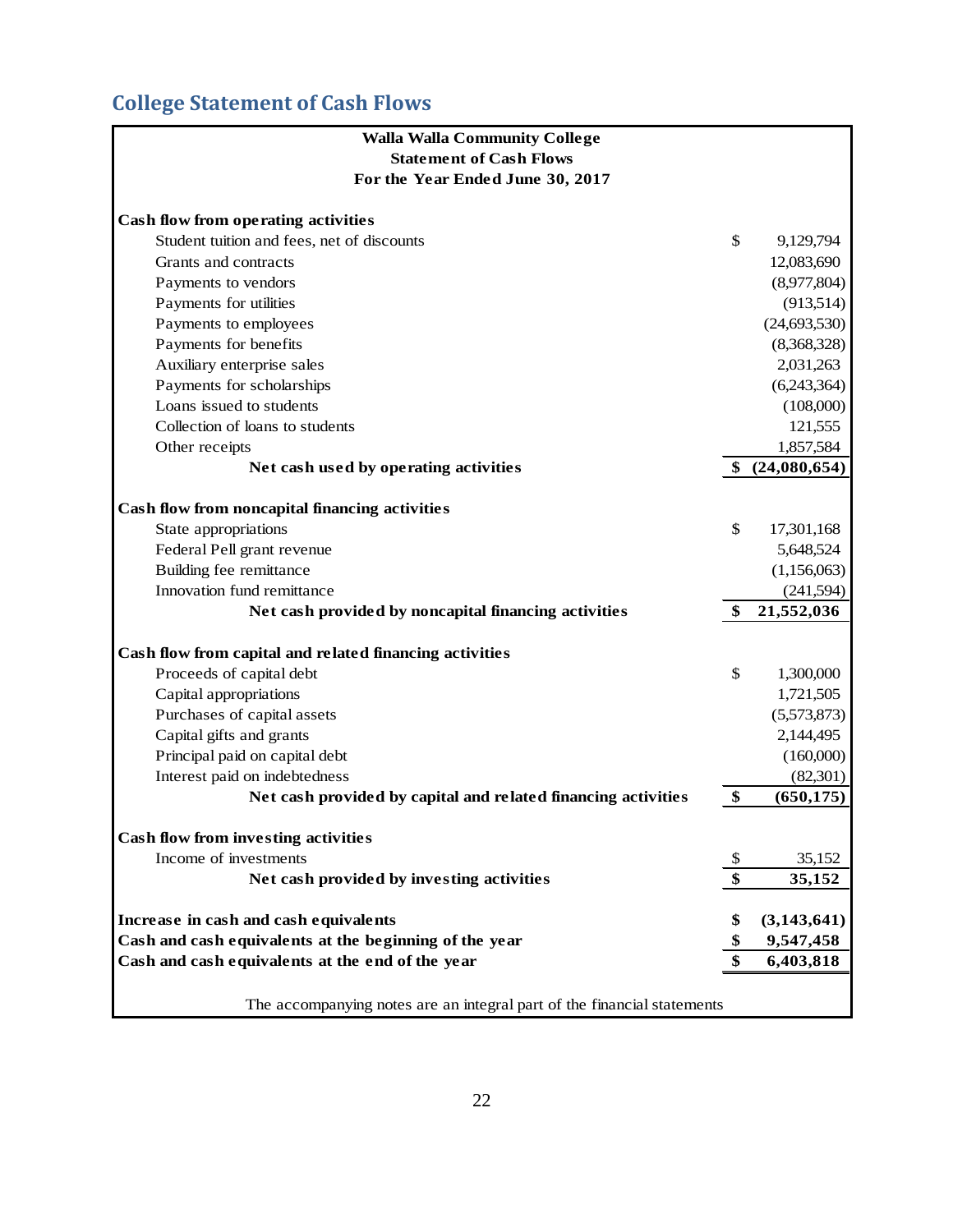| (Cash Flow Statement - cont.)                                                    |                   |
|----------------------------------------------------------------------------------|-------------------|
| <b>Reconciliation of Operating Loss to Net Cash used by Operating Activities</b> |                   |
| <b>Operating Loss</b>                                                            | (24, 926, 889)    |
| Adjustments to reconcile net loss to net cash used by operating activities       |                   |
| Depreciation expense                                                             | \$<br>2,786,133   |
| Changes in assets and liabilities                                                |                   |
| Receivables, net of allowances                                                   | \$<br>(2,597,612) |
| <b>Inventories</b>                                                               | 164,239           |
| Other assets                                                                     | (4,999)           |
| Accounts payable                                                                 | 295,578           |
| <b>Accrued liabilities</b>                                                       | (111,065)         |
| Unearned revenue                                                                 | 87,214            |
| Compensated absences                                                             | 145,965           |
| Pension liability                                                                | 38,482            |
| Loans to students                                                                | 42,299            |
| Net cash used by operating activities                                            | (24,080,654)      |
| <b>Non Cash Transactions</b>                                                     |                   |
| Donated assets                                                                   | \$<br>22,000      |
| The accompanying notes are an integral part of these financial statements        |                   |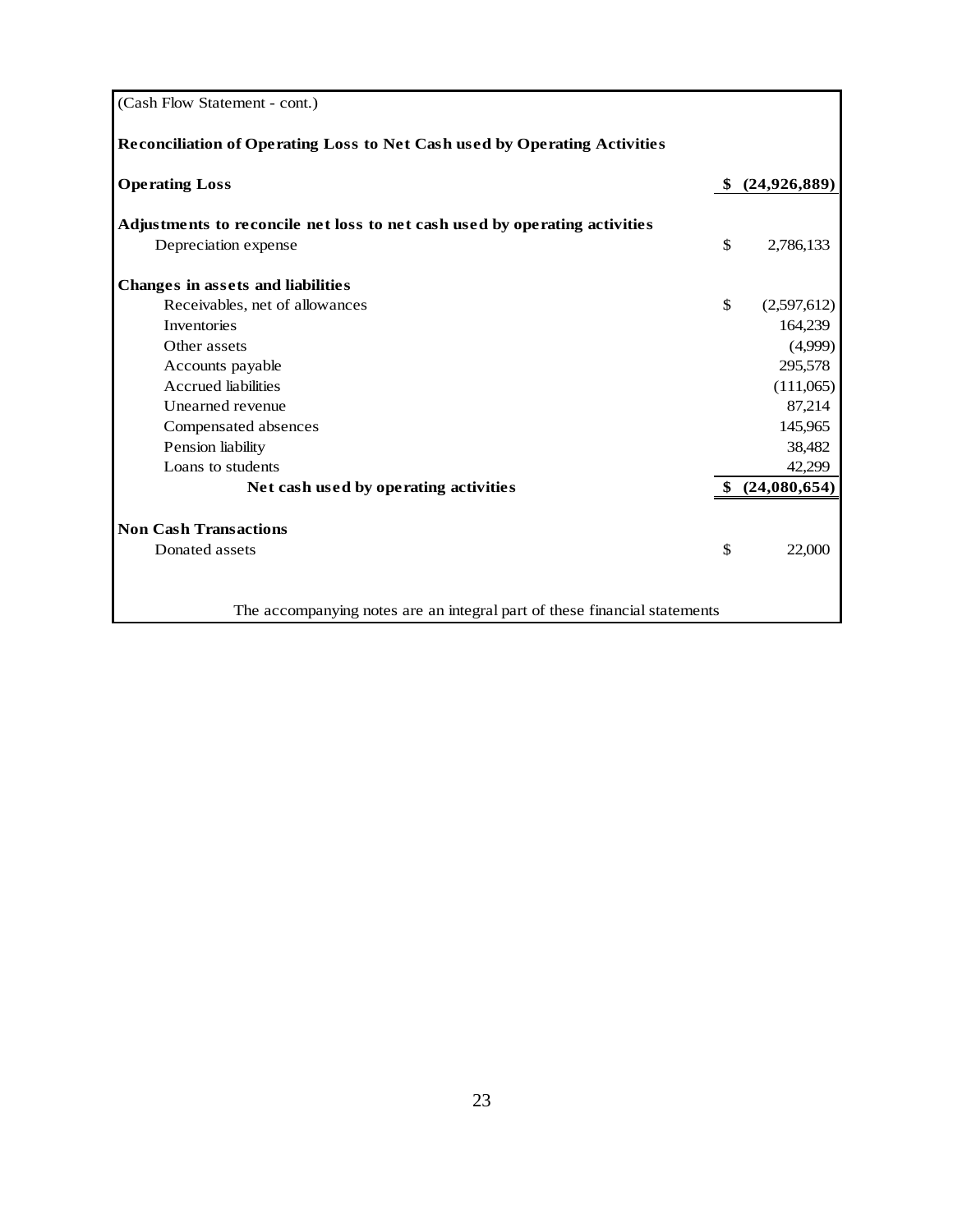### <span id="page-23-0"></span>**Notes to the Financial Statements**

*June 30, 2017 These notes form an integral part of the financial statements.*

#### **1. Summary of Significant Accounting Policies**

#### **Financial Reporting Entity**

Walla Walla Community College (the College) is a comprehensive community college offering open-door academic programs, workforce education, basic skills, and community services. The College confers associate degrees, certificates and high school diplomas. It is governed by a fivemember Board of Trustees appointed by the Governor and confirmed by the state Senate.

The College is an agency of the State of Washington. The financial activity of the College is included in the State's Comprehensive Annual Financial Report.

The Walla Walla Community College Foundation (the Foundation) is a separate but affiliated nonprofit entity, incorporated under Washington law in 1982 and recognized as a tax exempt  $501(c)(3)$  charity. The Foundation's charitable purpose is to support the educational and cultural programs of the College through an annual fund drive and other fund raising events. Because the majority of the Foundation's income and resources are restricted by donors and may only be used for the benefit of the College or its students, the Foundation is considered a discrete component unit based on the criteria contained in Governmental Accounting Standards Board (GASB) Statement Nos. 61, 39 and 14. A discrete component unit is an entity which is legally separate from the College, but has the potential to provide significant financial benefits to the College or whose relationship with the College is such that excluding it would cause the College's financial statements to be misleading or incomplete.

The Foundation's financial statements are discretely presented in this report. The Foundation's statements have been prepared and audited in accordance with accounting principles generally accepted in the United States of America. Intra-entity transactions and balances between the College and the Foundation are not eliminated for financial statement presentation. During the fiscal year ended June 30, 2017, the Foundation distributed approximately \$524,460 to the College for restricted and unrestricted purposes. A copy of the Foundation's complete financial statements may be obtained from the Vice President of Administrative Services, Walla Walla Community College, 500 Tausick Way, Walla Walla, WA 99362 or by calling (509)527-4201.

#### **Basis of Presentation**

The financial statements have been prepared in accordance with GASB Statement No. 34, *Basic Financial Statements and Management Discussion and Analysis for State and Local Governments*  as amended by GASB Statement No. 35, *Basic Financial Statements and Management Discussion and Analysis for Public Colleges and Universities.* For financial reporting purposes, the College is considered a special-purpose government engaged only in Business Type Activities (BTA). In accordance with BTA reporting, the College presents a Management's Discussion and Analysis; a Statement of Net Position; a Statement of Revenues, Expenses and Changes in Net Position; a Statement of Cash Flows; and Notes to the Financial Statements. The format provides a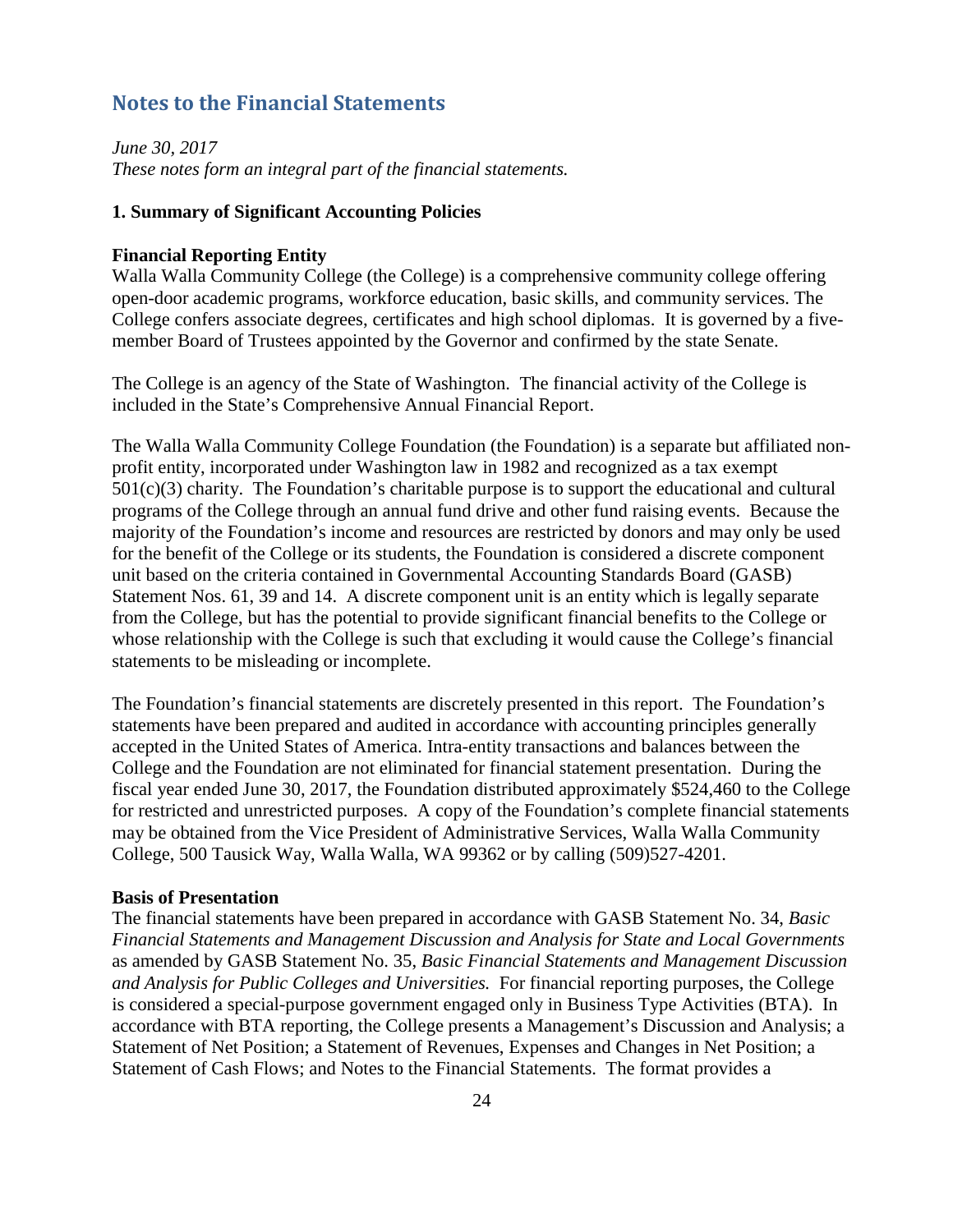comprehensive, entity-wide perspective of the College's assets, deferred inflows, liabilities, deferred outflows, net position, revenues, expenses, changes in net position and cash flows.

#### **Basis of Accounting**

The financial statements of the College have been prepared using the economic resources measurement focus and the accrual basis of accounting. Under the accrual basis, revenues are recognized when earned and expenses are recorded when an obligation has been incurred, regardless of the timing of the cash flows. For the financial statements, intra-agency receivables and payables have generally been eliminated. However, revenues and expenses from the College's auxiliary enterprises are treated as though the College were dealing with private vendors. For all other funds, transactions that are reimbursements of expenses are recorded as reductions of expense.

Non-exchange transactions, in which the College receives (or gives) value without directly giving (or receiving) equal value in exchange includes state and federal appropriations, and certain grants and donations. Revenues are recognized, net of estimated uncollectible amounts, as soon as all eligibility requirements imposed by the provider have been met.

The preparation of financial statements in conformity with accounting principles generally accepted in the United States of America requires management to make estimates and assumptions that affect the reported amounts of assets and liabilities and disclosure of contingent assets and liabilities at the date of the financial statements and the reported amounts of revenue and expenses during the reporting period. Actual results could differ from those estimates.

#### **Cash, Cash Equivalents and Investments**

Cash and cash equivalents include cash on hand and bank demand deposits. Cash and cash equivalents that are held with the intent to fund College operations are classified as current assets.

The College combines unrestricted cash operating funds from all departments into an internal investment pool, the income from which is allocated on a proportional basis. The internal investment pool is comprised of cash and cash equivalents.

#### **Accounts Receivable**

Accounts receivable consists of tuition and fee charges to students and auxiliary enterprise services provided to students, faculty and staff. This also includes amounts due from federal, state and local governments or private sources as allowed under the terms of grants and contracts. Accounts receivable are shown net of estimated uncollectible amounts.

Student loans receivable consist of amounts due from loans given out through participation in the Federal Perkins Loan Program.

#### **Inventories**

Merchandise inventory consists solely of merchandise held for resale in the bookstore and is valued at cost using the FIFO method. Consumable inventories consist solely of inventories of food supplies held for use by the campus café and are valued at cost using the FIFO method. The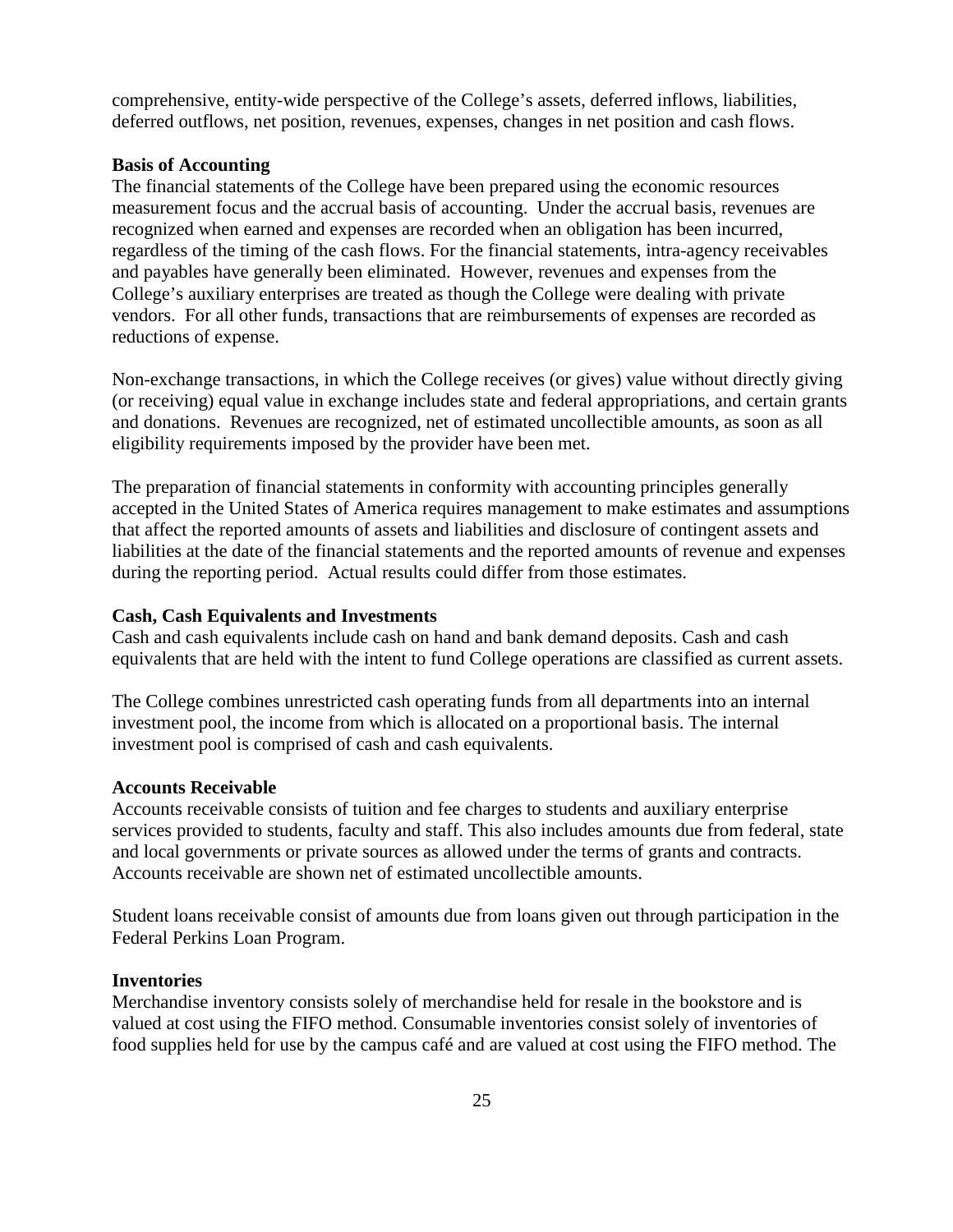College's vocational programs purchase student project vehicles and valuation of these work-inprocess projects are valued at actual costs incurred.

#### **Prepaid Items**

Prepaid items are generally outstanding credit memos received by the College's on-campus bookstore for items returned. Prepaid items also exist due to deposits on equipment.

#### **Capital Assets**

In accordance with state law, capital assets constructed with state funds are owned by the State of Washington. Property titles are shown accordingly. However, responsibility for managing the assets rests with the College. As a result, the assets are included in the financial statements because excluding them would have been misleading.

Land, buildings and equipment are recorded at cost, or if acquired by gift, at acquisition value at the date of the gift. GASB 34 guidance concerning preparing initial estimates for historical cost and accumulated depreciation related to infrastructure was followed. Capital additions, replacements and major renovations are capitalized. The value of assets constructed includes all material direct and indirect construction costs. Any interest costs incurred are capitalized during the period of construction. Routine repairs and maintenance are charged to operating expense in the year in which the expense was incurred. In accordance with the state capitalization policy, all land, intangible assets and software with a unit cost of \$1,000,000 or more, buildings and improvements with a unit cost of \$100,000 or more, library collections with a total cost of \$5,000 or more and all other assets with a unit cost of \$5,000 or more are capitalized. Depreciation is computed using the straight line method over the estimated useful lives of the assets as defined by the State of Washington's Office of Financial Management. Useful lives are generally 3 to 7 years for equipment; 15 to 50 years for buildings and 20 to 50 years for infrastructure and land improvements.

In accordance with GASB Statement 42, the College reviews assets for impairment whenever events or changes in circumstances have indicated that the carrying amount of its assets might not be recoverable. Impaired assets are reported at the lower of cost or fair value. At June 30, 2017, no assets had been written down.

#### **Unearned Revenues**

Unearned revenues occur when funds have been collected prior to the end of the fiscal year but related to the subsequent fiscal year. Unearned revenues also include tuition and fees paid with financial aid funds. The College has recorded summer quarter tuition and fees, and advanced grant proceeds as unearned revenues.

#### **Tax Exemption**

The College is a tax-exempt organization under the provisions of Section 115 (1) of the Internal Revenue Code and is exempt from federal income taxes on related income.

#### **Net Pension Liability**

For purposes of measuring the net pension liability in accordance with GASB 68, deferred outflows of resources and deferred inflows of resources related to pensions, and pension expense,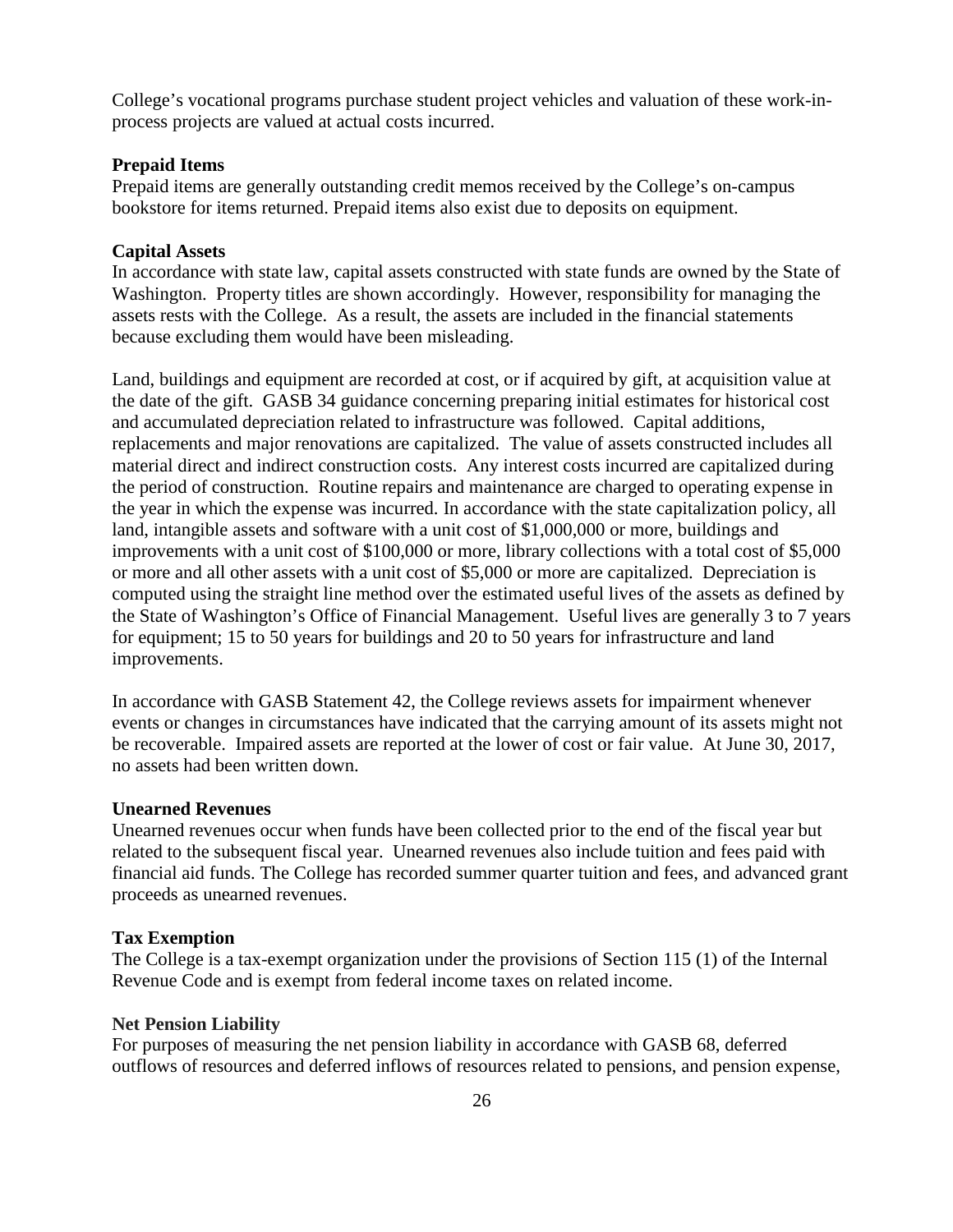information about the fiduciary net position of the State of Washington Public Employees' Retirement System (PERS) and the Teachers' Retirement System (TRS) and additions to/deductions from PERS's and TRS's fiduciary net position have been determined on the same basis as they are reported by PERS and TRS. For this purpose, benefit payments (including refunds of employee contributions) are recognized when due and payable in accordance with the benefit terms. Investments are reported at fair value. In FY17, the College also reported its share of the pension liability for the State Board Retirement Plan in accordance with GASB73 *Accounting and Financial Reporting for Pensions and Related Assets that are not within the Scope of GASB 68 (Accounting and Financial Reporting for Pensions).* The reporting requirements are similar to GASB68 but use current fiscal yearend as the measurement date for reporting the pension liabilities.

#### **Deferred Outflows of Resources and Deferred Inflows of Resources**

Deferred outflows of resources represent consumption of net position that is applicable to a future period. Deferred inflows of resources represent acquisition of net position that is applicable to a future period. Changes in net pension liability not included in pension expense are reported as deferred outflows of resources or deferred inflows of resources. Employer contributions subsequent to the measurement date of the net pension liability are reported as deferred outflows of resources.

### **Net Position**

The College's net position is classified as follows.

- *Net Investment in Capital Assets*. This represents the College's total investment in capital assets, net of outstanding debt obligations related to those capital assets.
- *Restricted.* Resources the College is legally or contractually obligated to spend in accordance with restrictions imposed by statute, granting authorities, or third parties.
	- o *Expendable for Financial Aid*. These include resources the College is legally or contractually obligated to spend in accordance with restrictions imposed by third parties.
	- o *Expendable for Student Loans*. The loan funds are established for the explicit purpose of providing student support as prescribed by statute or granting authority.
- *Unrestricted*. These represent resources derived from student tuition and fees, and sales and services of educational departments and auxiliary enterprises.

#### **Classification of Revenues and Expenses**

The College has classified its revenues and expenses as either operating or non-operating according to the following criteria:

*Operating Revenues*. This includes activities that have the characteristics of exchange transactions such as (1) student tuition and fees, net of waivers and scholarship discounts and allowances, (2) sales and services of auxiliary enterprises and (3) most federal, state and local grants and contracts that primarily support the operational/educational activities of the Colleges.

*Operating Expenses.* Operating expenses include salaries, wages, fringe benefits, utilities, supplies and materials, purchased services, and depreciation.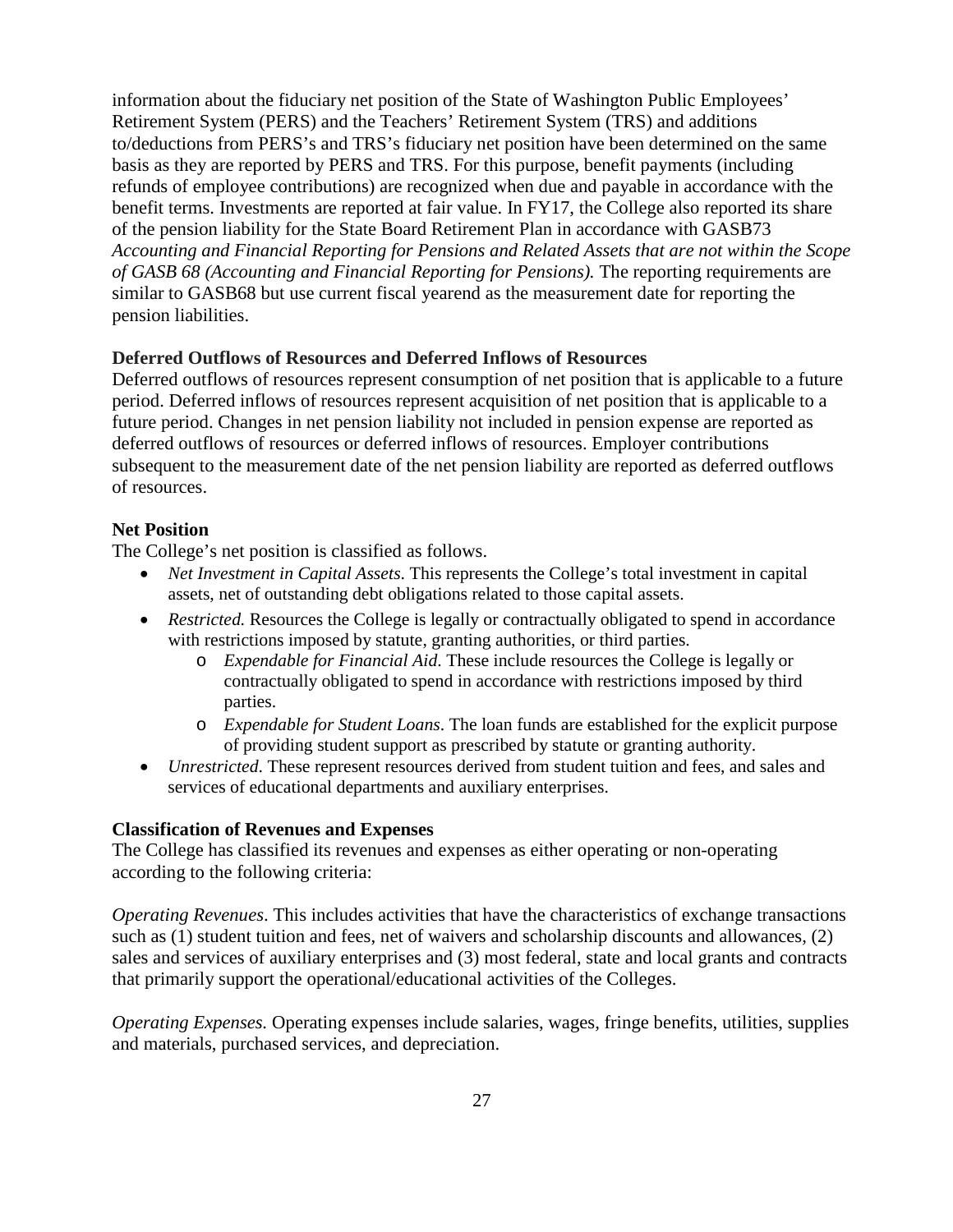*Non-operating Revenues*. This includes activities that have the characteristics of non-exchange transactions, such as gifts and contributions, state appropriations, investment income and Pell Grants received from the federal government.

*Non-operating Expenses.* Non-operating expenses include state remittance related to the building fee and the innovation fee, along with interest incurred on the Certificate of Participation Loans.

#### **Scholarship Discounts and Allowances**

Student tuition and fee revenues, and certain other revenues from students, are reported net of scholarship discounts and allowances in the Statements of Revenues, Expenses and Changes in Net Position. Scholarship discounts and allowances are the difference between the stated charge for goods and services provided by the College, and the amount that is paid by students and/or third parties making payments on the students' behalf. Certain governmental grants, such as Pell grants, and other Federal, State or non-governmental programs are recorded as either operating or non-operating revenues in the College's financial statements. To the extent that revenues from such programs are used to satisfy tuition and fees and other student charges, the College has recorded a scholarship discount and allowance. Discounts and allowances for the year ending June 30, 2017 are \$3,793,975.

#### **State Appropriations**

The state of Washington appropriates funds to the College on both an annual and biennial basis. These revenues are reported as non-operating revenues on the Statements of Revenues, Expenses, and Changes in Net Position, and recognized as such when the related expenses are incurred.

#### **Building and Innovation Fee Remittance**

Tuition collected includes amounts remitted to the Washington State Treasurer's office to be held and appropriated in future years. The Building Fee portion of tuition charged to students is an amount established by the Legislature and is subject to change annually. The fee provides funding for capital construction and projects on a system wide basis using a competitive biennial allocation process. The Building Fee is remitted on the 35<sup>th</sup> day of each quarter. The Innovation Fee was established in order to fund the State Board of Community and Technical College's Strategic Technology Plan. The use of the fund is to implement new ERP software across the entire system. On a monthly basis, the College remits the portion of tuition collected for the Innovation Fee to the State Treasurer for allocation to SBCTC. These remittances are non-exchange transactions reported as an expense in the non-operating revenues and expenses section of the Statement of Revenues, Expenses and Changes in Net Position.

#### **2. Accounting and Reporting Changes**

In June 2015, the GASB issued Statement No. 73, *Accounting and Financial Reporting for Pensions and Related Assets That Are Not within the Scope of GASB Statement 68, and Amendments to certain Provisions of GASB Statements 67 and 68*. This Statement is intended to improve financial reporting of governments whose employees are provided with pensions that are not within the scope of Statement No. 68, improve the usefulness of information associated with governments that hold assets accumulated for purposes of providing defined benefit pensions not within the scope of Statement No. 68, and to clarify the application of certain provisions of Statements No. 67 and 68. In addition, it establishes requirements for defined contribution plans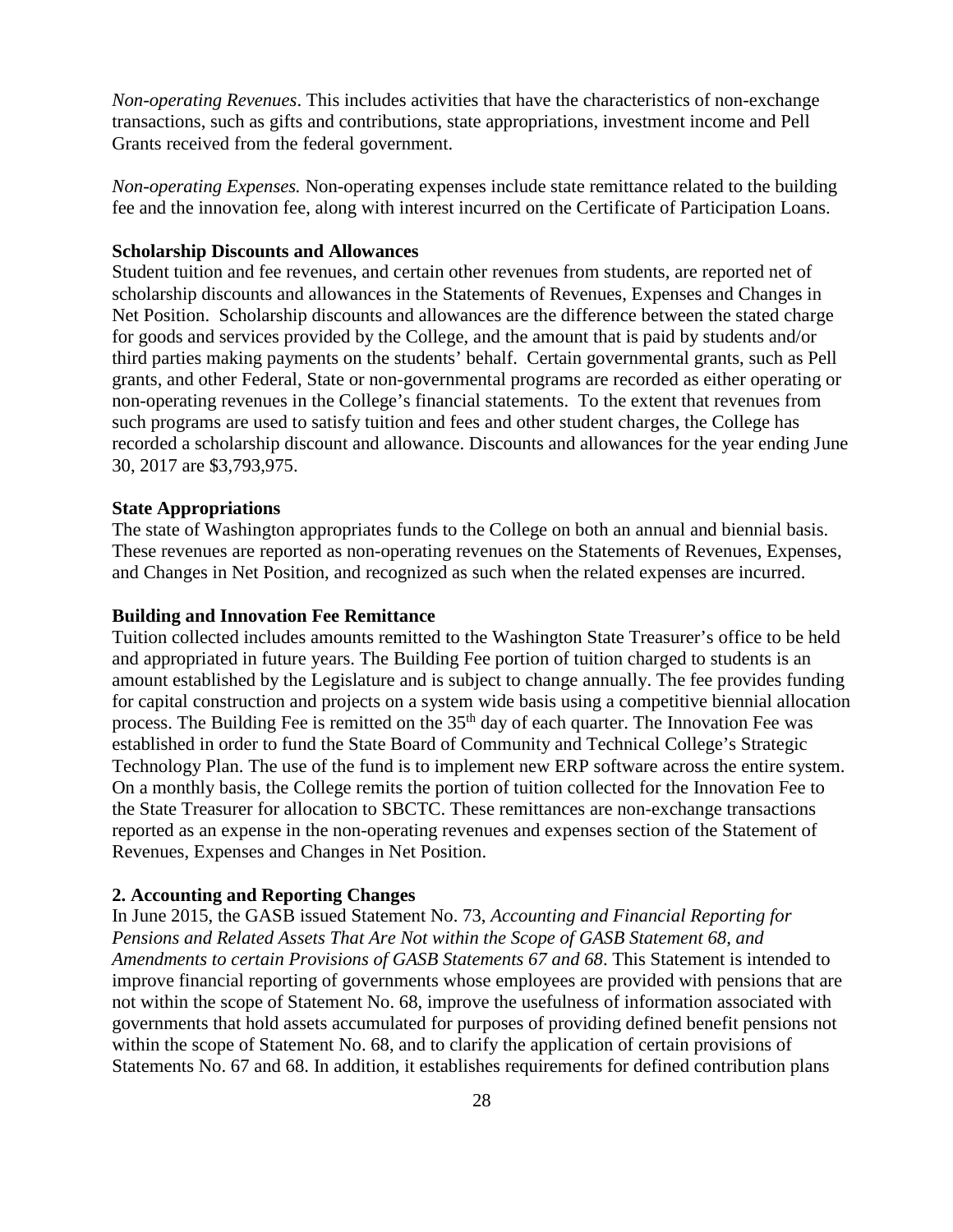that are not within the scope of Statement 68. GASB 73 is effective for fiscal years beginning after June 15, 2016. The College has implemented this pronouncement during the 2017 fiscal year. The College recorded a beginning balance adjustment to long-term obligations of \$3,336,910 as a result of the implementation of GASB Statement No. 73.

#### **Accounting Standard Impacting the Future**

In June 2015, the GASB issued Statement No. 75, *Accounting and Financial Reporting for Postemployment Benefits Other Than Pensions (OPEB),* which will be in effect for the fiscal year ending June 30, 2018. This Statement establishes standards of accounting and financial reporting for defined benefit OPEB and defined contribution OPEB that are provided to the employees of state and local governmental employer through plans that are administered through trusts or equivalent arrangements. This Statement also establishes standards of accounting and financial reporting for OPEB plans that are not administered through trusts or equivalent arrangements. The College's participation in OPEB is described in Note 19, and does not currently impact the College's financial statements. As a result of implementing this Statement, the College will be required to recognize its proportionate share of the state's actuarially determined OPEB liability, net of any assets segregated and restricted in a qualified trust, together with any associated deferred inflows and deferred outflows of resources, benefit expense related to the plan, and to restate net position for all periods presented. This Statement will have a significant impact on the College's financial statements.

#### **3. Cash and Investments**

Cash and cash equivalents include bank demand deposits, restricted cash held for retainage, and petty cash held at the College.

As of June 30, 2017, the carrying amount of the College's cash and equivalents was \$6,403,818 as represented in the table below.

| <b>Cash and Cash Equivalents</b>          |    | June 30, 2017 |
|-------------------------------------------|----|---------------|
| Petty Cash and Change Funds               | S  | 9,375         |
| <b>Bank Demand and Time Deposits</b>      |    | 6,182,422     |
| <b>Restricted Cash Held for Retainage</b> |    | 212,020       |
| <b>Total Cash and Cash Equivalents</b>    | \$ | 6,403,818     |

#### **Custodial Credit Risks—Deposits**

Custodial credit risk for bank demand deposits is the risk that in the event of a bank failure, the College's deposits may not be returned to it. The majority of the College's demand deposits are with the Columbia Bank. All cash and equivalents, except for change funds and petty cash held by the College, are insured by the Federal Deposit Insurance Corporation (FDIC) or by collateral held by the Washington Public Deposit Protection Commission (PDPC).

#### **4. Accounts Receivable**

Accounts receivable consists of tuition and fee charges to students and auxiliary enterprise services provided to students, faculty and staff. It also includes amounts due from federal, state and local governments or private sources in connection with reimbursements of allowable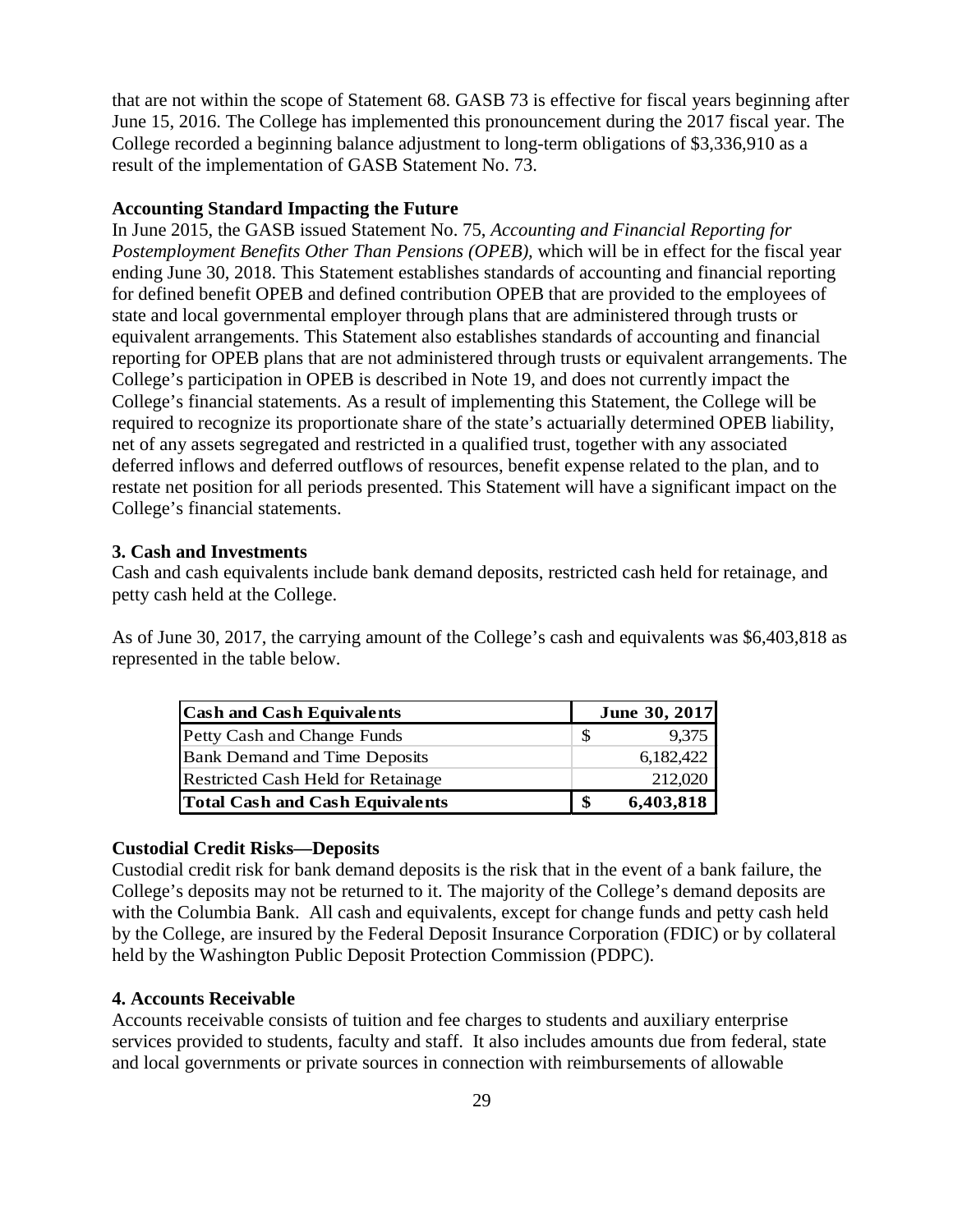expenditures made according to sponsored agreements. At June 30, 2017, accounts receivable were as follows.

| <b>Accounts Receivable</b>                          |    | Amount    |
|-----------------------------------------------------|----|-----------|
| <b>Student Tuition and Fees</b>                     | S  | 1,178,229 |
| Due from the Federal Government                     |    | 2,693,158 |
| Due from Other State Agencies                       |    | 4,453,230 |
| <b>Auxiliary Enterprises</b>                        |    | 155,277   |
| Other                                               |    | 1,078,892 |
| Subtotal                                            | S  | 9,558,786 |
| Less Allowance for Uncollectible Accounts           |    | (55,600)  |
| <b>Total Accounts Receivable, net of allowances</b> | \$ | 9,503,186 |

#### **5. Loans Receivable**

Loans receivable as of June 30, 2017 consisted primarily of student loans, as follows.

| <b>Loans Receivable</b>                          | Amount        |
|--------------------------------------------------|---------------|
| <b>Student Loans Receivable</b>                  | 1,037,294     |
| Less Allowance for Uncollectible Accounts        | (61,900)      |
| <b>Total Loans Receivable, net of allowances</b> | \$<br>975,394 |

#### **6. Inventories**

Inventories, stated at cost using FIFO or actual project costs incurred, consisted of the following as of June 30, 2017.

|                              |   |         | <b>Valuation</b>   |
|------------------------------|---|---------|--------------------|
| Inventories                  |   | Amount  | Method             |
| Consumable Inventories       |   | 14,569  | <b>FIFO</b>        |
| Merchandise Inventories      |   | 268,193 | <b>FIFO</b>        |
| Work in Progress Inventories | S | 136,688 | <b>Actual Cost</b> |
| <b>Total Inventories</b>     |   | 419,449 |                    |

#### **7. Capital Assets**

A summary of the changes in capital assets for the year ended June 30, 2017 is presented as follows. The current year depreciation expense was \$2,786,133. The college received two donated assets totaling \$22,000 during this fiscal year. These donated assets were recorded at fair market value. Interest expense during the year was \$82,301, none of which was capitalized.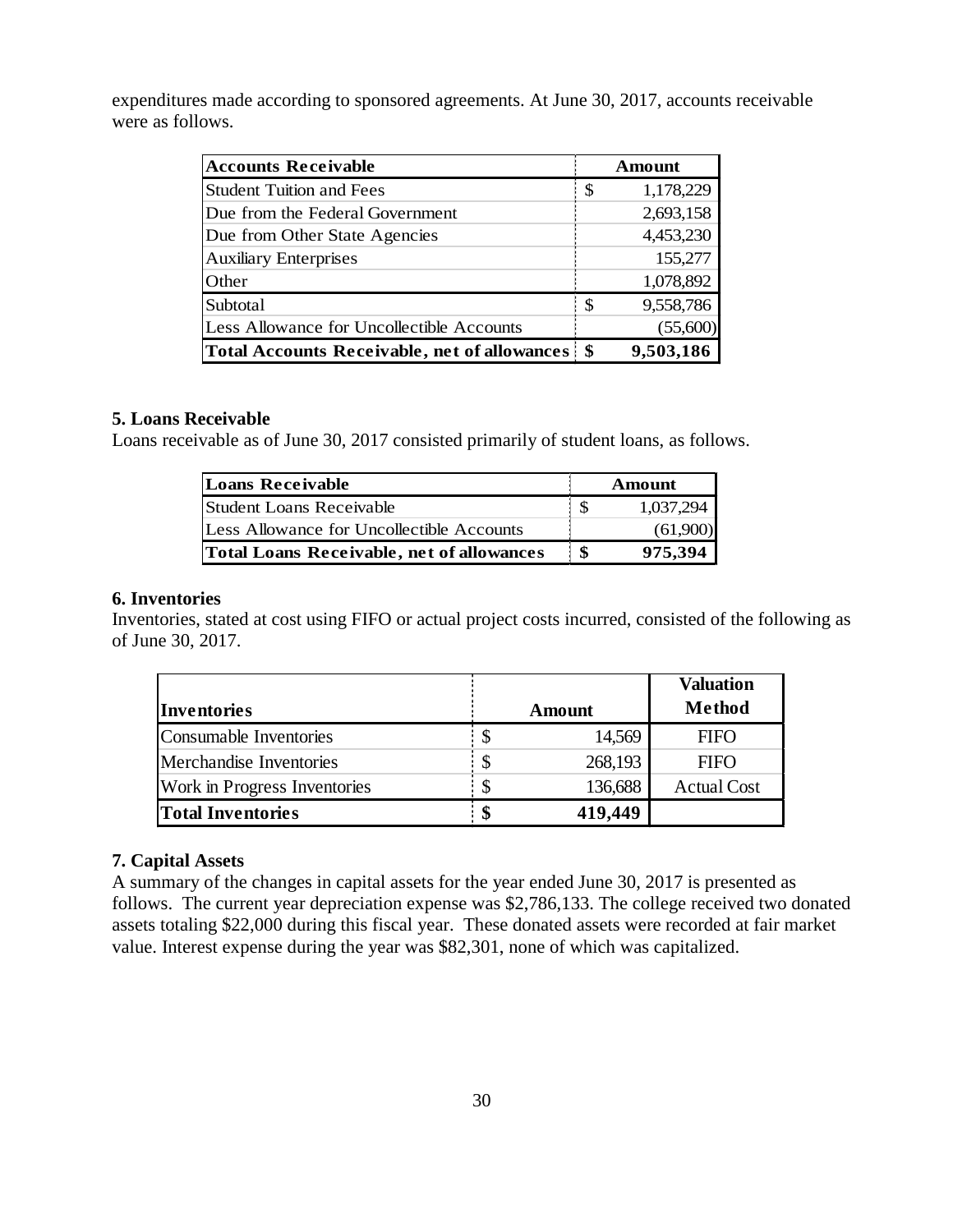| <b>Capital Assets</b>                           | <b>Beginning</b><br><b>Balance</b> | Additions/<br><b>Transfers</b> | <b>Retirements</b> | Ending<br><b>Balance</b> |  |
|-------------------------------------------------|------------------------------------|--------------------------------|--------------------|--------------------------|--|
| Nondepreciable capital assets                   |                                    |                                |                    |                          |  |
| Land                                            | \$<br>2,553,379                    |                                |                    | \$<br>2,553,379          |  |
| Construction in progress                        | 531,239                            |                                | (505, 681)         | 25,558                   |  |
| Total nondepreciable capital assets             | 3,084,618                          |                                | (505, 681)         | 2,578,937                |  |
| Depreciable capital assets                      |                                    |                                |                    |                          |  |
| <b>Buildings</b>                                | 65,167,826                         | 5,210,790                      |                    | 70,378,616               |  |
| Other improvements and infrastructure           | 2,801,091                          |                                |                    | 2,801,091                |  |
| Equipment                                       | 8,108,644                          | 853,806                        | (179, 533)         | 8,782,917                |  |
| Library resources                               | 2,900,595                          | 25,184                         |                    | 2,925,779                |  |
| Subtotal depreciable capital assets             | 78,978,156                         | 6,089,780                      | (179, 533)         | 84,888,403               |  |
| Less accumulated depreciation                   |                                    |                                |                    |                          |  |
| <b>Buildings</b>                                | 21,422,340                         | 1,333,197                      |                    | 22,755,537               |  |
| Other improvements and infrastructure           | 541,756                            | 524,131                        |                    | 1,065,887                |  |
| Equipment                                       | 5,233,202                          | 893,633                        | (166, 308)         | 5,960,527                |  |
| Library resources                               | 2,769,705                          | 35,172                         |                    | 2,804,877                |  |
| <b>Total accumulated depreciation</b>           | 29,967,003                         | 2,786,133                      | (166, 308)         | 32,586,828               |  |
| Total depreciable capital assets                | 49,011,153                         | 3,303,647                      | (13,225)           | 52,301,575               |  |
| Capital assets, net of accumulated depreciation | 52,095,771                         | 3,303,647                      | (518,906)          | 54,880,512               |  |

#### **8. Deferred Outflows and Deferred Inflows of Resources**

In addition to assets, the Statement of Net Position will sometimes report a separate section for deferred outflows of resources. This separate financial statement element represents a consumption of equity that applies to a future period(s) and so will not be recognized as an outflow of resources (expense/expenditure) until then. The category of deferred outflow of resources reported in statement of net position relates to pensions.

Deferred outflows on pensions are recorded when projected earnings on pension plan investments exceed actual earnings and are amortized to pension expense using a systematic and rational method over a closed five-year period. Deferred outflows on pensions also include the difference between expected and actual experience with regard to economic or demographic factors; changes of assumptions about future economic, demographic, or other input factors; or changes in the state's proportionate share of net pension liability. These are amortized over the average expected remaining service lives of all employees that are provided with pensions through each pension plan. State contributions to pension plans made subsequent to the measurement date are also deferred and reduce net pension liability in the subsequent year.

In addition to liabilities, the Statement of Net Position will sometimes report a separate section for deferred inflows of resources. This separate financial statement element represents an acquisition of equity that applies to a future period(s) and so will not be recognized as an inflow of resources (revenue) until that time. Deferred inflows of resources reported by the College relate to pensions.

Deferred inflows on pensions are recorded when actual earnings on pension plan investments exceed projected earnings and are amortized to pension expense using a systematic and rational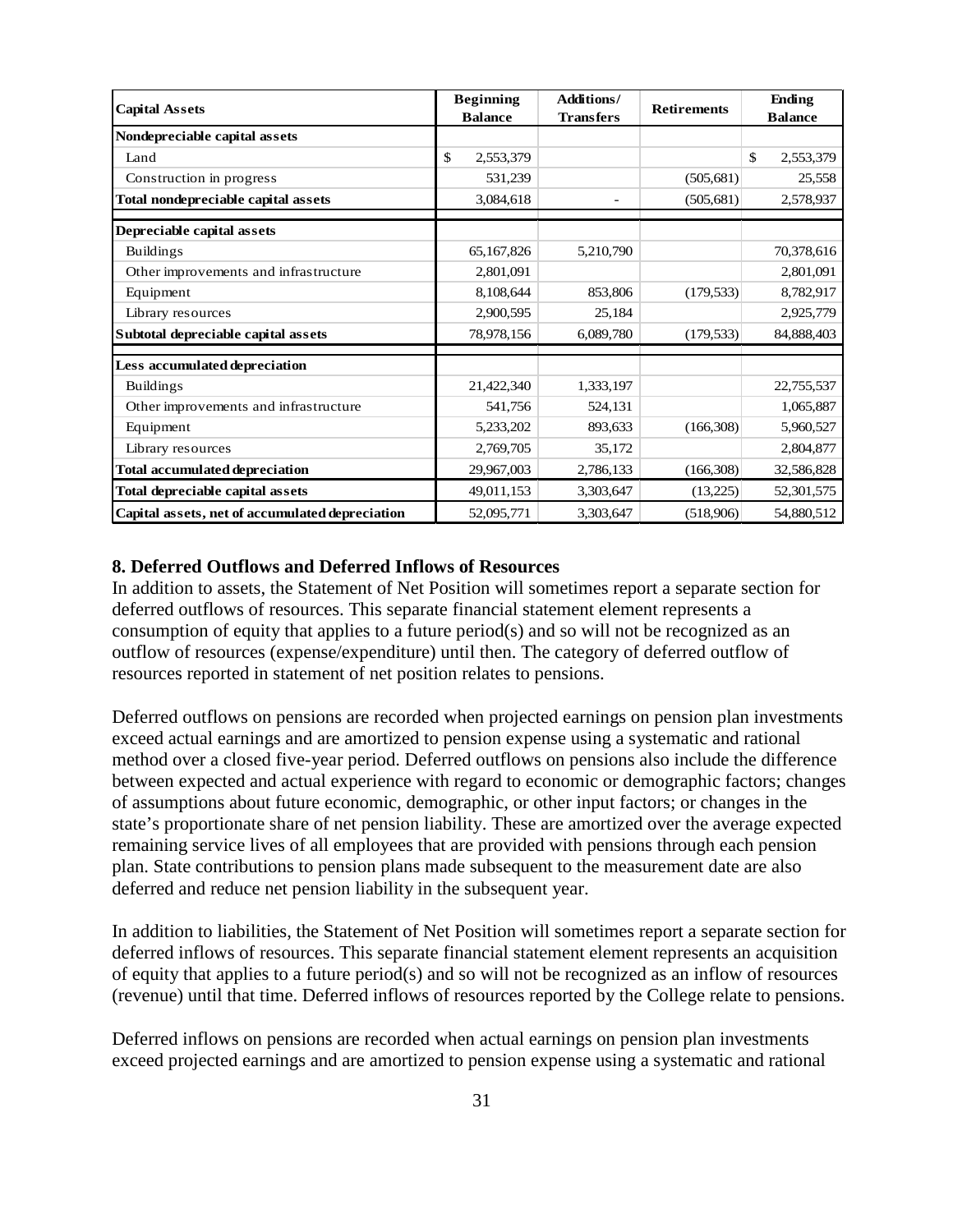method over a closed five-year period. Deferred inflows on pensions also include the difference between expected and actual experience with regard to economic or demographic factors; changes of assumptions about future economic, demographic, or other input factors; or changes in the state's proportionate share of net pension liability. These are amortized over the average expected remaining service lives of all employees that are provided with pensions through each pension plan.

#### **9. Accounts Payable and Accrued Liabilities**

At June 30, 2017, accounts payable and accrued liabilities are the following.

| <b>Accounts Payable and Accrued Liabilities</b>       |                   | Amount    |
|-------------------------------------------------------|-------------------|-----------|
| Amounts Owed to Employees                             | -\$               | 866,344   |
| <b>Accounts Payable</b>                               |                   | 244,451   |
| Amounts Held for Others                               |                   | 1,120,687 |
| <b>Total Accounts Payable and Accrued Liabilities</b> | $\boldsymbol{\$}$ | 2,231,482 |

#### **10. Unearned Revenue**

Unearned revenue is comprised of receipts which have not yet met revenue recognition criteria, as follows:

| Unearned Revenue                     | Amount |           |  |  |
|--------------------------------------|--------|-----------|--|--|
| Summer & Fall Quarter Tuition & Fees |        | 1,212,939 |  |  |
| <b>Auxiliary Enterprises</b>         | \$     | 2.921     |  |  |
| Grants and Contracts                 |        | 47,398    |  |  |
| <b>Total Unearned Revenue</b>        |        | 1,263,258 |  |  |

#### **11. Risk Management**

The College is exposed to various risks of loss related to tort liability, injuries to employees, errors and omissions, theft of, damage to, and destruction of assets, and natural disasters. Some of the key insurance coverages used by the College to mitigate these risks are summarized below. Management believes these coverages are sufficient to preclude significant uninsured losses.

The College, in accordance with state policy, pays unemployment claims on a pay-as-you-go basis. Payments made for claims from July 1, 2016 through June 30, 2017, were \$29,098.

The College purchases commercial property insurance through the master property program administered by the Department of Enterprise Services for buildings that were acquired with COP proceeds. The policy has a deductible of \$250,000 per occurrence and the policy limit is \$100,000,000 per occurrence. The College has had no claims in excess of the coverage amount within the past three years. The College assumes its potential property losses for most other buildings and contents.

The College participates in a State of Washington risk management self-insurance program, which covers its exposure to tort, general damage and vehicle claims. Premiums paid to the State are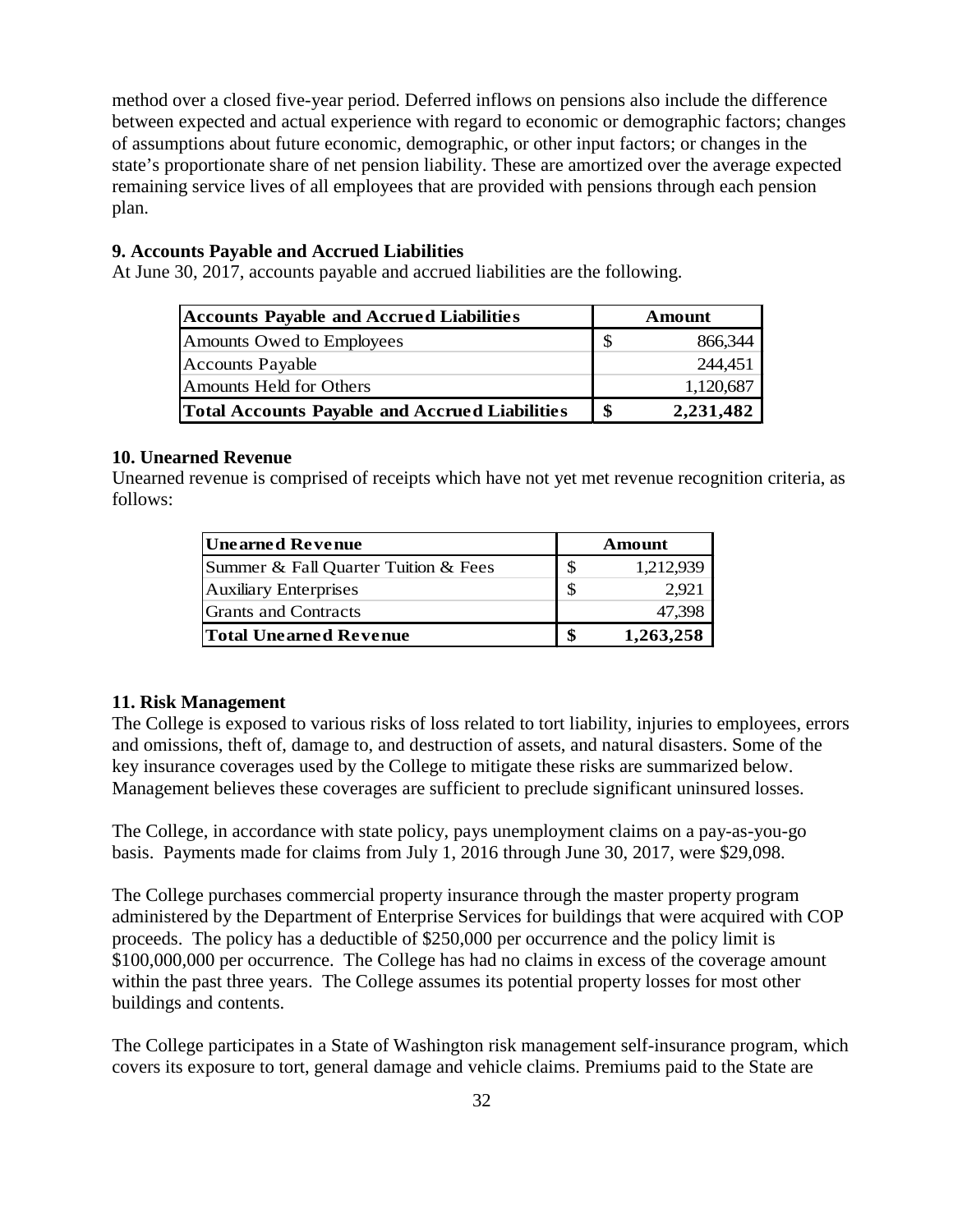based on actuarially determined projections and include allowances for payments of both outstanding and current liabilities. Coverage is provided up to \$10,000,000 for each claim with no deductible. The College has had no claims in excess of the coverage amount within the past three years.

#### **12. Compensated Absences**

At termination of employment, employees may receive cash payments for all accumulated vacation and compensatory time. Employees who retire get 25% of the value of their accumulated sick leave credited to a Voluntary Employees' Beneficiary Association (VEBA) account, which can be used for future medical expenses and insurance purposes. The amounts of unpaid vacation and compensatory time accumulated by College employees are accrued when incurred. The sick leave liability is recorded as an actuarial estimate of one-fourth the total balance on the payroll records. The accrued vacation leave totaled \$974,087, and accrued sick leave totaled \$1,310,492 at June 30, 2017.

Accrued annual vacation and sick leave are generally categorized as non-current liabilities, however, an estimated amount, based on a three-year average payout, has been re-classed as a current liability. Compensatory time is categorized as a current liability since it must be used before other leave. As of June 30, 2017 there was no compensatory time liability.

#### **13. Leases Payable**

The College has leases for office equipment with various vendors. These leases are classified as operating leases. As of June 30, 2017, the minimum lease payments under operating leases consist of the following.

| <b>Operating Leases Payable</b> |                         |    |                        |
|---------------------------------|-------------------------|----|------------------------|
| <b>Fiscal year</b>              | <b>Equipment Leases</b> |    | <b>Property Leases</b> |
| 2018                            | \$<br>6,172             | \$ | 3,450                  |
| 2019                            | 360                     |    | 3,519                  |
| 2020                            |                         |    | 3,589                  |
| 2021                            |                         |    |                        |
| 2022                            |                         |    |                        |
| 2023-2027                       |                         |    |                        |
| Total minimum lease payments    | \$<br>6,532             | £. | 10,558                 |

#### **14. Notes Payable**

In June, 2004, the College obtained financing to purchase property and buildings adjacent to the Clarkston Campus through certificates of participation (COP), issued by the Washington Office of State Treasurer (OST) in the amount of \$530,000. The interest rate charged is approximately 1.94084%.

In June, 2004, the College obtained financing in order to purchase property adjacent to the Walla Walla Campus through certificates of participation (COP), issued by the Washington Office of State Treasurer (OST) in the amount of \$1,110,000. The interest rate charged is approximately 1.96203%.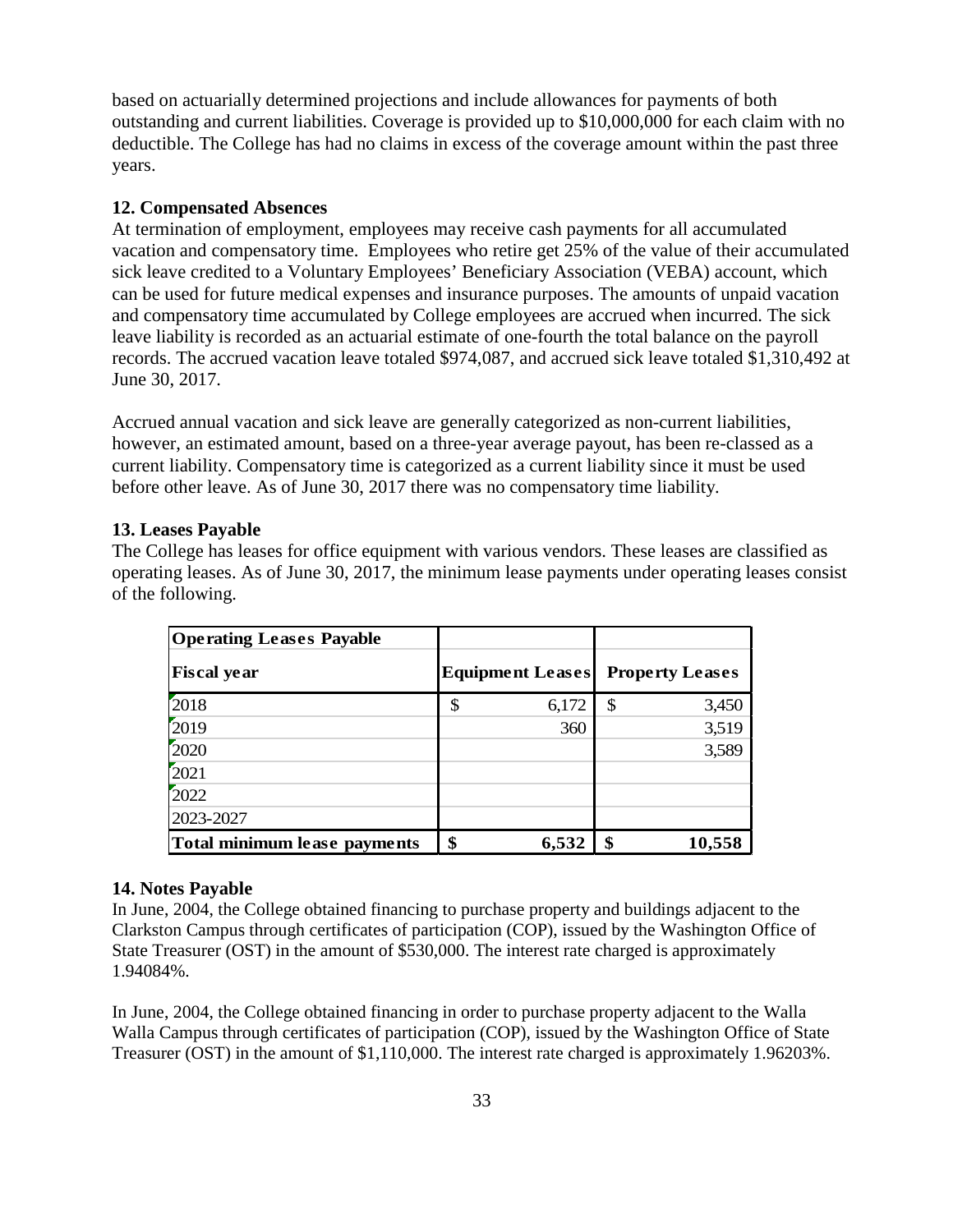In June, 2006, the College obtained financing in order to purchase land and construct the Walla Walla Health Science building through a certificate of participation (COP), issued by the Washington Office of State Treasurer (OST) in the amount of \$1,095,000. This COP was refinanced through the OST in October of 2015 with a principal balance of \$635,000. The interest rate charged is approximately 2.12571% with all other terms and conditions remaining the same as the original COP.

In June, 2007, the College obtained financing in order to build the Clarkston Health Science Building through certificates of participation (COP), issued by the Washington Office of State Treasurer (OST) in the amount of \$650,000. This COP was refinanced through the OST in March of 2016 with a principal balance of \$360,000. The interest rate charged is approximately 2.11868% with all other terms and conditions remaining the same as the original COP.

In February, 2017, the college obtained financing to build a Workforce and Business Education building on the Clarkston Campus through certificates of participation (COP), issued by the Washington Office of State Treasurer (OST) in the amount of \$1,300,000. The interest rate charged is approximately 3.40725%.

The College's debt service requirements for these note agreements for the next five years and thereafter are shown in Note #15.

#### **15. Annual Debt Service Requirements**

Future debt service requirements as of June 30, 2017 are as follows.

| <b>Annual Debt Service Requirements</b> |                  |                 |               |  |  |  |  |
|-----------------------------------------|------------------|-----------------|---------------|--|--|--|--|
| Certificates of Participation           |                  |                 |               |  |  |  |  |
| <b>Fiscal year</b>                      | <b>Principal</b> | <b>Interest</b> | Total         |  |  |  |  |
| 2018                                    | 180,000<br>\$    | \$<br>156,836   | \$<br>336,836 |  |  |  |  |
| 2019                                    | 215,000          | 126,600         | 341,600       |  |  |  |  |
| 2020                                    | 220,000          | 116,750         | 336,750       |  |  |  |  |
| 2021                                    | 230,000          | 106,650         | 336,650       |  |  |  |  |
| 2022                                    | 235,000          | 96,100          | 331,100       |  |  |  |  |
| 2023-2027                               | 925,000          | 322,350         | 1,247,350     |  |  |  |  |
| 2028-2032                               | 360,000          | 170,750         | 530,750       |  |  |  |  |
| 2033-2037                               | 460,000          | 70,750          | 530,750       |  |  |  |  |
| <b>Total</b>                            | \$2,825,000      | \$1,166,786     | \$3,991,786   |  |  |  |  |

#### **16. Schedule of Long Term Liability**

|                               | <b>Balance</b>   |   |                  |                   | <b>Balance</b> |                |
|-------------------------------|------------------|---|------------------|-------------------|----------------|----------------|
|                               | outstanding      |   |                  |                   | outstanding    | <b>Current</b> |
|                               | 6/30/16          |   | <b>Additions</b> | <b>Reductions</b> | 6/30/17        | portion        |
| Certificates of Participation | 1,685,000        | S | 1,300,000        | 160,000           | 2,825,000      | 180,000        |
| <b>Compensated Absences</b>   | 2,138,614        |   | 1,286,602        | 1,140,636         | 2,284,579      | 240,441        |
| Net pension liability         | 8,343,049        |   | 2.138.709        | 1,872,863         | 8,608,896      |                |
| <b>Total</b>                  | \$<br>12,166,663 |   | \$4,725,311      | \$3,173,499       | \$13,718,475   | 420,441        |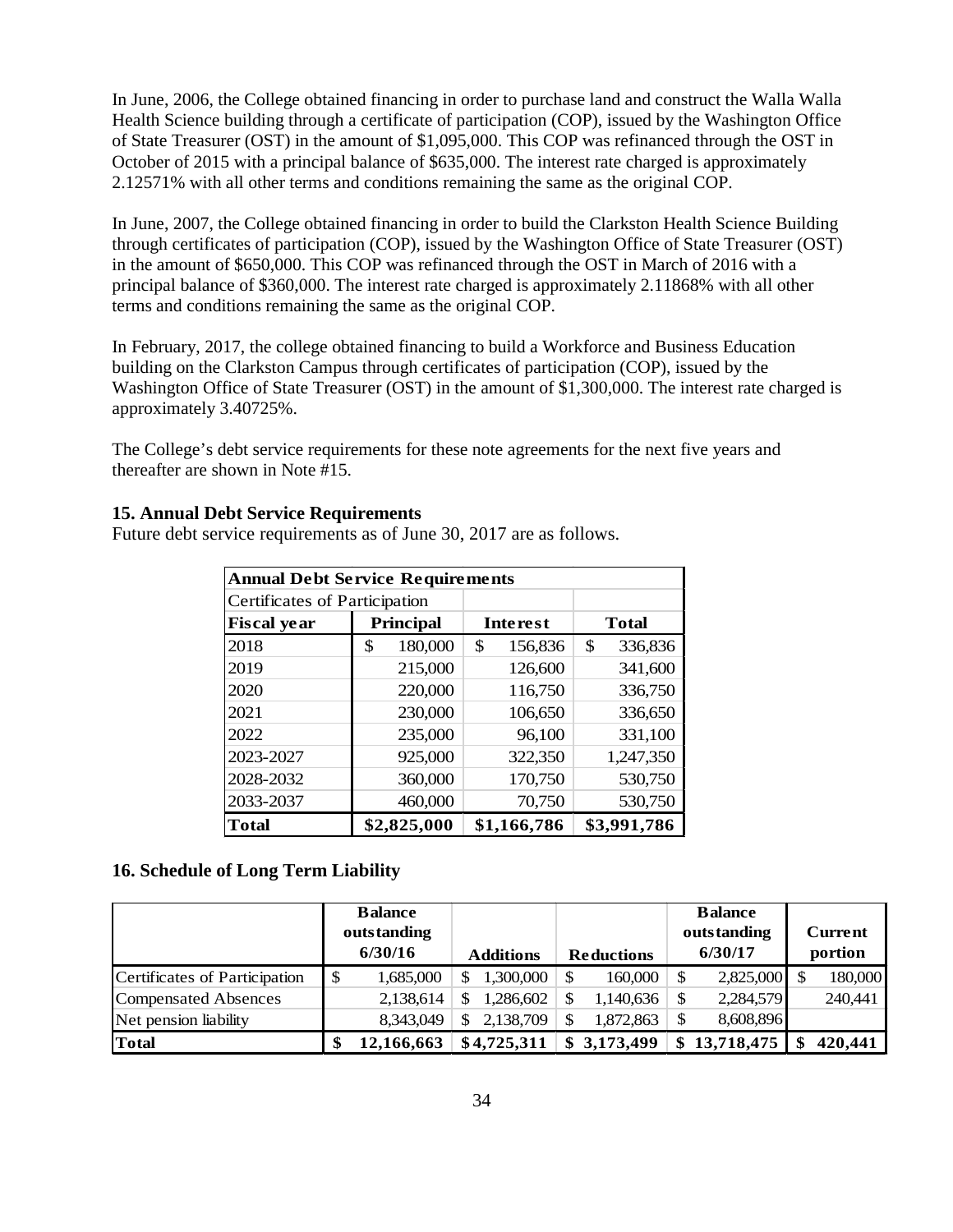#### **17. Pension Liability**

| <b>Pension Liability by Plan</b> |    |           |  |  |  |  |  |
|----------------------------------|----|-----------|--|--|--|--|--|
| PERS <sub>1</sub>                | \$ | 2,510,158 |  |  |  |  |  |
| <b>PERS 2/3</b>                  |    | 2,949,105 |  |  |  |  |  |
| TRS <sub>1</sub>                 |    | 362,660   |  |  |  |  |  |
| <b>TRS 2/3</b>                   |    | 106,718   |  |  |  |  |  |
| <b>SBRP</b>                      |    | 2,680,255 |  |  |  |  |  |
| <b>Total</b>                     |    | 8,608,896 |  |  |  |  |  |

Pension liabilities reported as of June 30, 2017 consists of the following:

#### **18. Retirement Plans**

#### **A. General**

The College offers three contributory pension plans. The Washington State Public Employees Retirement System (PERS) and Teachers Retirement System (TRS) plans are cost sharing multiple employer defined benefit pension plans administered by the State of Washington Department of Retirement Services. The State Board Retirement Plan (SBRP) is a defined contribution single employer pension plan with a supplemental payment when required. SBRP is administered by the State Board for Community and Technical Colleges (SBCTC) and available to faculty, exempt administrative and professional staff of the state's public community and technical colleges. The College reports its proportionate share of the total pension liability as it is a part of the college system.

For FY2017, the payroll for the College's employees was \$5,516,558 for PERS, \$395,745 for TRS, and \$15,893,710 for SBRP. Total covered payroll was \$21,806,013.

The College implemented Government Accounting Standards Board Statement No. 68, Accounting and Financial Reporting for Pensions for the fiscal year 2015 financial reporting. The College's defined benefit pension plans were created by statutes rather than through trust documents. With the exception of the supplemental defined benefit component of the State Board Retirement Plan, they are administered in a way equivalent to pension trust arrangements as defined by the GASB. In accordance with Statement No. 68, the College has elected to use the prior fiscal year end as the measurement date for reporting net pension liabilities to align with the State CAFR.

The College implemented Statement No. 73 of the Governmental Accounting Standards Board (GASB*) Accounting and Financial Reporting for Pensions and Related Assets That Are Not within the Scope of GASB Statement 68, and Amendments to Certain Provisions of GASB Statements 67 and 68* for the fiscal year 2017 financial reporting. The College has elected to use the current fiscal year end as the measurement date for reporting net pension liabilities for the State Board Retirement Plan in alignment with the State CAFR.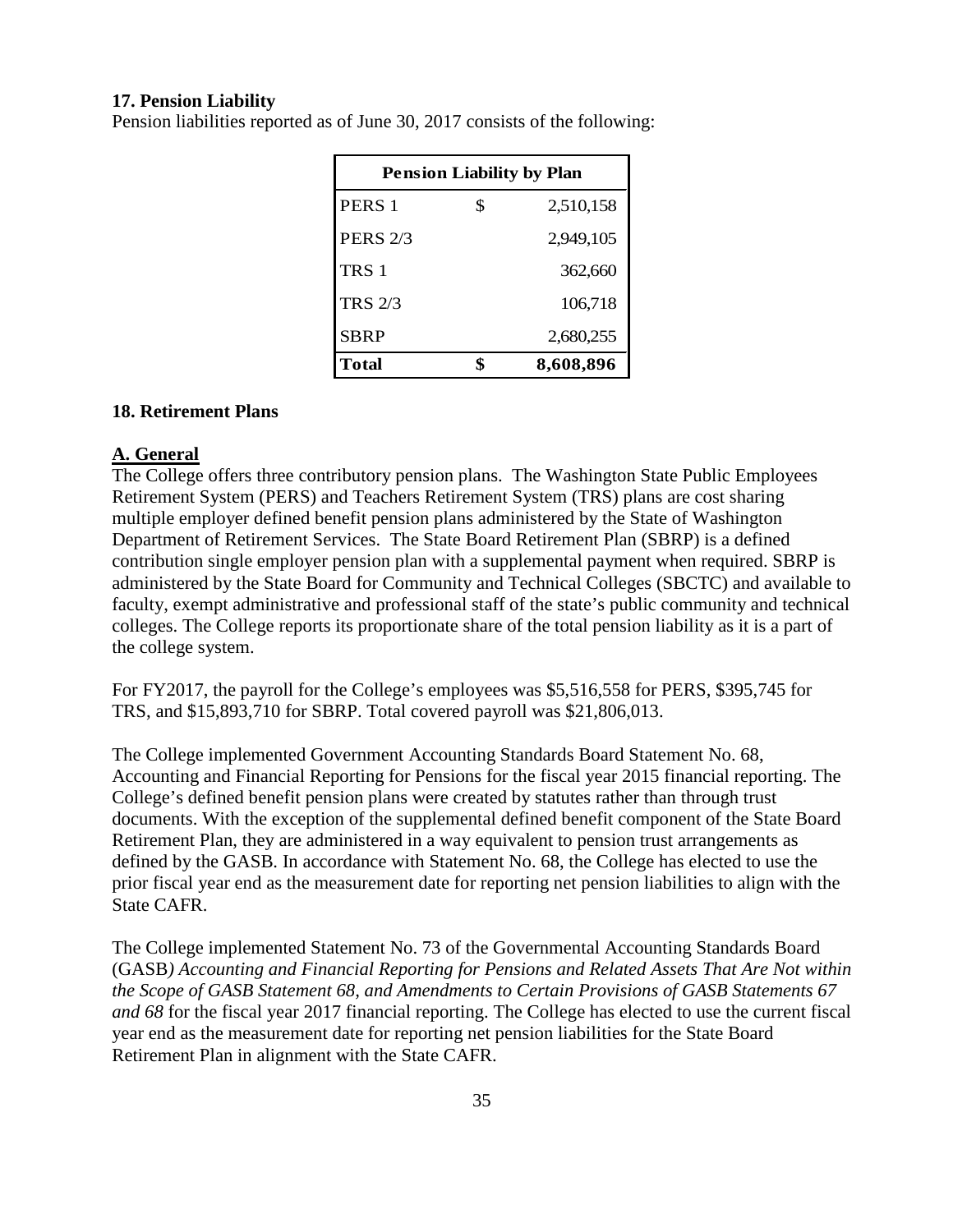Basis of Accounting: Pension plans administered by the state are accounted for using the accrual basis of accounting. Under the accrual basis of accounting, employee and employer contributions are recognized in the period in which employee services are performed; investment gains and losses are recognized as incurred; and benefits and refunds are recognized when due and payable in accordance with the terms of the applicable plan. For purposes of measuring the net pension liability, deferred outflows of resources and deferred inflows of resources related to pensions, and pension expense, information about the fiduciary net position of all plans and additions to/deductions from all plan fiduciary net position have been determined in all material respects on the same basis as they are reported by the plans.

The following table represents the aggregate pension amounts for all plans subject to the requirements of GASB Statement No. 68 and No. 73 for the College, for fiscal year 2017:

#### **Aggregate Pension Amounts - All Plans**

| Pension liabilities \$8,608,896                                |  |
|----------------------------------------------------------------|--|
| Deferred outflows of resources related to pensions \$1,393,025 |  |
| Deferred inflows of resources related to pensions \$906,647    |  |
| Pension expense \$ 701,633                                     |  |

#### **B. College Participation in Plans Administered by the Department of Retirement Systems** *PERS and TRS*

Plan Descriptions. PERS Plan 1 provides retirement and disability benefits and minimum benefit increases to eligible nonacademic plan members hired prior to October 1, 1977. PERS Plans 2 and 3 provide retirement and disability benefits and a cost-of-living adjustment to eligible nonacademic plan members hired on or after October 1, 1977. Retirement benefits are vested after five years of eligible service. PERS Plan 3 has a defined contribution component that members may elect to self-direct as established by the Employee Retirement Benefits Board. PERS 3 defined benefit plan benefits are vested after an employee completes five years of eligible service.

TRS Plan 3 provides retirement benefits to certain eligible faculty hired on or after October 1, 1977. The plan includes both a defined benefit portion and a defined contribution portion. The defined benefit portion is funded by employer contributions only. Benefits are vested after an employee completes five or ten years of eligible service, depending on the employee's age and service credit, and include an annual cost-of living adjustment. The defined contribution component is fully funded by employee contributions and investment performance.

The college also has two faculty members with pre-existing eligibility who continue to participate in TRS 1 or 2.

The authority to establish and amend benefit provisions resides with the legislature. PERS and TRS issue publicly available financial reports that include financial statements and required supplementary information. The report may be obtained by writing to the Department of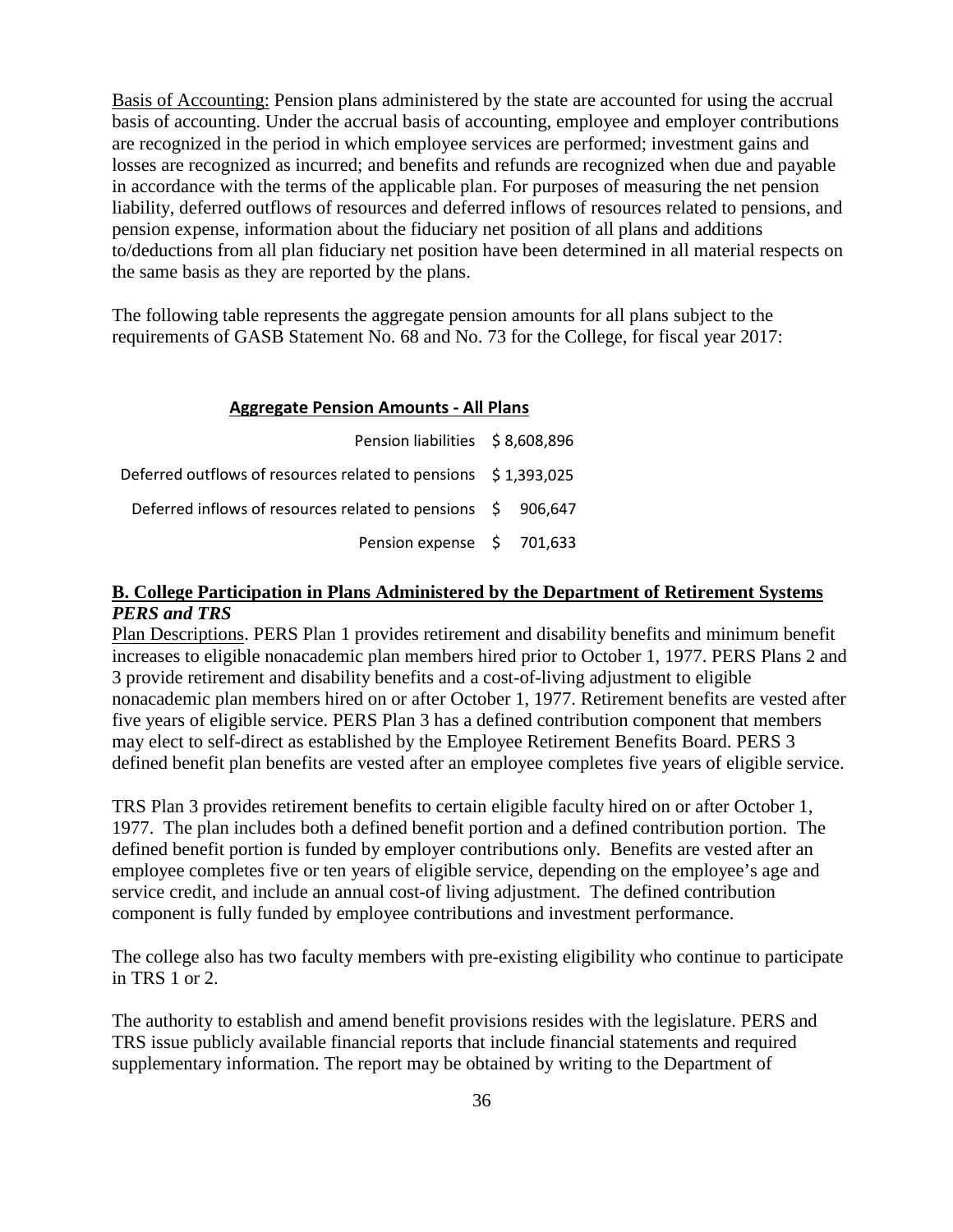Retirement Systems, PO Box 48380, Olympia, Washington 98504-8380 or online at [http://www.drs.wa.gov/administration.](http://www.drs.wa.gov/administration)

Funding Policy. Each biennium, the state Pension Funding Council adopts PERS and TRS Plan 1 employer contribution rates, Plan 2 employer and employee contribution rates, and Plan 3 employer contribution rates. Employee contribution rates for PERS and TRS Plans 1 are established by statute. By statute, PERS 3 employees may select among six contribution rate options, ranging from 5 to 15%.

The required contribution rates expressed as a percentage of current year covered payroll are shown in the table below. The College and the employees made 100% of required contributions.

Contribution Rates and Required Contributions. The College's contribution rates and required contributions for the above retirement plans for the years ending June 30, 2017, 2016, and 2015 are as follows.

|             | PERS and TRS Contribution Rates at June 30 |         |                |         |                |         |  |  |  |  |  |  |  |
|-------------|--------------------------------------------|---------|----------------|---------|----------------|---------|--|--|--|--|--|--|--|
|             | <b>FY 2015</b>                             |         | <b>FY 2016</b> |         | <b>FY 2017</b> |         |  |  |  |  |  |  |  |
|             | Employee                                   | College | Employee       | College | Employee       | College |  |  |  |  |  |  |  |
| <b>PERS</b> |                                            |         |                |         |                |         |  |  |  |  |  |  |  |
| Plan 1      | 6.00%                                      | 9.21%   | 6.00%          | 11.18%  | 6.00%          | 11.18%  |  |  |  |  |  |  |  |
| Plan 2      | 4.92%                                      | 9.21%   | 6.12%          | 11.18%  | 6.12%          | 11.18%  |  |  |  |  |  |  |  |
| Plan 3      | $5 - 15%$                                  | 9.21%   | $5 - 15%$      | 11.18%  | $5 - 15%$      | 11.18%  |  |  |  |  |  |  |  |
| <b>TRS</b>  |                                            |         |                |         |                |         |  |  |  |  |  |  |  |
| Plan 1      | 6.00%                                      | 10.39%  | 6.00%          | 13.13%  | 6.00%          | 13.13%  |  |  |  |  |  |  |  |
| Plan 2      | 4.69%                                      | 10.39%  | 5.95%          | 13.13%  | 5.95%          | 13.13%  |  |  |  |  |  |  |  |
| Plan 3      | 5-15%                                      | 10.39%  | 5-15%          | 13.13%  | 5-15%          | 13.13%  |  |  |  |  |  |  |  |

| <b>Required Contributions</b> |             |             |             |             |             |              |  |  |  |  |  |  |  |
|-------------------------------|-------------|-------------|-------------|-------------|-------------|--------------|--|--|--|--|--|--|--|
|                               |             | FY 2015     |             | FY 2016     | FY 2017     |              |  |  |  |  |  |  |  |
|                               | Employee    | College     | Employee    | College     | Employee    | College      |  |  |  |  |  |  |  |
| <b>PERS</b>                   |             |             |             |             |             |              |  |  |  |  |  |  |  |
| Plan 1                        | 4,902<br>\$ | \$<br>7,524 | \$<br>3,468 | \$<br>6,463 | \$<br>1,233 | 2,293        |  |  |  |  |  |  |  |
| Plan 2                        | 199,078     | 372,646     | 256,416     | 468,390     | 248,632     | 454,149      |  |  |  |  |  |  |  |
| Plan 3                        | 90,971      | 116,349     | 95,025      | 143,302     | 106,290     | 160,943      |  |  |  |  |  |  |  |
| <b>TRS</b>                    |             |             |             |             |             |              |  |  |  |  |  |  |  |
| Plan 1                        | 4,325<br>\$ | 7,489<br>\$ | \$<br>4,470 | \$<br>9,442 | 4,987<br>\$ | 10,912<br>\$ |  |  |  |  |  |  |  |
| Plan 2                        | 6,451       | 13,513      | 6,772       | 14,854      | 3,718       | 8,205        |  |  |  |  |  |  |  |
| Plan 3                        | 12,963      | 19,001      | 17,310      | 34,385      | 17,587      | 32,844       |  |  |  |  |  |  |  |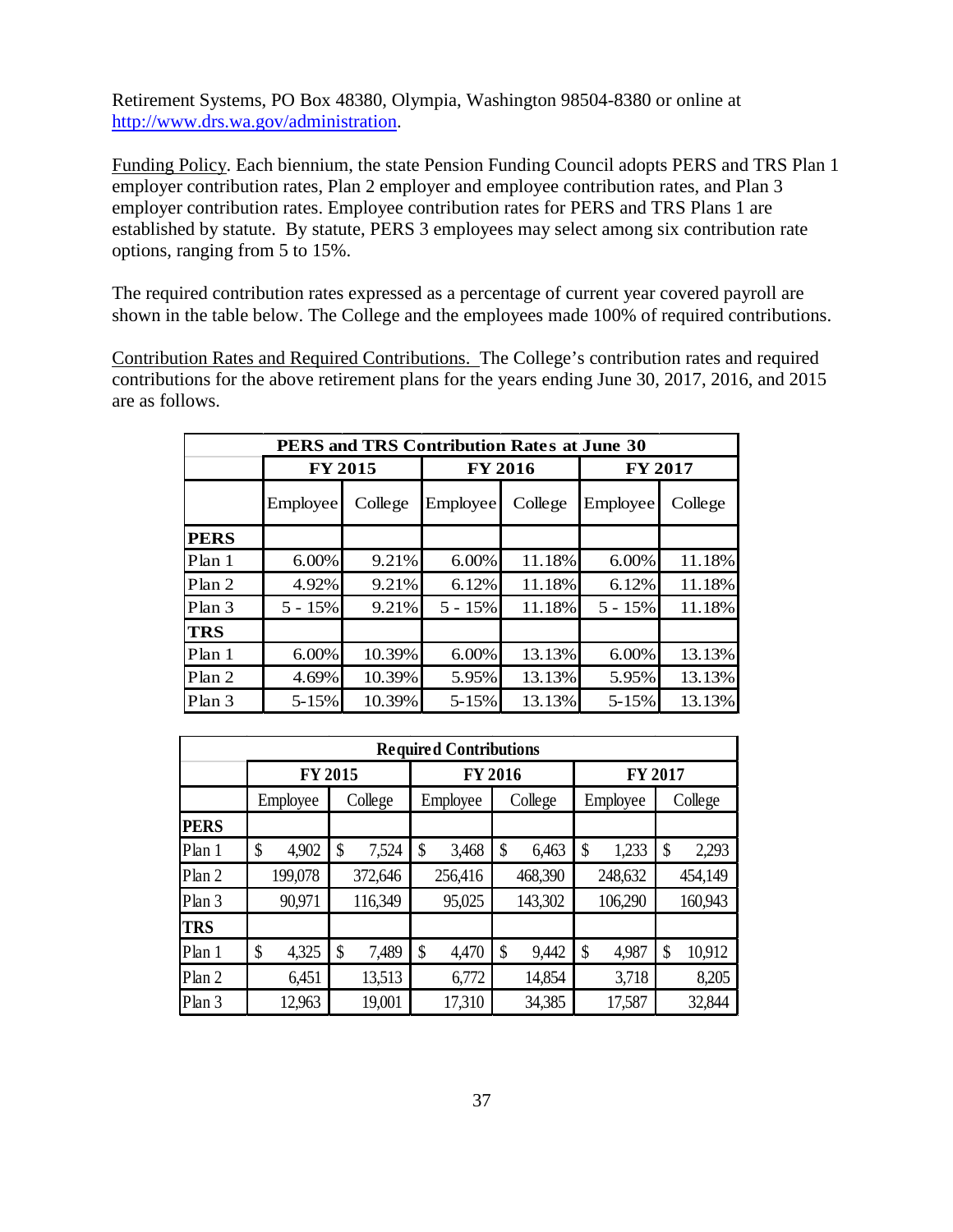Investments: The Washington State Investment Board (WSIB) has been authorized by statute as having investment management responsibility for the pension funds. The WSIB manages retirement fund assets to maximize return at a prudent level of risk.

Retirement funds are invested in the Commingled Trust Fund (CTF). Established on July 1, 1992, the CTF is a diversified pool of investments that invests in fixed income, public equity, private equity, real estate, and tangible assets. Investment decisions are made within the framework of a Strategic Asset Allocation Policy and a series of written WSIB adopted investment policies for the various asset classes in which the WSIB invests.

For the year ended June 30, 2016, the annual money-weighted rate of return on the pension investments, net of pension plan expenses are as follows:

| <b>Pension Plan</b> | <b>Rate of Return</b> |
|---------------------|-----------------------|
| PERS Plan 1         | 2.19%                 |
| PERS Plan 2/3       | 2.47%                 |
| TRS Plan 1          | 2.09%                 |
| TRS Plan 2/3        | 2.51%                 |

These money-weighted rates of return express investment performance, net of pension plan investment expense, and reflects both the size and timing of cash flows.

The PERS and TRS target asset allocation and long-term expected real rate of return as of June 30, 2016, are summarized in the following table:

|                        |                   | Long-term                 |
|------------------------|-------------------|---------------------------|
|                        | <b>Target</b>     | <b>Expected Real Rate</b> |
| <b>Asset Class</b>     | <b>Allocation</b> | of Return                 |
| <b>Fixed Income</b>    | 20%               | 1.70%                     |
| <b>Tangible Assets</b> | 5%                | 4.40%                     |
| <b>Real Estate</b>     | 15%               | 5.80%                     |
| <b>Global Equity</b>   | 37%               | 6.60%                     |
| <b>Private Equity</b>  | 23%               | 9.60%                     |
| <b>Total</b>           | 100%              |                           |

The inflation component used to create the above table is 2.20% and represents WSIB's most recent long-term estimate of broad economic inflation.

Pension Expense: Pension expense is included as part of "Employee Benefits" expense in the statement of revenues, expenses and changes in net position. The table below shows the components of each pension plan's expense as it affected employee benefits: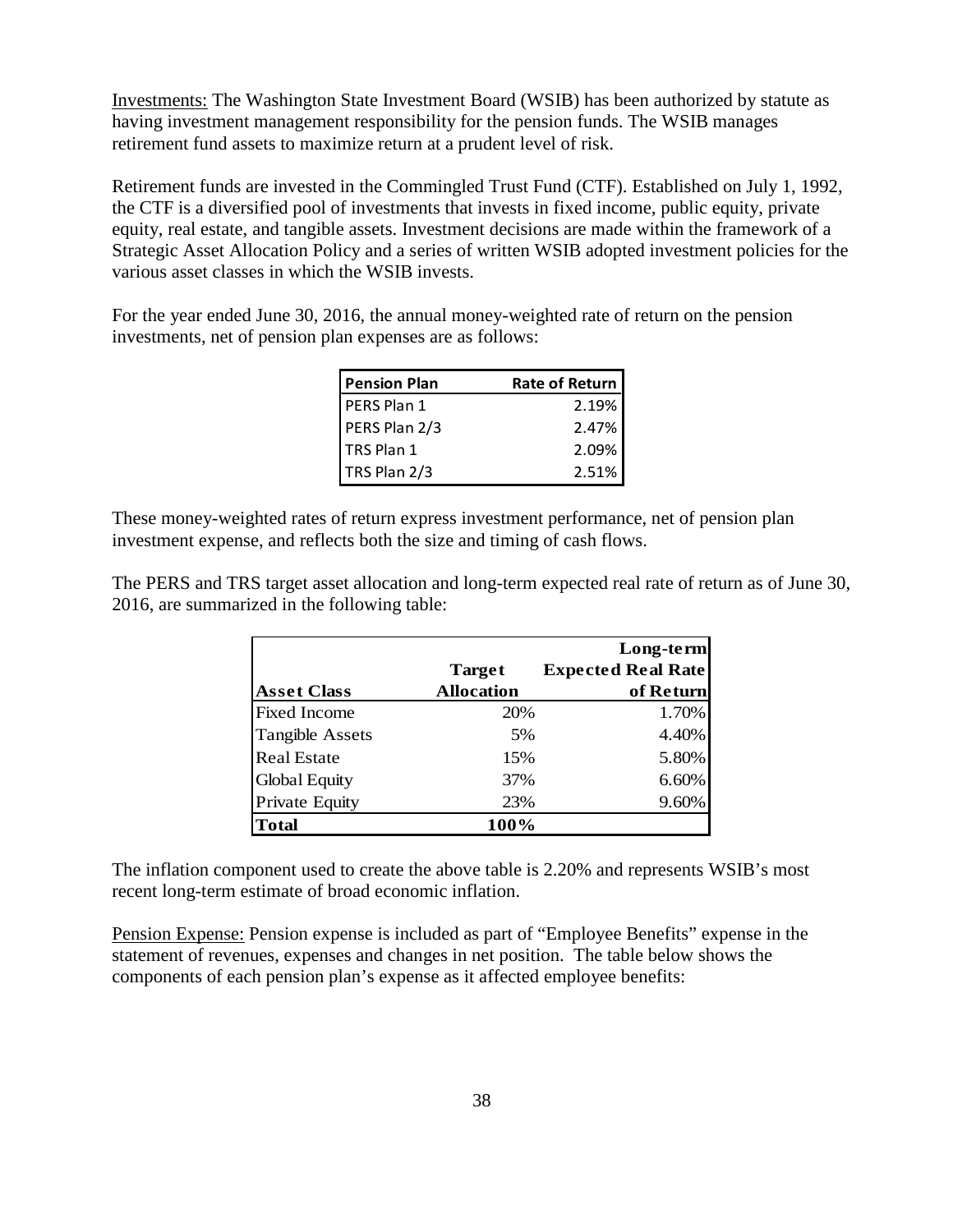|                              | PERS <sub>1</sub> |     | <b>PERS 2/3</b> |               | <b>TRS1</b> | <b>TRS 2/3</b> |     | <b>Total</b> |
|------------------------------|-------------------|-----|-----------------|---------------|-------------|----------------|-----|--------------|
| <b>FY16 Pension Expense</b>  | \$146,816         | \$. | 402,318         | <sup>\$</sup> | 23,288      | \$<br>29,098   | \$. | 601,520      |
| IFY17 Amortization of        |                   |     |                 |               |             |                |     |              |
| change in proportionate      | (64,440)          |     | (11,773)        |               | 31,100      | 7.006          | \$  | (38,107)     |
| liability                    |                   |     |                 |               |             |                |     |              |
| FY16 Amortization of         |                   |     |                 |               |             |                |     |              |
| change in proportionate      |                   |     | 27,993          |               |             |                | \$  | 27.993       |
| liability                    |                   |     |                 |               |             |                |     |              |
| <b>Total Pension Expense</b> | 82,376            |     | \$418,538       | \$            | 54,388      | \$<br>36,104   |     | \$591,406    |

Changes in Proportionate Shares of Pension Liabilities: The changes to the College's proportionate share of pension liabilities from 2015 to 2016 for each retirement plan are listed below:

|                | 2015     | 2016     |
|----------------|----------|----------|
| PERS 1         | .047908% | .046740% |
| <b>PER 2/3</b> | .059767% | .058573% |
| TRS 1          | .009708% | .010622% |
| <b>TRS 2/3</b> | .006759% | .007771% |

The College's proportion of the net pension liability was based on a projection of the College's long-term share of contributions to the pension plan to the projected contributions of all participating state agencies, actuarially determined.

Actuarial Assumptions: The total pension liability was determined by an actuarial valuation as of June 30, 2015, using the following actuarial assumptions, applied to all periods included in the measurement:

| $\bullet$ | Inflation                 | 3.00% |
|-----------|---------------------------|-------|
| $\bullet$ | <b>Salary Increases</b>   | 3.75% |
| $\bullet$ | Investment rate of return | 7.50% |

Mortality rates were based on the RP-2000 Combined Healthy Table and Combined Disabled Table published by the Society of Actuaries. The Office of the State Actuary applied offsets to the base table and recognized future improvements in mortality by projecting the mortality rates using 100% Scale BB. Mortality rates are applied on a generational basis, meaning members are assumed to receive additional mortality improvements in each future year, throughout their lifetime.

Discount Rate: The discount rate used to measure the total pension liability was 7.5%, the same as the prior measurement date. To determine the discount rate, an asset sufficiency test was completed to test whether the pension plan's fiduciary net position was sufficient to make all projected future benefit payments of current plan members. Consistent with current law, the completed asset sufficiency test included an assumed 7.7% long-term discount rate to determine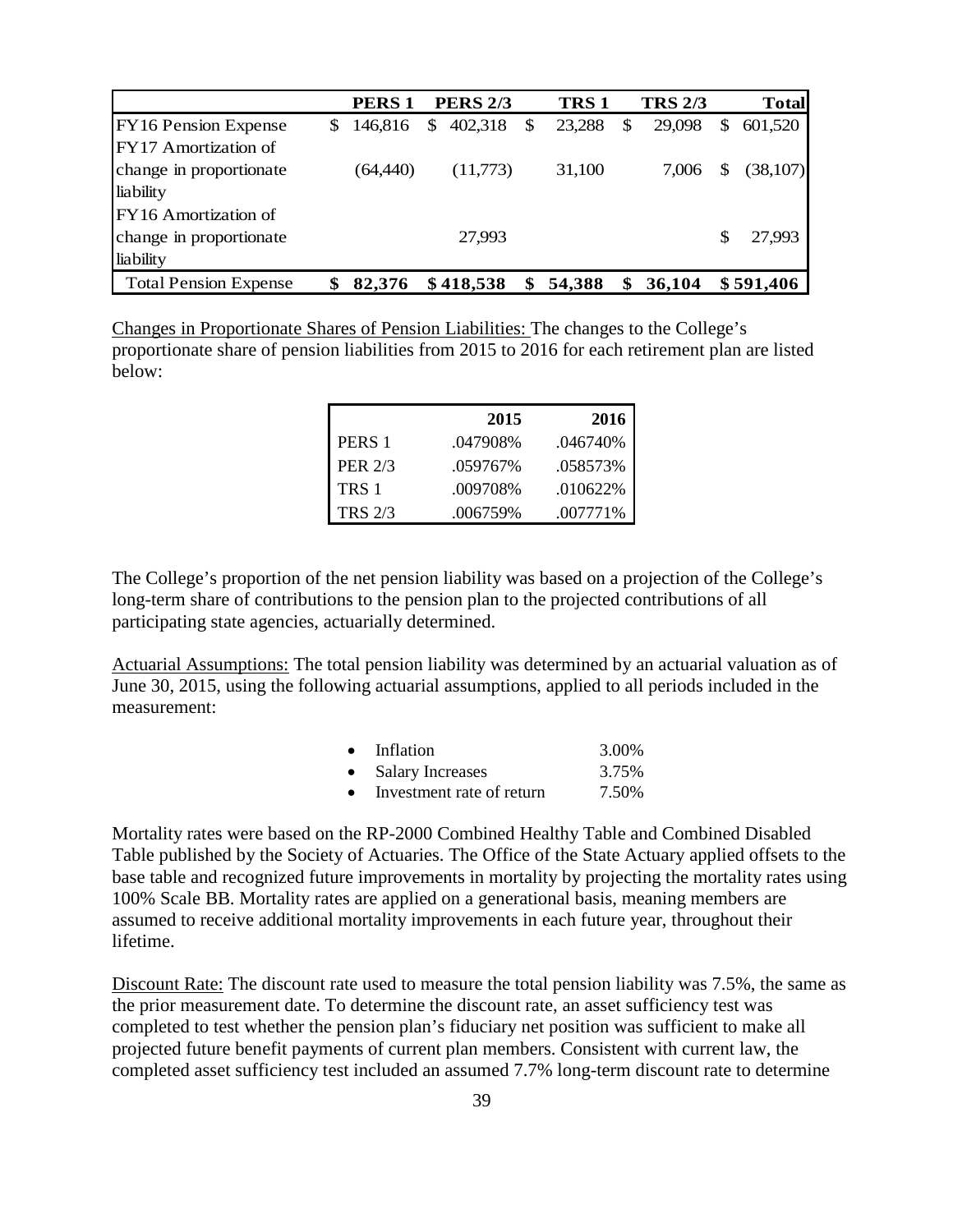funding liabilities for calculating future contribution rate requirements.

Consistent with the long-term expected rate of return, a 7.5% future investment rate of return on invested assets was assumed for the test. Contributions from plan members and employers are assumed to continue to be made at contractually required rates (including TRS Plan 2/3, whose rates include a component for the TRS Plan 1 liability).

Based on those assumptions, the pension plan's fiduciary net position was projected to be available to make all projected future benefit payments of current plan members. Therefore, the long-term expected rate of return of 7.5% on pension plan investments was applied to determine the total pension liability.

Sensitivity of the net pension liability to changes in the discount rate: The following presents the net pension liability of the College calculated using the discount rate of 7.50%, as well as what the College's net pension liability would be if it were calculated using a discount rate that is 1 percentage-point lower (6.50%) or 1-percentage-point higher (8.50%) than the current rate.

|                     | 1% Decrease     | <b>Current</b><br><b>Discount Rate</b> | 1% Increase     |
|---------------------|-----------------|----------------------------------------|-----------------|
| <b>Pension Plan</b> | $6.50\%$        | 7.50%                                  | 8.50%           |
| PERS Plan 1         | \$<br>3,026,998 | \$<br>2,510,158                        | \$<br>2,065,385 |
| PERS Plan 2/3       | 5,429,831       | 2,949,104                              | (1,535,179)     |
| TRS Plan 1          | 445,820         | 362,660                                | 291,030         |
| TRS Plan 2/3        | 241,519         | 106,719                                | (123, 975)      |

Pension Expense and Deferred Outflows and Inflows of Resources Related to Pensions**:** The following represent the components of the College's deferred outflows and inflows of resources as reflected on the Statement of Net Position, for the year ended June 30, 2017:

|                                | <b>PERS 1</b>   |                 |                 | <b>PERS 2/3</b> |                |
|--------------------------------|-----------------|-----------------|-----------------|-----------------|----------------|
|                                | De ferred       | <b>Deferred</b> | <b>Deferred</b> | De ferred       |                |
|                                | <b>Outflows</b> | <b>Inflows</b>  | <b>Outflows</b> |                 | <b>Inflows</b> |
| Difference between expected    |                 |                 |                 |                 |                |
| and actual experience          | \$<br>63,202    |                 | \$<br>157,038   | \$              | 97,355         |
| Difference between expected    |                 |                 |                 |                 |                |
| and actual earnings of pension |                 |                 |                 |                 |                |
| plan investments               |                 |                 | 360,885         |                 |                |
| <b>Changes of Assumptions</b>  |                 |                 | 30,481          |                 |                |
| Changes in College's           |                 |                 |                 |                 |                |
| proportionate share of pension |                 |                 |                 |                 |                |
| liabilities                    |                 |                 | 57,738          |                 | 37,674         |
| Contributions to pension plans |                 |                 |                 |                 |                |
| after measurement date         | 267,818         |                 | 348,006         |                 |                |
|                                | \$<br>331,020   | S               | \$<br>954,148   | \$              | 135,029        |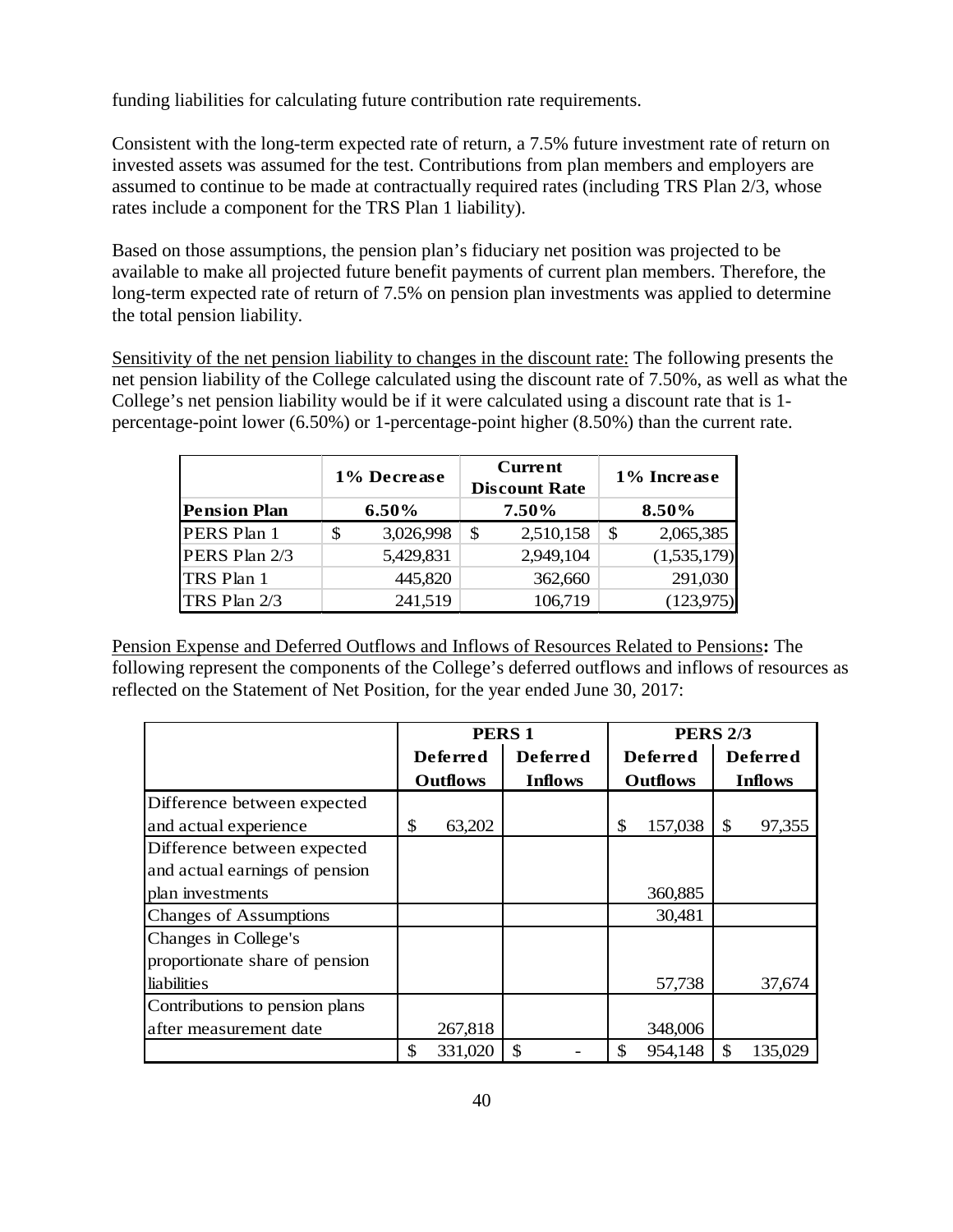|                                | <b>TRS1</b> |                 |                 |                |    |                 | <b>TRS 2/3</b>  |                |
|--------------------------------|-------------|-----------------|-----------------|----------------|----|-----------------|-----------------|----------------|
|                                |             | Deferred        | <b>Deferred</b> |                |    | <b>Deferred</b> | <b>Deferred</b> |                |
|                                |             | <b>Outflows</b> |                 | <b>Inflows</b> |    | <b>Outflows</b> |                 | <b>Inflows</b> |
| Difference between expected    |             |                 |                 |                |    |                 |                 |                |
| and actual experience          |             |                 |                 |                | \$ | 8,073           | \$              | 4,735          |
| Difference between expected    |             |                 |                 |                |    |                 |                 |                |
| and actual earnings of pension |             |                 |                 |                |    |                 |                 |                |
| plan investments               | \$          | 11,503          |                 |                |    | 17,179          |                 |                |
| <b>Changes of Assumptions</b>  |             |                 |                 |                |    | 1,087           |                 |                |
| Changes in College's           |             |                 |                 |                |    |                 |                 |                |
| proportionate share of pension |             |                 |                 |                |    |                 |                 |                |
| liabilities                    |             |                 |                 |                |    | 22,687          |                 |                |
| Contributions to pension plans |             |                 |                 |                |    |                 |                 |                |
| after measurement date         |             | 28,466          |                 |                |    | 18,862          |                 |                |
|                                | \$          | 39,969          |                 |                | \$ | 67,888          | \$              | 4.735          |

The \$663,152 reported as deferred outflows of resources represent contributions the College made subsequent to the measurement date and will be recognized as a reduction of the net pension liability for the year ended June 30, 2018.

Other amounts reported as deferred outflows and inflows of resources will be recognized in pension expense as follows:

| Year ended<br>June 30 | <b>PERS 1**</b> | <b>PERS 2/3</b> | <b>TRS 1**</b> |         |    | <b>TRS 2/3</b> |     | <b>Total</b> |
|-----------------------|-----------------|-----------------|----------------|---------|----|----------------|-----|--------------|
| 2018                  | \$<br>(15,562)  | \$<br>18,257    | \$             | (2,973) | S  | 6,691          | \$. | 6,413        |
| 2019                  | (15,562)        | 13,010          |                | (2,973) |    | 6,691          |     | 1,166        |
| 2020                  | 58,044          | 271,164         |                | 10,761  |    | 19,498         |     | 359,467      |
| 2021                  | 36,281          | 168,683         |                | 6,688   |    | 10,969         |     | 222,621      |
| 2022                  |                 |                 |                |         |    | 442            |     | 442          |
| 2023                  |                 |                 |                |         |    |                |     |              |
| Total                 | \$<br>63,201    | \$<br>471,114   | \$             | 11,503  | \$ | 44,291         |     | \$590,109    |

#### **C. College Participation in Plan Administered by the State Board for Community and Technical Colleges**

### **State Board Retirement Plan (SBRP) – Supplemental Defined Benefits Plans**

Plan Description: The State Board Retirement Plan is a privately administered single-employer defined contribution plan with a supplemental defined benefit plan component which guarantees a minimum retirement benefit based upon a one-time calculation at each employee's retirement date. The supplemental component is financed on a pay-as-you-go basis. The College participates in this plan as authorized by chapter 28B.10 RCW, the plans cover faculty and other positions as designated by each participating employer. State Board makes direct payments to qualifying retirees when the retirement benefits provided by the fund sponsors do not meet the benefit goals, no assets are accumulated in trusts or equivalent arrangements.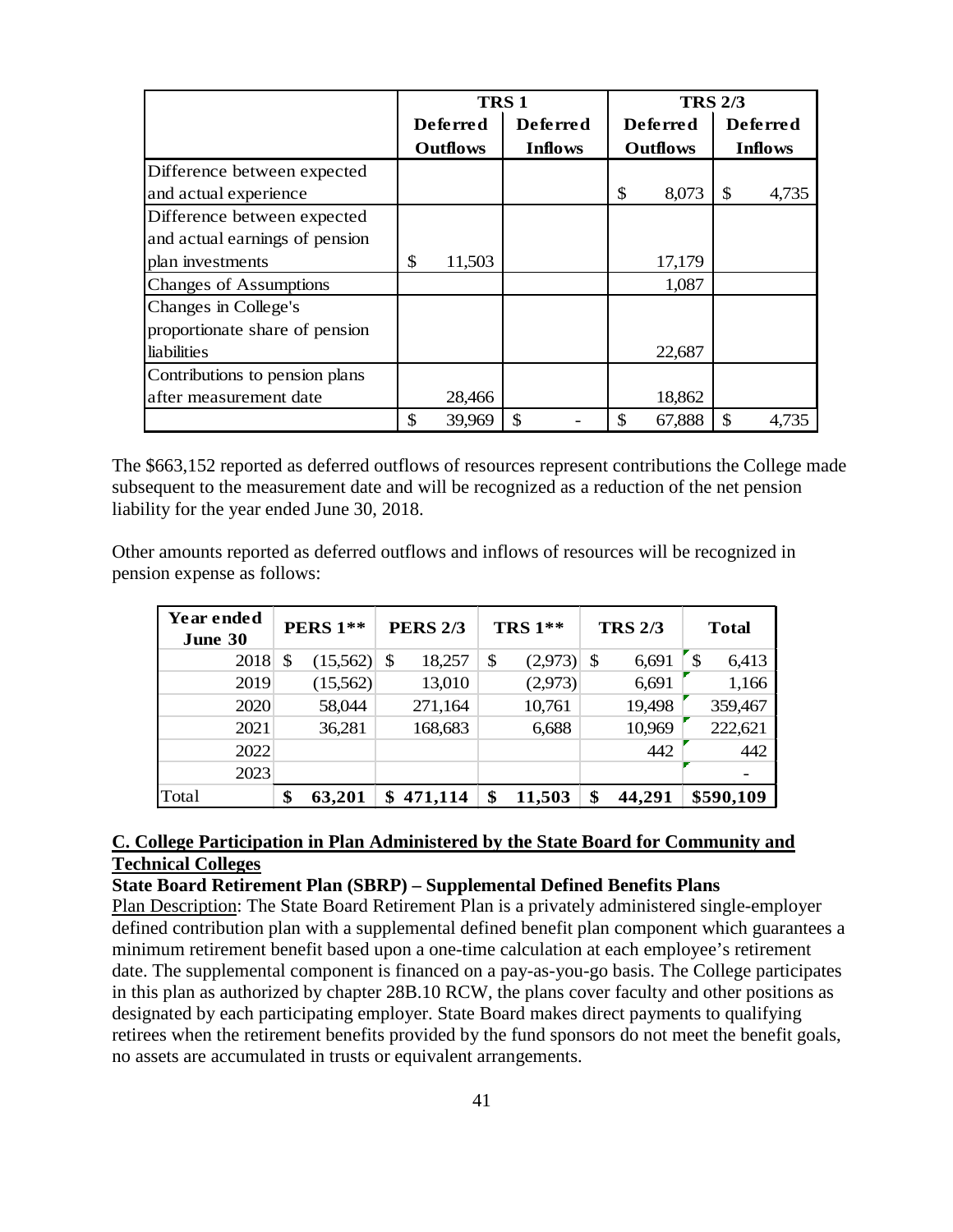Contributions. Contribution rates for the SBRP (TIAA-CREF), which are based upon age, are 5%, 7.5% or 10% of salary and are matched by the College. Employee and employer contributions for the year ended June 30, 2017 were each \$1,349,930.

Benefits Provided. The State Board Supplemental Retirement Plans provide retirement, disability, and death benefits to eligible members.

As of July 1, 2011, all the Supplemental Retirement Plans were closed to new entrants.

Members are eligible to receive benefits under this plan at age 62 with 10 years of credited service. The supplemental benefit is a lifetime benefit equal to the amount a member's goal income exceeds their assumed income. The monthly goal income is the one-twelfth of 2% of the member's average annual salary multiplied by the number of years of service (such product not to exceed one-twelfth of fifty percent of the member's average annual salary). The member's assumed income is an annuity benefit the retired member would receive from their defined contribution Retirement Plan benefit in the first month of retirement had they invested all employer and member contributions equally between a fixed income and variable income annuity investment.

Plan members have the option to retire early with reduced benefits.

The SBRP supplemental pension benefits are unfunded. For the year ended June 30, 2017, supplemental benefits were paid by the SBCTC on behalf of all colleges in the amount of \$902,000. Walla Walla Community College's share of this amount was \$25,435. In 2012, legislation (RCW 28B.10.423) was passed requiring colleges to pay into a Supplemental Benefit Fund managed by the State Investment Board, for the purpose of funding future benefit obligations. During FY 2017, the College paid into this fund at a rate of 0.5% of covered salaries, totaling \$79,619. This amount was not used as a part of GASB73 calculations as its status as an asset has not been determined by the Legislature. As of June 30, 2017, the Community and Technical College system accounted for \$13,280,149.81 of the fund balance.

Actuarial Assumptions: The total pension liability was determined by an actuarial valuation as of June 30, 2016, with the results rolled forward to the June 30, 2017, measurement date using the following actuarial assumptions, applied to all periods included in the measurement:

| Salary increases                                       | $3.50\% - 4.25\%$ |
|--------------------------------------------------------|-------------------|
| Fixed Income and Variable Income<br>Investment Returns | $4.25\% - 6.25\%$ |

Mortality rates were based on the RP-2000 Combined Healthy Table and Combined Disabled Table published by the Society of Actuaries. The Office of the State Actuary applied offsets to the base table and recognized future improvements in mortality by projecting the mortality rates using 100% Scale BB. Mortality rates are applied on a generational basis, meaning members are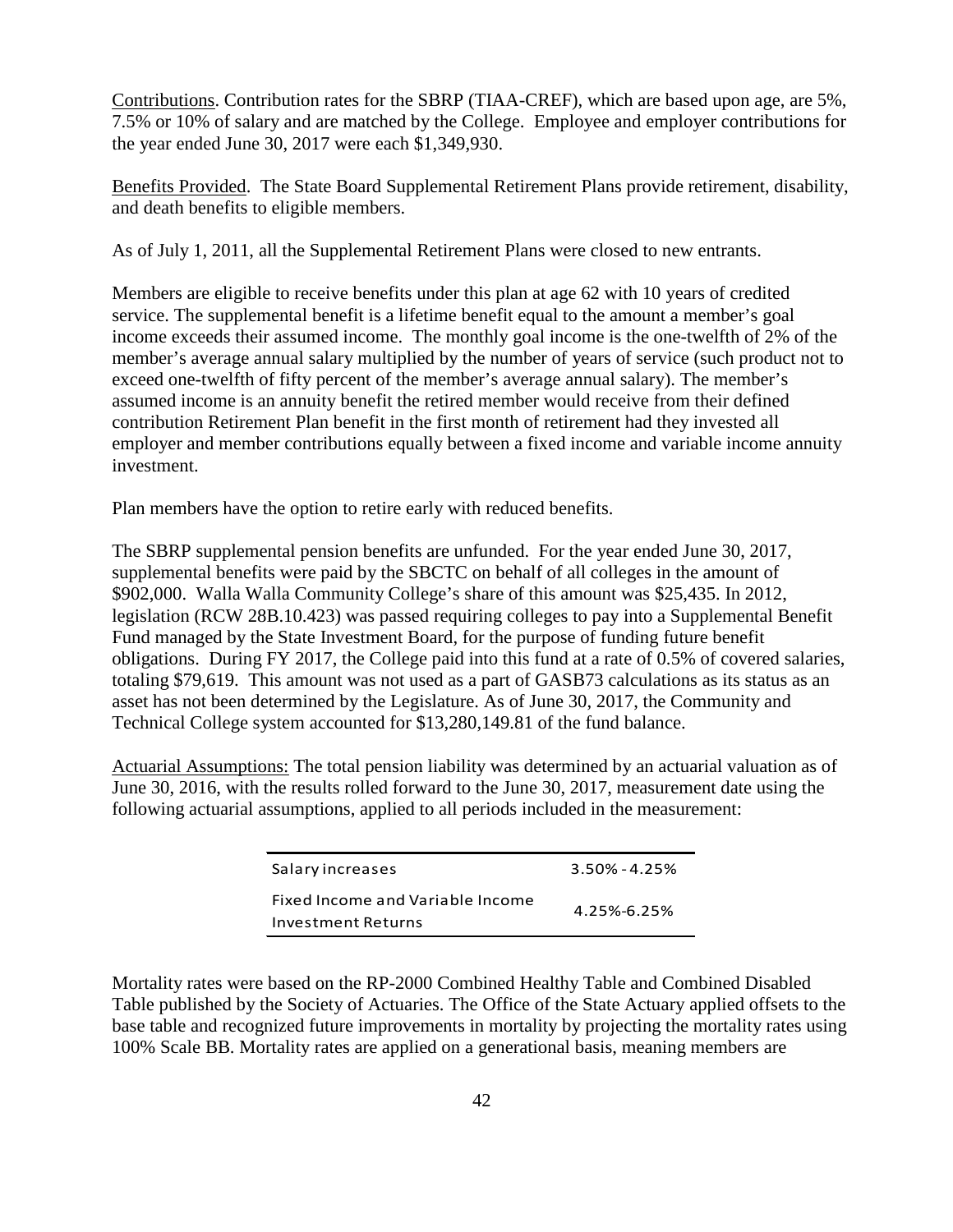assumed to receive additional mortality improvements in each future year, throughout their lifetime.

Most actuarial assumptions used in the June 30, 2016, valuation were based on the results of the April 2016 Supplemental Plan Experience Study. Additional assumptions related to the fixed income and variable income investments were based on feedback from financial administrators of the State Board Retirement Plans.

Material assumption changes dring the measurement period include the discount rate increase from 2.85% to 3.58% and the variable income investment return assumption dropping from 6.75% to 6.25%.

Discount Rate: The discount rate used to measure the total pension liability was set equal to the Bond Buyer General Obligation 20-Bond Municipal Bond Index, or 3.58% for the June 30, 2017 measurement date.

Pension Expense: For the year ended June 30, 2017, the College reported \$135,662 for pension expense in the State Board Retirement Plans.

Proportionate Shares of Pension Liabilities: The College's proportionate share of pension liabilities for fiscal year ending June 30, 2017 was 2.82%. The College's proportion of the net pension liability was based on a projection of the College's long-term share of contributions to the pension plan to the projected contributions of all participating College's, actuarially determined.

Plan Membership: Membership of the State Board Supplemental Retirement Plans consisted of the following at June 30, 2016, the date of the latest actuarial valuation:

| Number of Participating Members |                |                   |                |               |  |  |  |  |  |
|---------------------------------|----------------|-------------------|----------------|---------------|--|--|--|--|--|
|                                 | Inactive       |                   |                |               |  |  |  |  |  |
|                                 | members (or    | Inactive          |                |               |  |  |  |  |  |
|                                 | beneficiaries) | members           |                |               |  |  |  |  |  |
|                                 | currently      | enititled to but  |                |               |  |  |  |  |  |
|                                 | receiving      | not yet receiving |                |               |  |  |  |  |  |
| District                        | benefits       | benefits          | Active members | Total members |  |  |  |  |  |
| Walla Walla                     |                |                   |                |               |  |  |  |  |  |
| Community                       |                |                   |                |               |  |  |  |  |  |
| College                         | 15             |                   | 172            | 1881          |  |  |  |  |  |

Change in Total Pension Liability/ (Asset): The following table presents the change in total pension liability/(asset) of the State Board Retirement Plans at June 30, 2017, the latest measurement date for all plans (expressed in thousands):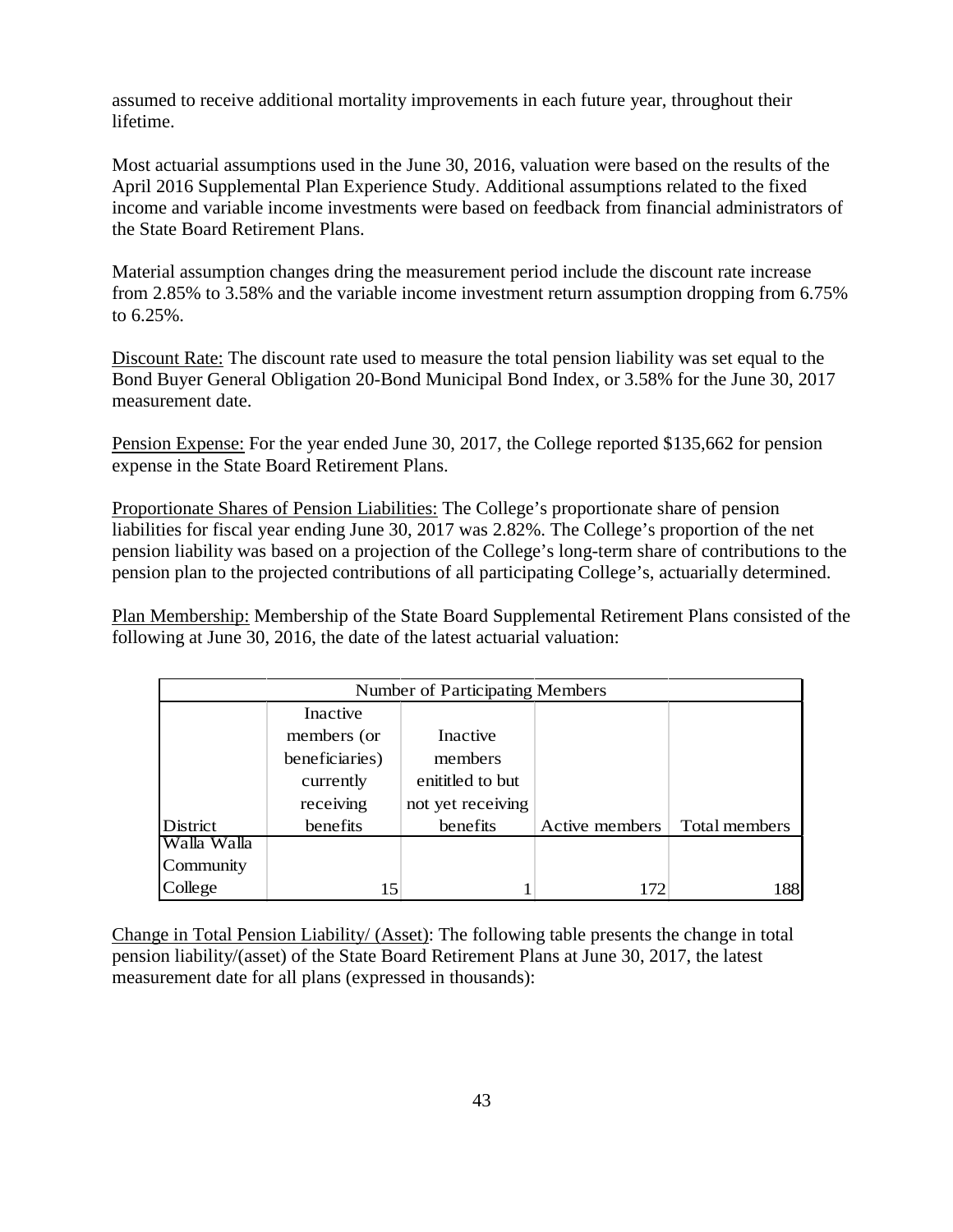| <b>Change in Total Pension Liability/(Asset)</b>   |    |       |
|----------------------------------------------------|----|-------|
| Total pension liability                            |    |       |
| Service cost                                       | \$ | 153   |
| <b>Interest</b>                                    |    | 99    |
| Changes of benefit terms                           |    |       |
| Differences between expected and actual experience |    | (714) |
| Changes of assumptions                             |    | (169) |
| Benefit payments                                   |    | (25   |
| Other                                              |    |       |
| Net change in total pension liability              | \$ | (656) |
| Total pension liability - beginning                | \$ | 3,337 |
| Total pension liability - ending (a)               | S  | 2.68  |

Sensitivity of the Total Pension Liability/ (Asset) to Changes in the Discount Rate**:** The following table presents the total pension liability/(asset), calculated using the discount rate of 3.58%, as well as what the employers' total pension liability/(asset) would be if it were calculated using a discount rate that is 1 percentage point lower (2.58%) or 1 percentage point higher (4.58%) than the current rate (expressed in thousands):

|                                 |       | Current                               |       |
|---------------------------------|-------|---------------------------------------|-------|
| Total Pension Liability/(Asset) |       | 1% Decrease Discount Rate 1% Increase |       |
|                                 | 2.58% | 3.58%                                 | 4.58% |
| Walla Walla Community College   | 3,079 | 2,680                                 | 2.350 |

Deferred Outflows of Resources and Deferred Inflows of Resources Related to Pensions: At June 30, 2017, the State Board Retirement Plans reported deferred outflows of resources and deferred inflows of resources related to pensions from the following sources (expressed in thousands):

|                                    | Deferred    | Deferred   |
|------------------------------------|-------------|------------|
|                                    | Outflows of | Inflows of |
| <b>State Board Retirement Plan</b> | Resources   | Resources  |
| Difference between expected        |             |            |
| and actual experience              | \$          |            |
| Changes of assumptions             |             | 146        |
| Transactions subsequent to the     |             |            |
| measurement date                   |             |            |
| Total                              |             |            |

Amounts reported as deferred outflows of resources and deferred inflows of resources related to pensions will be recognized in pension expense in the fiscal years ended June 30 (expressed in thousands):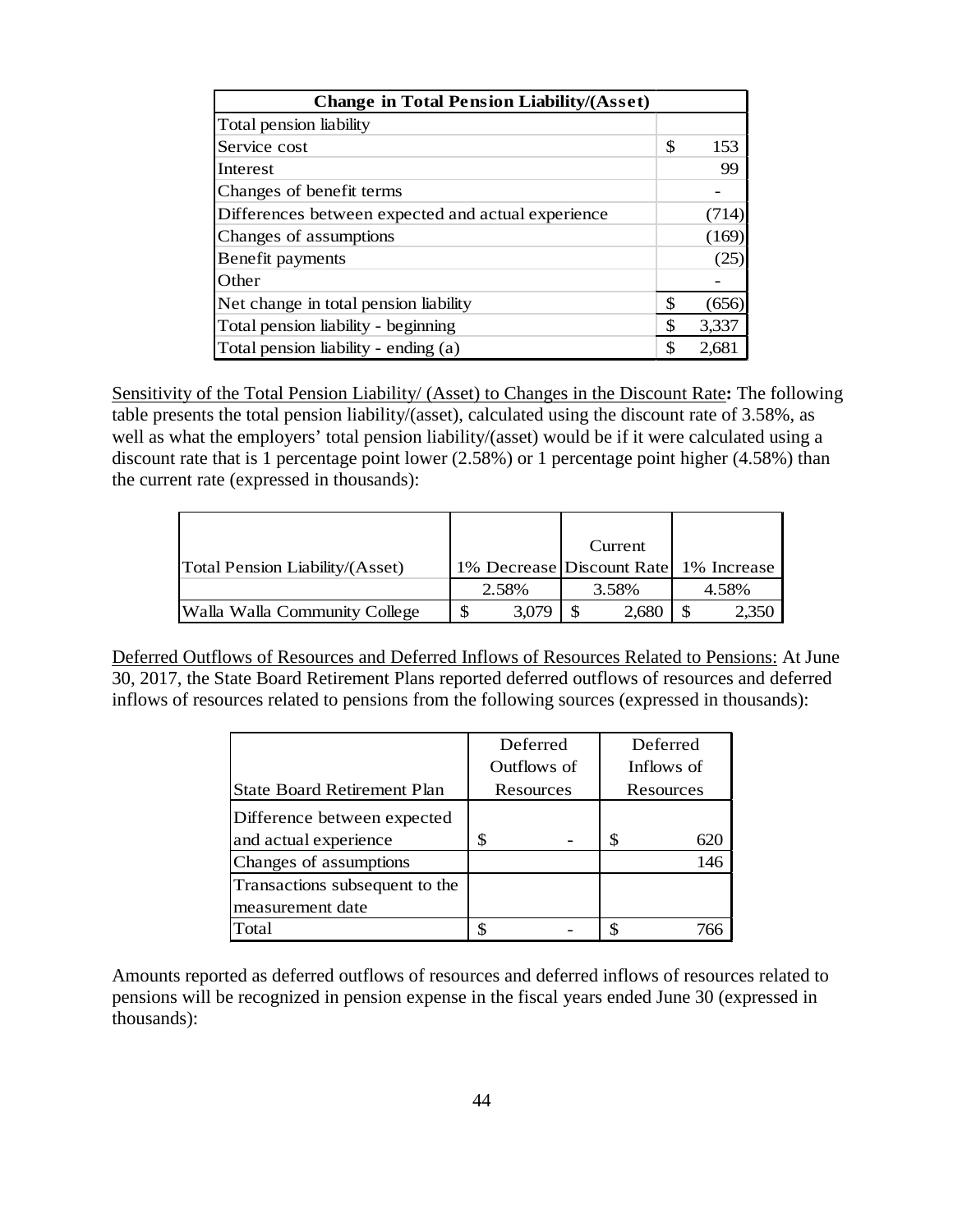| Year ended June 30 | <b>SBRP</b> |     |  |
|--------------------|-------------|-----|--|
| 2018               | \$          | 116 |  |
| 2019               |             | 116 |  |
| 2020               |             | 116 |  |
| 2021               |             | 116 |  |
| 2022               |             | 116 |  |
| Thereafter         |             | 186 |  |
| Total              |             | 766 |  |

#### **D. Defined Contribution Plans**

#### *Public Employees' Retirement System Plan 3*

The Public Employees' Retirement System (PERS) Plan 3 is a combination defined benefit/defined contribution plan administered by the state through the Department of Retirement Systems (DRS).

PERS Plan 3 has a dual benefit structure. Employer contributions finance a defined benefit component, and member contributions finance a defined contribution component. As established by chapter 41.34 RCW, employee contribution rates to the defined contribution component range from 5% to 15% of salaries, based on member choice. Members who do not choose a contribution rate default to a 5% rate. There are currently no requirements for employer contributions to the defined contribution component of PERS Plan 3.

PERS Plan 3 defined contribution retirement benefits are dependent on employee contributions and investment earnings on those contributions. Members may elect to self-direct the investment of their contributions. Any expenses incurred in conjunction with self-directed investments are paid by members. Absent a member's self-direction, PERS Plan 3 contributions are invested in the retirement strategy fund that assumes the member will retire at age 65.

Members in PERS Plan 3 are immediately vested in the defined contribution portion of their plan, and can elect to withdraw total employee contributions, adjusted by earnings and losses from investments of those contributions, upon separation from PERS-covered employment.

#### *Teachers' Retirement System Plan 3*

The Teachers' Retirement System (TRS) Plan 3 is a combination defined benefit/defined contribution plan administered by the state through the Department of Retirement Systems (DRS). Refer Note 11.B for TRS Plan descriptions.

TRS Plan 3 has a dual benefit structure. Employer contributions finance a defined benefit component, and member contributions finance a defined contribution component. As established by chapter 41.34 RCW, employee contribution rates to the defined contribution component range from 5% to 15% of salaries, based on member choice. Members who do not choose a contribution rate default to a 5% rate. There are currently no requirements for employer contributions to the defined contribution component of TRS Plan 3.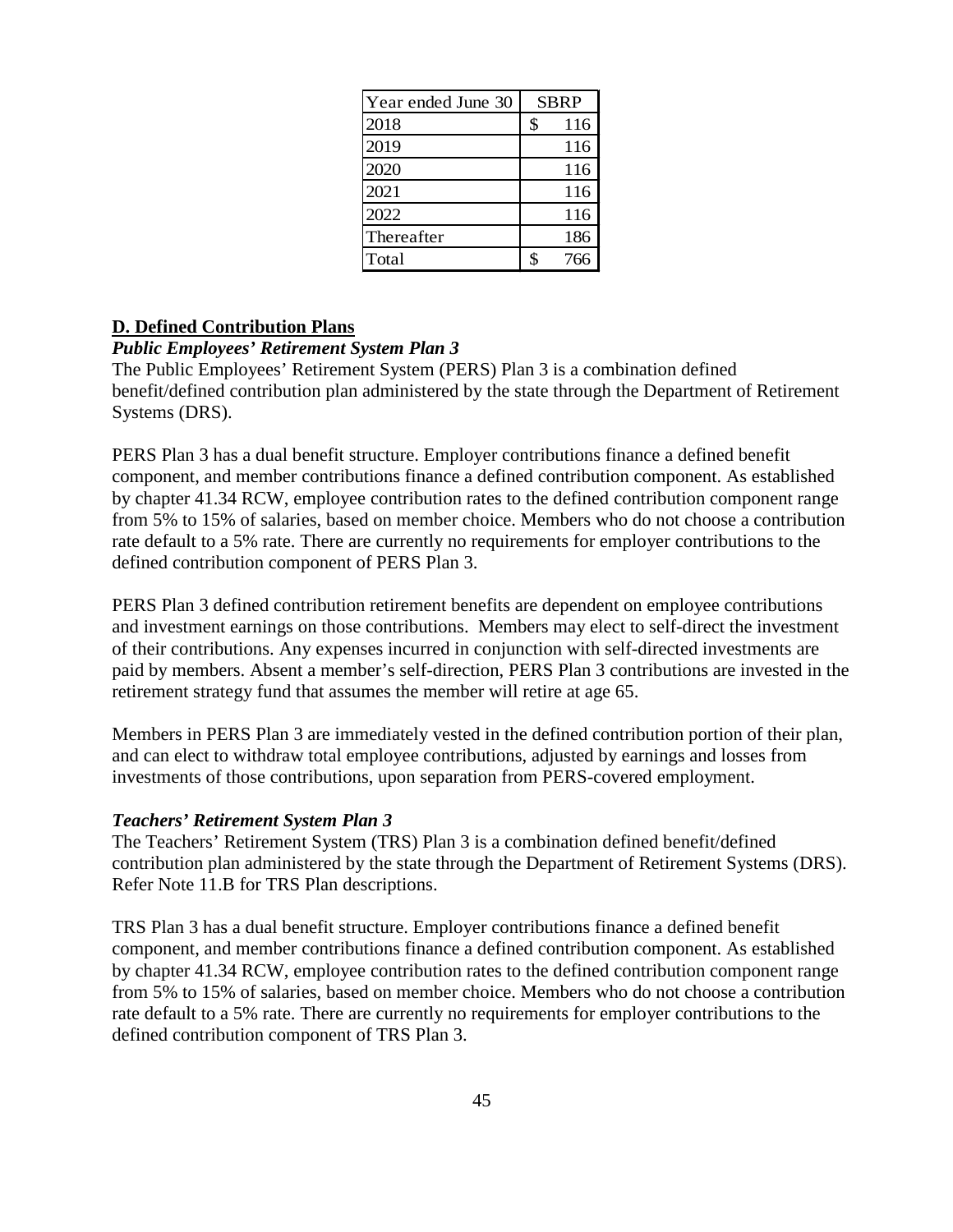TRS Plan 3 defined contribution retirement benefits are dependent on employee contributions and investment earnings on those contributions. Members may elect to self-direct the investment of their contributions. Any expenses incurred in conjunction with self-directed investments are paid by members. Absent a member's self-direction, TRS Plan 3 contributions are invested in the retirement strategy fund that assumes the member will retire at age 65.

Members in TRS Plan 3 are immediately vested in the defined contribution portion of their plan, and can elect to withdraw total employee contributions, adjusted by earnings and losses from investments of those contributions, upon separation from TRS-covered employment.

#### *Washington State Deferred Compensation Program*

The College, through the state of Washington, offers its employees a deferred compensation plan created under Internal Revenue Code Section 457. The plan, available to all State employees, permits individuals to defer a portion of their salary until future years. The state of Washington administers the plan on behalf of the College's employees. The deferred compensation is not available to employees until termination, retirement or unforeseeable financial emergency. The College does not have access to the funds.

#### **19. Other Post-Employment Benefits**

Health care and life insurance programs for employees of the state of Washington are administered by the Washington State Health Care Authority (HCA). The HCA calculates the premium amounts each year that are sufficient to fund the statewide health and life insurance programs on a pay-as-you-go basis. These costs are passed through to individual state agencies based upon active employee headcount; the agencies pay the premiums for active employees to the HCA. The agencies may also charge employees for certain higher cost options elected by the employee.

State of Washington retirees may elect coverage through state health and life insurance plans, for which they pay less than the full cost of the benefits, based on their age and other demographic factors. The health care premiums for active employees, which are paid by the agency during the employees' working careers, subsidize the "underpayments" of retirees. An additional factor in the Other Post-Employment Benefits (OPEB) obligation is a payment that is required by the State Legislature to reduce the premiums for retirees covered by Medicare (an "explicit" subsidy). This explicit subsidy is also passed through to state agencies via active employee rates charged to the agency. There is no formal state or College plan that underlies the subsidy of retiree health and life insurance.

The actuary allocated the statewide disclosure information to the community and technical College system level. The SBCTC further allocated these amounts among the Colleges. The College's share of the GASB 45 actuarially accrued liability (AAL) is \$17,269,587, with an annual required contribution (ARC) of \$1,556,025. The ARC represents the amortization of the liability for FY 2017 plus the current expense for active employees, which is reduced by the current contributions of approximately \$333,862. The College's net OPEB obligation at June 30, 2017 was approximately \$4,551,943. This amount is not included in the College's financial statements.

The College paid \$4,304,617 for healthcare expenses in 2017, which included its pay-as-you-go portion of the OPEB liability.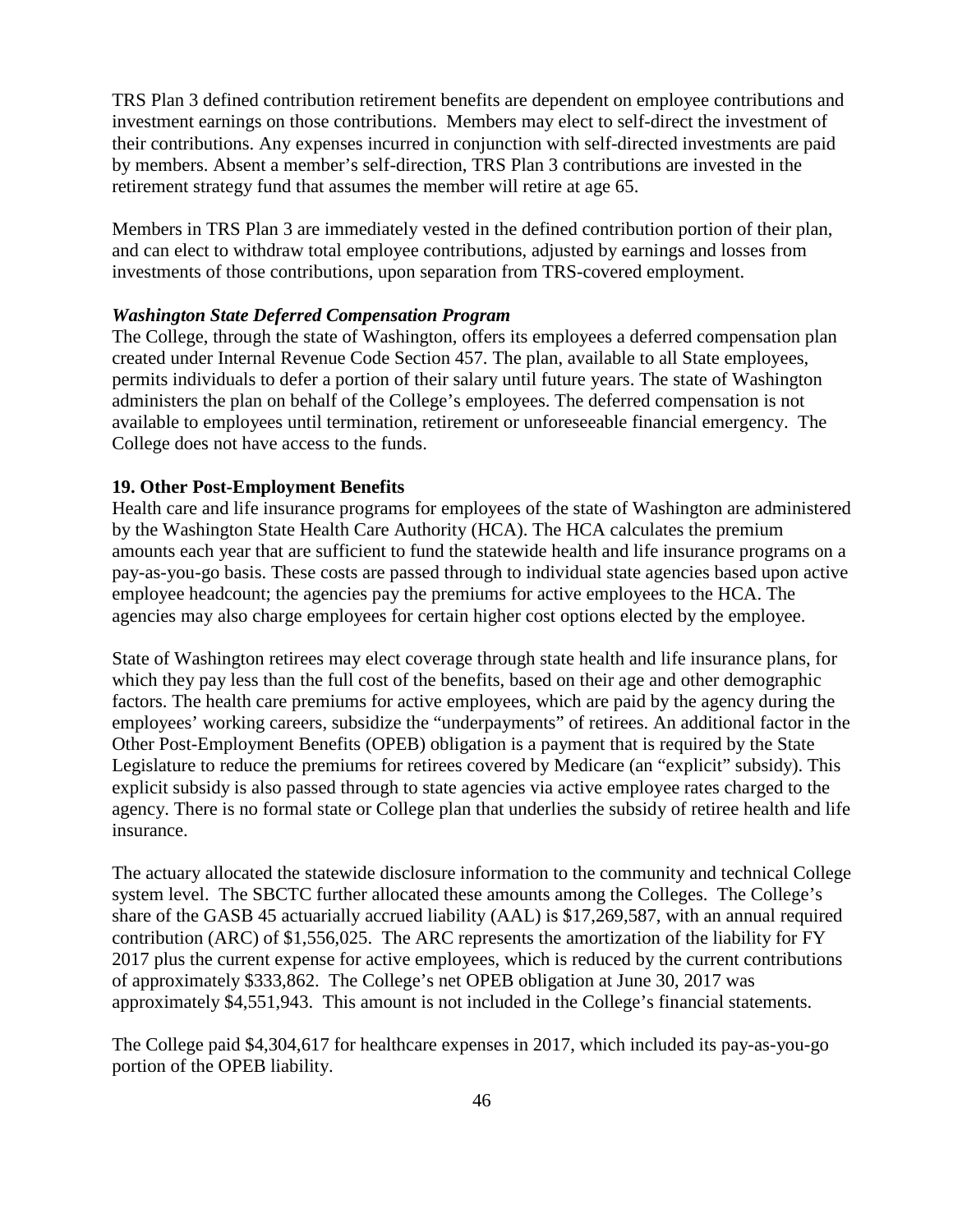#### **20. Operating Expenses by Functional Classification**

In the Statement of Revenues, Expenses and Changes in Net Position, operating expenses are displayed by natural classifications, such as salaries, benefits, and supplies. The table below summarizes operating expenses by program or function such as instruction, academic support, and student services. The following table lists operating expenses by functional classification for the year ending June 30, 2017.

| <b>Expenses by Functional Classification</b> |                  |
|----------------------------------------------|------------------|
| Instruction                                  | \$<br>17,830,061 |
| Academic Support Services                    | 5,851,692        |
| <b>Student Services</b>                      | 5,090,933        |
| <b>Institutional Support</b>                 | 7,091,275        |
| Operations and Maintenance of Plant          | 4,103,395        |
| Auxiliary Enterprises                        | 3,559,856        |
| <b>Student Financial Aid</b>                 | 6,243,364        |
| Depreciation                                 | 2,786,133        |
| <b>Total operating expenses</b>              | 52,556,709       |

#### **21. Beginning Net Position Restatement**

The college recorded a reduction to the beginning net position balance as a result of implementing GASB Statement No. 73. The net position has been restated as follows:

| Net Position as previously report at June 30, 2016 | \$57,709,918 |
|----------------------------------------------------|--------------|
| Prior period adjustment:                           |              |
| Net Pension Liability                              | (3,336,910)  |
| Net Position, as restated                          | \$54,373,008 |

#### **22. Commitments and Contingencies**

Additionally, the College is engaged in various legal actions in the ordinary course of business. Management does not believe the ultimate outcome of these actions will have a material adverse effect on the financial statement.

#### **23. Subsequent Events**

The College is not aware of any subsequent events or factors affecting these financial statements.

We would like to acknowledge the following staff responsible for the content of this report:

Lori Carambot, Director of Special Fiscal Services Sue Willis, Executive Director of Budget and Finance Davina Fogg, Vice President of Administrative Services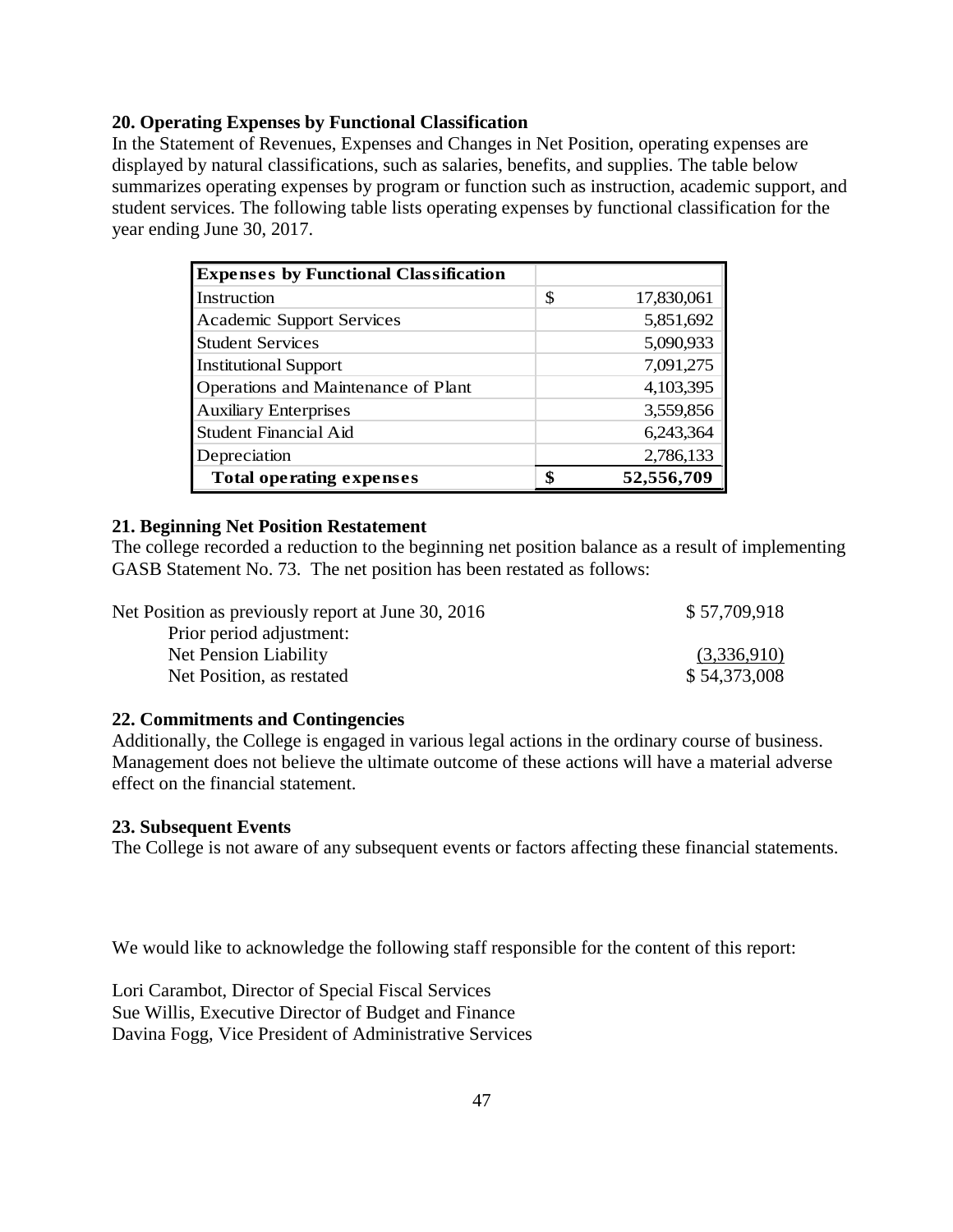# <span id="page-47-0"></span>**Required Supplementary Information**

# **Pension Plan Information**

### **Cost Sharing Employer Plans**

Schedules of Walla Walla Community College's Proportionate Share of the Net Pension Liability

| Schedule of Walla Walla Community College's Share of<br>the Net Pension Liability                       |    |           |  |                             |  |           |  |  |  |
|---------------------------------------------------------------------------------------------------------|----|-----------|--|-----------------------------|--|-----------|--|--|--|
| <b>Public Employees' Retirement System (PERS) Plan 1</b><br>Measurement Date of June 30                 |    |           |  |                             |  |           |  |  |  |
|                                                                                                         |    | 2014      |  | 2015                        |  | 2016      |  |  |  |
|                                                                                                         |    |           |  |                             |  |           |  |  |  |
| College's proportion of the net<br>pension liability                                                    |    | 0.047047% |  | 0.047908%                   |  | 0.046740% |  |  |  |
| College proportionate share of the<br>net pension liability                                             | \$ |           |  | 2,370,015 \$ 2,506,034 \$   |  | 2,510,158 |  |  |  |
| College covered payroll                                                                                 | \$ |           |  | $5,057,376$ \$ 5,386,887 \$ |  | 5,522,193 |  |  |  |
| College's proportionate share of the<br>net pension liability as a percentage<br>of its covered payroll |    | 46.86%    |  | 46.52%                      |  | 45.46%    |  |  |  |
| Plan's fiduciary net position as a<br>percentage of the total pension<br>liability                      |    | 61.19%    |  | 59.10%                      |  | 57.03%    |  |  |  |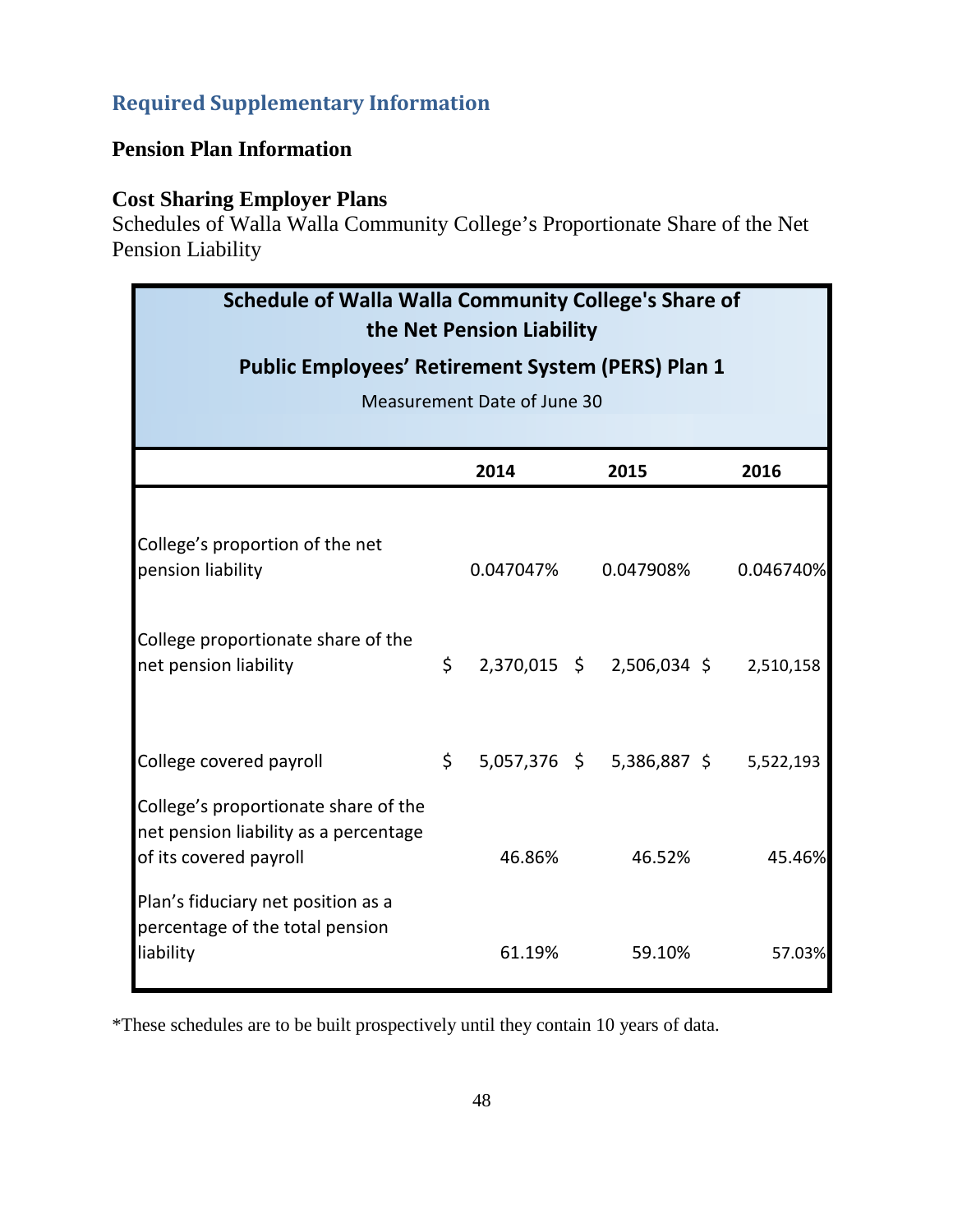Schedules of Walla Walla Community College's Proportionate Share of the Net Pension Liability

| Schedule of Walla Walla Community College's Share of the<br><b>Net Pension Liability</b><br><b>Public Employees' Retirement System (PERS) Plan 2/3</b><br>Measurement Date of June 30 |    |           |  |                                 |  |           |  |  |
|---------------------------------------------------------------------------------------------------------------------------------------------------------------------------------------|----|-----------|--|---------------------------------|--|-----------|--|--|
|                                                                                                                                                                                       |    | 2014      |  | 2015                            |  | 2016      |  |  |
| College's proportion of the net<br>pension liability                                                                                                                                  |    | 0.057918% |  | 0.059767%                       |  | 0.058573% |  |  |
| College proportionate share of the<br>net pension liability                                                                                                                           | \$ |           |  | $1,170,732 \div 2,135,509 \div$ |  | 2,949,105 |  |  |
| College covered payroll                                                                                                                                                               | \$ |           |  | $4,955,365$ \$ 5,303,083 \$     |  | 5,468,697 |  |  |
| College's proportionate share of the<br>net pension liability as a percentage<br>of its covered payroll                                                                               |    | 23.63%    |  | 40.27%                          |  | 53.93%    |  |  |
| Plan's fiduciary net position as a<br>percentage of the total pension<br>liability                                                                                                    |    | 93.29%    |  | 89.20%                          |  | 85.82%    |  |  |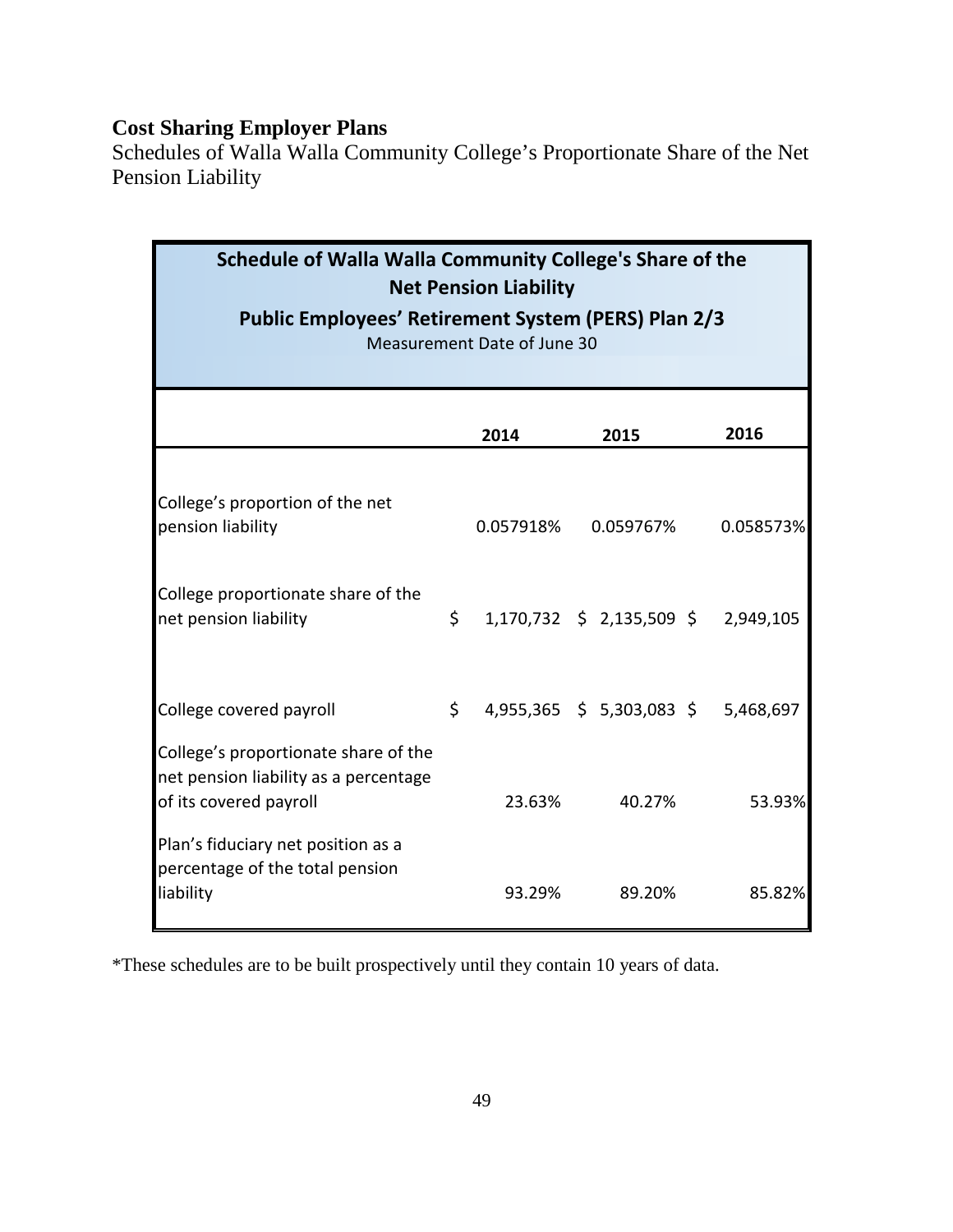Schedules of Walla Walla Community College's Proportionate Share of the Net Pension Liability

| Schedule of Walla Walla Community College's Share of the<br><b>Net Pension Liability</b><br><b>Teachers' Retirement System (TRS) Plan 1</b><br>Measurement Date of June 30 |    |           |  |                       |  |           |  |  |
|----------------------------------------------------------------------------------------------------------------------------------------------------------------------------|----|-----------|--|-----------------------|--|-----------|--|--|
|                                                                                                                                                                            |    | 2014      |  | 2015                  |  | 2016      |  |  |
| College's proportion of the net<br>pension liability                                                                                                                       |    | 0.009257% |  | 0.009708%             |  | 0.010622% |  |  |
| College proportionate share of the<br>net pension liability                                                                                                                | \$ |           |  | 273,031 \$ 307,563 \$ |  | 362,660   |  |  |
| College covered payroll                                                                                                                                                    | \$ |           |  | 338,142 \$ 387,476 \$ |  | 459,740   |  |  |
| College's proportionate share of the<br>net pension liability as a percentage<br>of its covered payroll                                                                    |    | 80.7444%  |  | 79.3761%              |  | 78.8836%  |  |  |
| Plan's fiduciary net position as a<br>percentage of the total pension<br>liability                                                                                         |    | 68.77%    |  | 65.70%                |  | 62.07%    |  |  |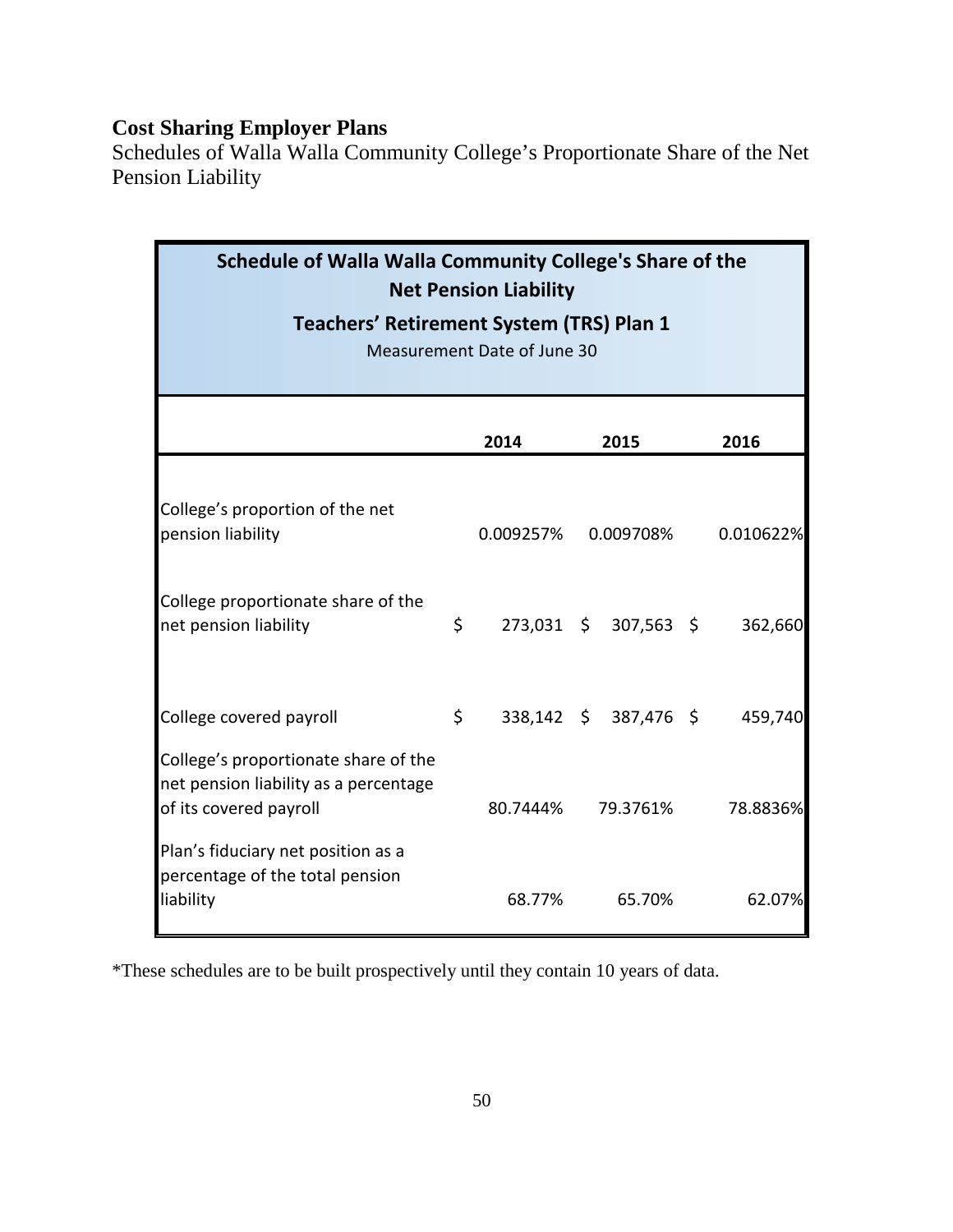Schedules of Walla Walla Community College's Proportionate Share of the Net Pension Liability

| Schedule of Walla Walla Community College's Share of the<br><b>Net Pension Liability</b>                |    |           |  |                       |  |           |  |  |
|---------------------------------------------------------------------------------------------------------|----|-----------|--|-----------------------|--|-----------|--|--|
| Teachers' Retirement System (TRS) Plan 2/3                                                              |    |           |  |                       |  |           |  |  |
| Measurement Date of June 30                                                                             |    |           |  |                       |  |           |  |  |
|                                                                                                         |    | 2014      |  | 2015                  |  | 2016      |  |  |
|                                                                                                         |    |           |  |                       |  |           |  |  |
| College's proportion of the net<br>pension liability                                                    |    | 0.006200% |  | 0.006759%             |  | 0.007771% |  |  |
| College proportionate share of the<br>net pension liability                                             | \$ |           |  | $20,025$ \$ 57,033 \$ |  | 106,719   |  |  |
| College covered payroll                                                                                 | \$ |           |  | 266,847 \$ 315,420 \$ |  | 385,341   |  |  |
| College's proportionate share of the<br>net pension liability as a percentage<br>of its covered payroll |    | 7.5043%   |  | 18.0816%              |  | 27.6947%  |  |  |
| Plan's fiduciary net position as a<br>percentage of the total pension<br>liability                      |    | 96.81%    |  | 92.48%                |  | 88.72%    |  |  |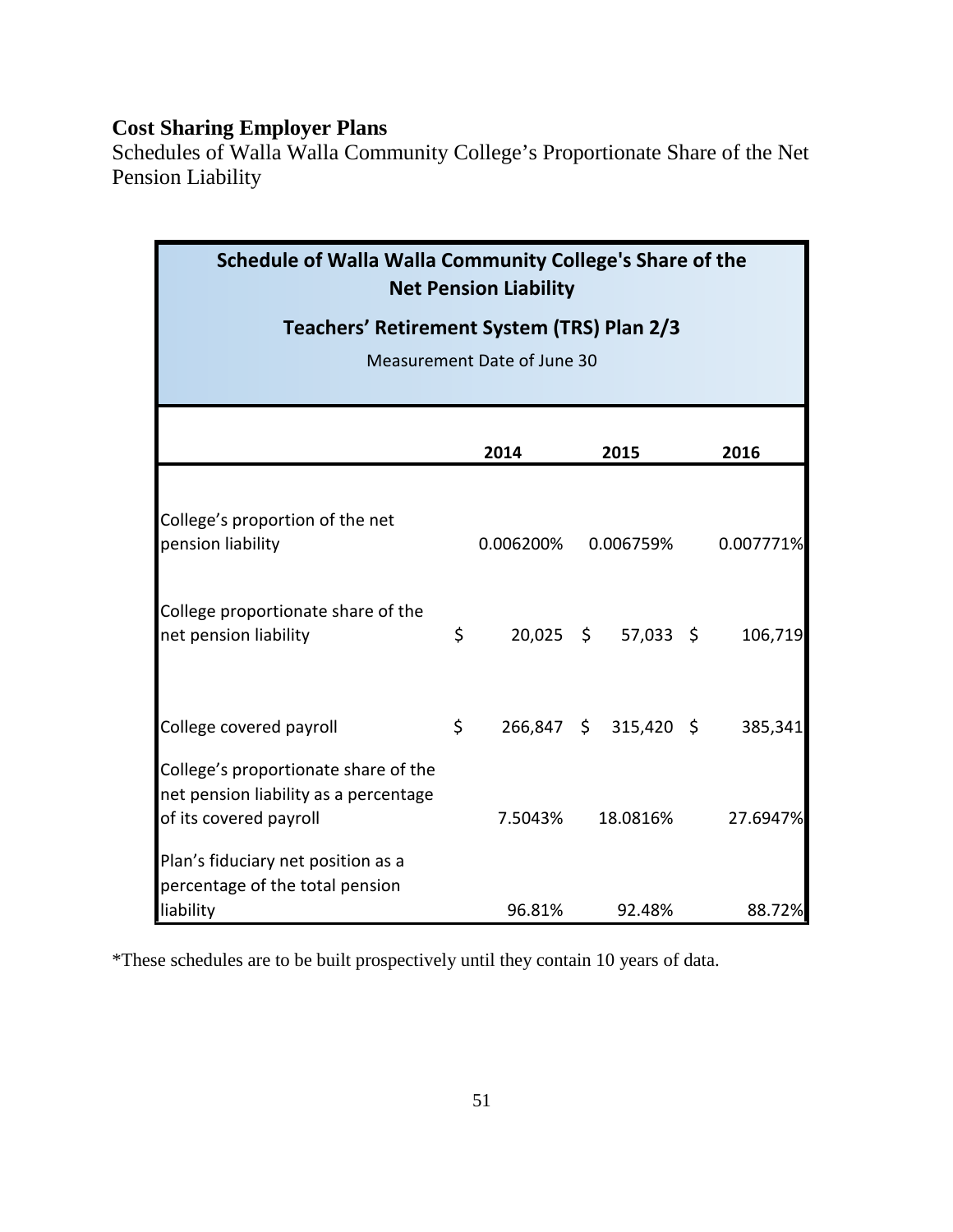# **Pension Plan Information**

# **Cost Sharing Employer Plans**

Schedules of Contributions

| <b>Schedule of Contributions</b>                                                             |  |                                            |                                                                                   |            |                                        |                           |  |                    |                                                        |  |
|----------------------------------------------------------------------------------------------|--|--------------------------------------------|-----------------------------------------------------------------------------------|------------|----------------------------------------|---------------------------|--|--------------------|--------------------------------------------------------|--|
| <b>Public Employees' Retirement System (PERS) Plan 1</b><br><b>Fiscal Year Ended June 30</b> |  |                                            |                                                                                   |            |                                        |                           |  |                    |                                                        |  |
| Fiscal<br>Year                                                                               |  | Contractually<br>Required<br>Contributions | Contributions in<br>relation to the<br>Contractually<br>Required<br>Contributions |            | Contribution<br>deficiency<br>(excess) |                           |  | Covered<br>payroll | Contributions as a<br>percentage of<br>covered payroll |  |
| $2014 \quad $$                                                                               |  | 208,243 \$                                 |                                                                                   | 208,243 \$ |                                        |                           |  | $-$ \$ 5,057,376   | 4.12%                                                  |  |
| $2015$ \$                                                                                    |  | 220,184 \$                                 |                                                                                   | 220,184    | \$                                     | $\sim$ .                  |  | \$5,386,887        | 4.09%                                                  |  |
| $2016$ \$                                                                                    |  | 265,060 \$                                 |                                                                                   | 265,060    | $\zeta$                                | $\mathbb{Z}^{\mathbb{Z}}$ |  | \$5,522,193        | 4.80%                                                  |  |
| $2017$ \$                                                                                    |  | 264,406 \$                                 |                                                                                   | 264,406    | $\ddot{\varsigma}$                     | $\mathbb{Z}^{\mathbb{Z}}$ |  | \$5,510,818        | 4.80%                                                  |  |
| 2018                                                                                         |  |                                            |                                                                                   |            |                                        |                           |  |                    |                                                        |  |
| 2019                                                                                         |  |                                            |                                                                                   |            |                                        |                           |  |                    |                                                        |  |
| 2020                                                                                         |  |                                            |                                                                                   |            |                                        |                           |  |                    |                                                        |  |
| 2021                                                                                         |  |                                            |                                                                                   |            |                                        |                           |  |                    |                                                        |  |
| 2022                                                                                         |  |                                            |                                                                                   |            |                                        |                           |  |                    |                                                        |  |
| 2023                                                                                         |  |                                            |                                                                                   |            |                                        |                           |  |                    |                                                        |  |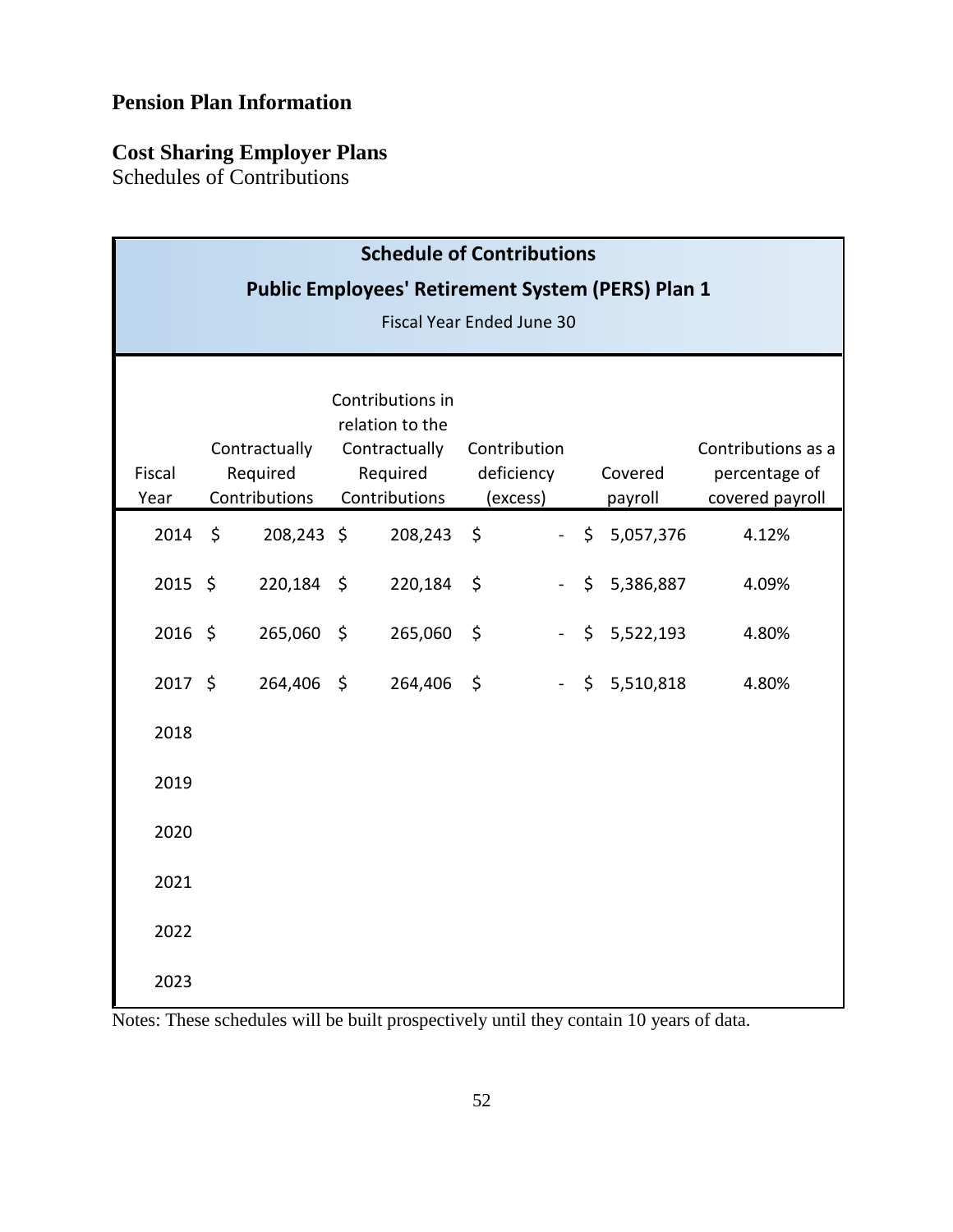Schedules of Contributions

| <b>Schedule of Contributions</b>                      |  |                           |                           |         |                        |                          |                    |                                    |  |  |
|-------------------------------------------------------|--|---------------------------|---------------------------|---------|------------------------|--------------------------|--------------------|------------------------------------|--|--|
| Public Employees' Retirement System (PERS) Plan 2 & 3 |  |                           |                           |         |                        |                          |                    |                                    |  |  |
| Fiscal Year Ended June 30                             |  |                           |                           |         |                        |                          |                    |                                    |  |  |
| Contributions<br>in relation to<br>the                |  |                           |                           |         |                        |                          |                    |                                    |  |  |
|                                                       |  | Contractually             | Contractually             |         | Contribution           |                          |                    | Contributions as                   |  |  |
| Fiscal<br>Year                                        |  | Required<br>Contributions | Required<br>Contributions |         | deficiency<br>(excess) |                          | Covered<br>payroll | a percentage of<br>covered payroll |  |  |
| $2014 \div$                                           |  | 244,668 \$                |                           | 244,668 | $\zeta$                | $\overline{\phantom{a}}$ | \$4,955,365        | 4.94%                              |  |  |
| $2015$ \$                                             |  | 266,232                   | \$                        | 266,232 | \$                     | $\blacksquare$           | \$5,303,083        | 5.02%                              |  |  |
| $2016$ \$                                             |  | 338,137 \$                |                           | 338,137 | $\zeta$                | $\blacksquare$           | \$5,468,697        | 6.18%                              |  |  |
| $2017$ \$                                             |  | 341,774 \$                |                           | 341,774 | \$                     | $\Box$                   | \$5,484,177        | 6.23%                              |  |  |
| 2018                                                  |  |                           |                           |         |                        |                          |                    |                                    |  |  |
| 2019                                                  |  |                           |                           |         |                        |                          |                    |                                    |  |  |
| 2020                                                  |  |                           |                           |         |                        |                          |                    |                                    |  |  |
| 2021                                                  |  |                           |                           |         |                        |                          |                    |                                    |  |  |
| 2022                                                  |  |                           |                           |         |                        |                          |                    |                                    |  |  |
| 2023                                                  |  |                           |                           |         |                        |                          |                    |                                    |  |  |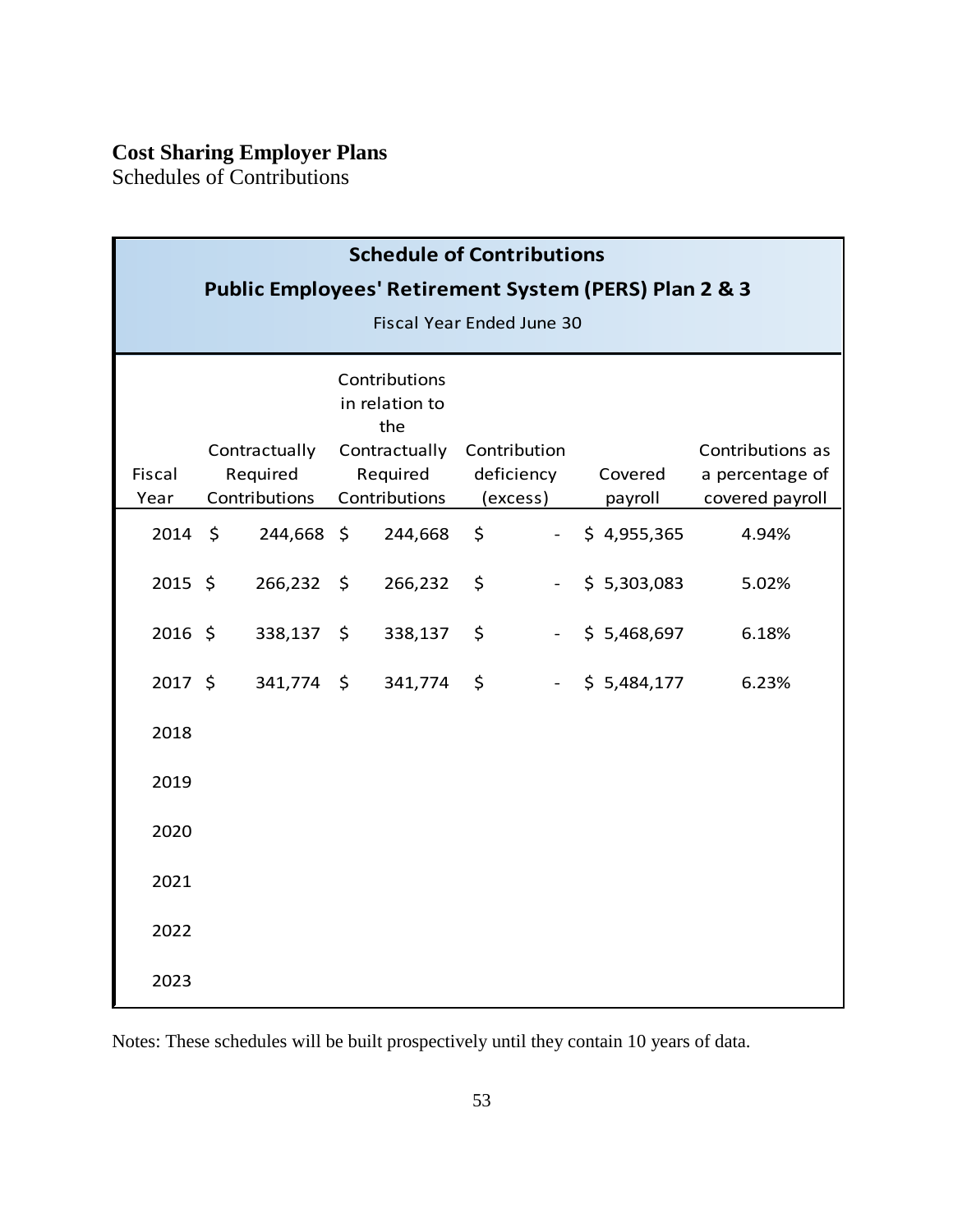Schedules of Contributions

| <b>Schedule of Contributions</b>                |                                            |             |                                                                                   |           |                                        |        |                    |         |                                                        |  |
|-------------------------------------------------|--------------------------------------------|-------------|-----------------------------------------------------------------------------------|-----------|----------------------------------------|--------|--------------------|---------|--------------------------------------------------------|--|
| <b>Teachers' Retirement System (TRS) Plan 1</b> |                                            |             |                                                                                   |           |                                        |        |                    |         |                                                        |  |
| <b>Fiscal Year Ended June 30</b>                |                                            |             |                                                                                   |           |                                        |        |                    |         |                                                        |  |
| Fiscal<br>Year                                  | Contractually<br>Required<br>Contributions |             | Contributions in<br>relation to the<br>Contractually<br>Required<br>Contributions |           | Contribution<br>deficiency<br>(excess) |        | Covered<br>payroll |         | Contributions as a<br>percentage of<br>covered payroll |  |
| $2014 \; \text{S}$                              |                                            | 18,306 \$   |                                                                                   | 18,306    | $\ddot{\mathsf{s}}$                    |        | $-5$               | 338,142 | 5.41%                                                  |  |
| 2015 \$                                         |                                            | $21,724$ \$ |                                                                                   | 21,724    | \$                                     | $\sim$ | \$                 | 387,476 | 5.61%                                                  |  |
| 2016 \$                                         |                                            | 26,475 \$   |                                                                                   | 26,475    | $\zeta$                                |        | $\zeta$            | 459,740 | 5.76%                                                  |  |
| 2017 \$                                         |                                            | $28,545$ \$ |                                                                                   | 28,545 \$ |                                        |        | \$                 | 366,150 | 7.80%                                                  |  |
| 2018                                            |                                            |             |                                                                                   |           |                                        |        |                    |         |                                                        |  |
| 2019                                            |                                            |             |                                                                                   |           |                                        |        |                    |         |                                                        |  |
| 2020                                            |                                            |             |                                                                                   |           |                                        |        |                    |         |                                                        |  |
| 2021                                            |                                            |             |                                                                                   |           |                                        |        |                    |         |                                                        |  |
| 2022                                            |                                            |             |                                                                                   |           |                                        |        |                    |         |                                                        |  |
| 2023                                            |                                            |             |                                                                                   |           |                                        |        |                    |         |                                                        |  |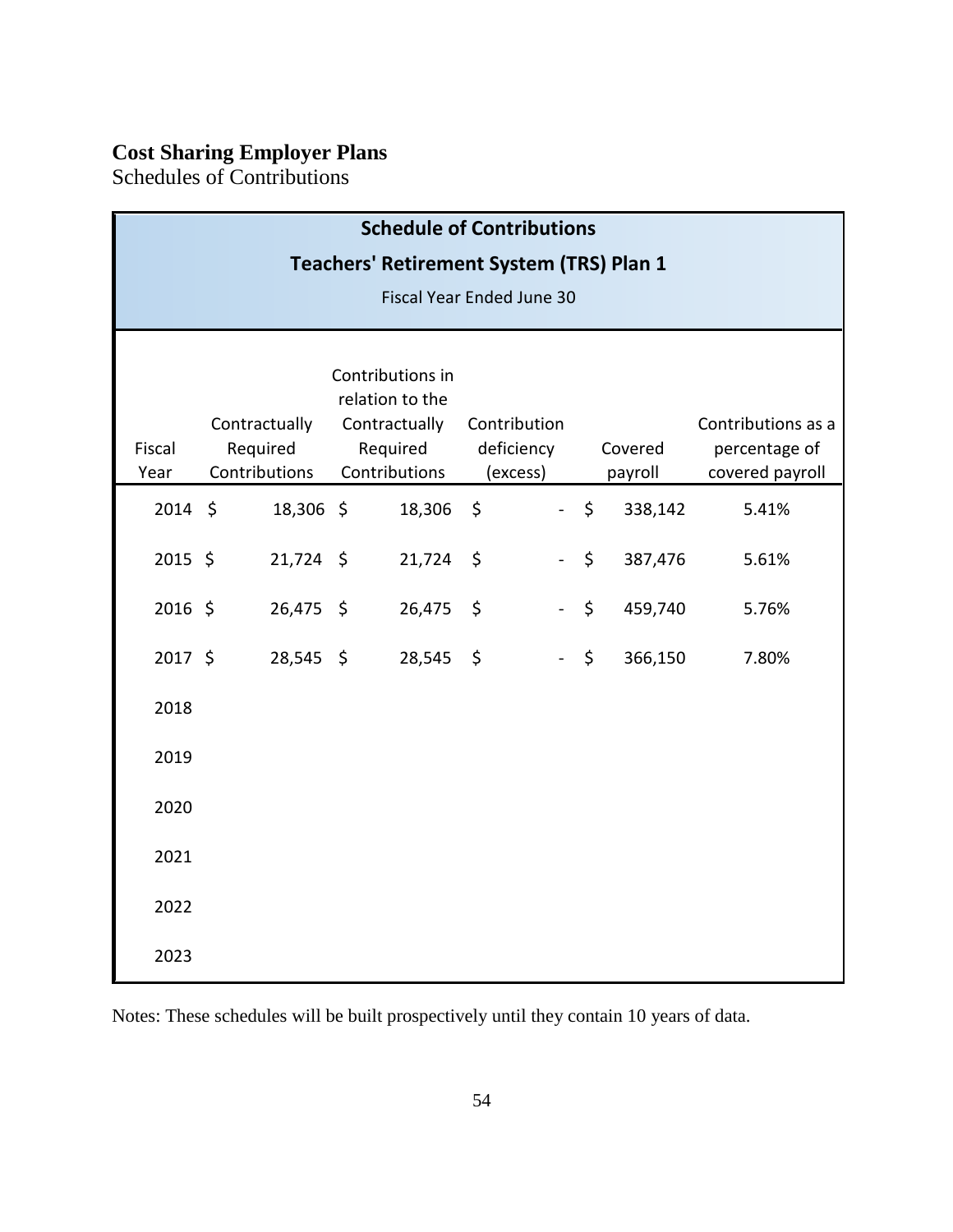Schedules of Contributions

| <b>Schedule of Contributions</b><br>Teachers' Retirement System (TRS) Plan 2/3<br>Fiscal Year Ended June 30 |                                            |             |                                                                                   |                                        |  |                    |         |                                                        |  |  |
|-------------------------------------------------------------------------------------------------------------|--------------------------------------------|-------------|-----------------------------------------------------------------------------------|----------------------------------------|--|--------------------|---------|--------------------------------------------------------|--|--|
| Fiscal<br>Year                                                                                              | Contractually<br>Required<br>Contributions |             | Contributions in<br>relation to the<br>Contractually<br>Required<br>Contributions | Contribution<br>deficiency<br>(excess) |  | Covered<br>payroll |         | Contributions as a<br>percentage of<br>covered payroll |  |  |
| $2014 \; \text{S}$                                                                                          |                                            | $15,214$ \$ | $15,214$ \$                                                                       |                                        |  | $-5$               | 266,847 | 5.70%                                                  |  |  |
| $2015$ \$                                                                                                   |                                            | 17,962 \$   | 17,962                                                                            | \$                                     |  | $\zeta$            | 315,420 | 5.69%                                                  |  |  |
| $2016$ \$                                                                                                   |                                            | $31,172$ \$ | $31,172$ \$                                                                       |                                        |  | $\frac{1}{2}$      | 385,341 | 8.09%                                                  |  |  |
| 2017 \$                                                                                                     |                                            | 19,087 \$   | 19,087                                                                            | $\ddot{\phi}$                          |  | $\zeta$            | 284,032 | 6.72%                                                  |  |  |
| 2018                                                                                                        |                                            |             |                                                                                   |                                        |  |                    |         |                                                        |  |  |
| 2019                                                                                                        |                                            |             |                                                                                   |                                        |  |                    |         |                                                        |  |  |
| 2020                                                                                                        |                                            |             |                                                                                   |                                        |  |                    |         |                                                        |  |  |
| 2021                                                                                                        |                                            |             |                                                                                   |                                        |  |                    |         |                                                        |  |  |
| 2022                                                                                                        |                                            |             |                                                                                   |                                        |  |                    |         |                                                        |  |  |
| 2023                                                                                                        |                                            |             |                                                                                   |                                        |  |                    |         |                                                        |  |  |